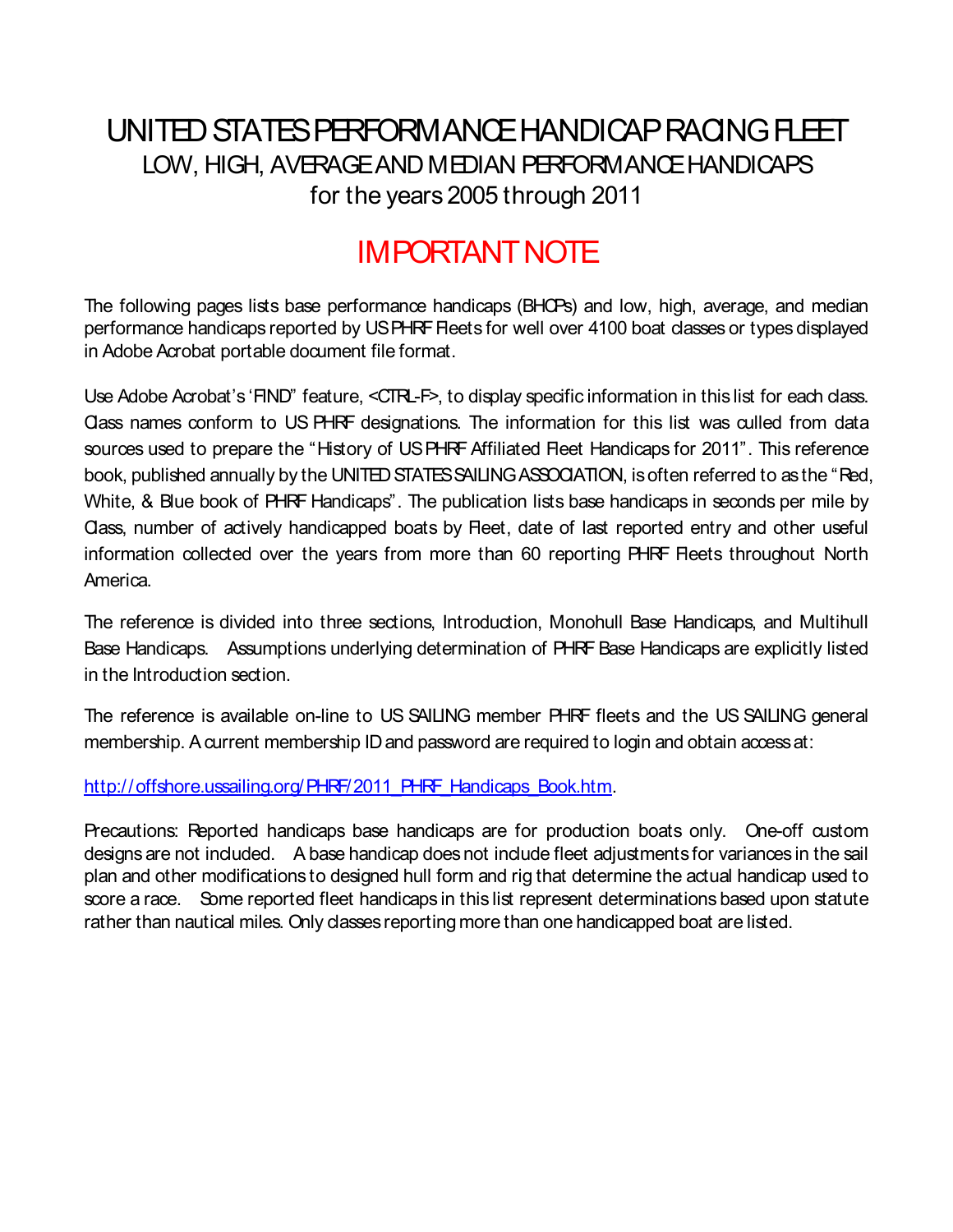|                                 |                                              | Lowest   | Highest  | Average  | Median   |
|---------------------------------|----------------------------------------------|----------|----------|----------|----------|
|                                 |                                              | Reported | Reported | Reported | Reported |
| <b>CLASS</b>                    | Reported Base HCP Base HCP Base HCP Base HCP |          |          |          | Base HCP |
| 11 METER                        | 66                                           | 66       | 99       | 78       | 81       |
| 11 METER ODR                    | 69                                           | 69       | 75       | 72       | 72       |
| 1D35                            | 33                                           | 27       | 45       | 33       | 42       |
| 1D48                            | $-33$                                        | $-33$    | $-24$    | $-27$    | $-27$    |
| 6 METER                         | 102                                          | 102      | 150      | 129      | 126      |
| <b>8 METER MODERN</b>           | 114                                          | 72       | 114      | 93       | 135      |
| ABBOTT 22                       | 252                                          | 231      | 252      | 240      | 261      |
| ABBOTT 33                       | 129                                          | 120      | 132      | 126      | 135      |
| ABBOTT 36                       | 111                                          | 96       | 111      | 102      | 117      |
| <b>ABLE POITIN 24</b>           | 228                                          | 204      | 228      | 219      | 240      |
| <b>AERODYNE 38</b>              | 42                                           | 36       | 42       | 36       | 45       |
| <b>AERODYNE 38 CARBON</b>       | 30                                           | 27       | 45       | 36       | 39       |
| ALBERG 22                       | 282                                          | 282      | 288      | 285      | 285      |
| ALBERG 29                       | 228                                          | 225      | 228      | 225      | 228      |
| ALBERG 30                       | 219                                          | 219      | 240      | 228      | 228      |
| ALBERG 35                       | 204                                          | 201      | 210      | 204      | 207      |
| ALBERG 37                       | 168                                          | 168      | 171      | 168      | 168      |
| ALBERG 37 YWL                   | 171                                          | 168      | 171      | 168      | 171      |
| ALBIN BALLAD 30                 | 183                                          | 183      | 196      | 186      | 189      |
| <b>ALBIN CUMULUS</b>            | 192                                          | 186      | 216      | 195      | 207      |
| <b>ALBIN STRATUS 36</b>         | 147                                          | 141      | 147      | 144      | 150      |
| <b>ALBIN VEGA 27</b>            | 240                                          | 240      | 264      | 246      | 252      |
| <b>ALDEN CARAVELLE 42</b>       | 159                                          | 156      | 159      | 156      | 159      |
| <b>ALDEN CHALLENGER</b>         | 165                                          | 165      | 171      | 168      | 168      |
| <b>ALERION EXPRESS 28</b>       | 150                                          | 150      | 174      | 162      | 162      |
| <b>ALERION EXPRESS 28 ODR</b>   | 150                                          | 150      | 181      | 162      | 165      |
| <b>ALERION EXPRESS 28-2 ODR</b> | 174                                          | 153      | 179      | 168      | 186      |
| <b>ALERION EXPRESS 33</b>       | 138                                          | 120      | 138      | 129      | 147      |
| <b>ALERION EXPRESS 38-2 ODR</b> | 111                                          | 111      | 111      | 111      | 111      |
| <b>ALLIED CHANCE 30-30</b>      | 174                                          | 165      | 174      | 168      | 177      |
| <b>ALLIED PRINCESS 36</b>       | 204                                          | 198      | 204      | 201      | 207      |
| <b>ALLIED SEABREEZE 35</b>      | 192                                          | 192      | 196      | 192      | 192      |
| <b>ALLIED SEAWIND 30</b>        | 246                                          | 246      | 246      | 246      | 246      |
| ALLIED SEAWIND 30 KTH           | 258                                          | 243      | 258      | 249      | 264      |
| <b>ALLMAND 31</b>               | 190                                          | 190      | 195      | 192      | 192      |
| ALOHA 27/8.2                    | 219                                          | 212      | 248      | 225      | 237      |
| ALOHA <sub>28</sub>             | 192                                          | 192      | 202      | 195      | 195      |
| ALOHA 30                        | 156                                          | 141      | 156      | 147      | 162      |
| ALOHA 32                        | 188                                          | 177      | 188      | 180      | 192      |
| ALOHA 34/10.4                   | 162                                          | 162      | 171      | 165      | 165      |
| <b>AMEL SHARKI 39</b>           | 186                                          | 186      | 204      | 195      | 195      |
| <b>AMF 2100</b>                 | 246                                          | 240      | 246      | 243      | 249      |
| <b>ANDREWS 26</b>               | 141                                          | 141      | 152      | 144      | 147      |
| <b>ANDREWS 30</b>               | 108                                          | 93       | 109      | 99       | 114      |
| <b>ANDREWS 38</b>               | 75                                           | 69       | 75       | 69       | 78       |
| <b>ANDREWS 70</b>               | $-72$                                        | $-99$    | $-72$    | $-87$    | $-57$    |
| <b>ANTRIM 27 ODR</b>            | 84                                           | 75       | 90       | 84       | 90       |
| APHRODITE 101                   | 132                                          | 129      | 150      | 138      | 141      |
| APHRODITE 101 ODR               | 144                                          | 144      | 144      | 144      | 144      |
| <b>AQUARIUS 23</b>              | 276                                          | 270      | 294      | 279      | 288      |
| <b>ATLANTIC CITY CAT 24</b>     | 261                                          | 261      | 282      | 270      | 270      |
| ATLANTIC ONE DESIGN             | 153                                          | 153      | 168      | 159      | 159      |
| <b>AVANCE 36</b>                | 138                                          | 132      | 138      | 135      | 141      |
|                                 |                                              |          |          |          |          |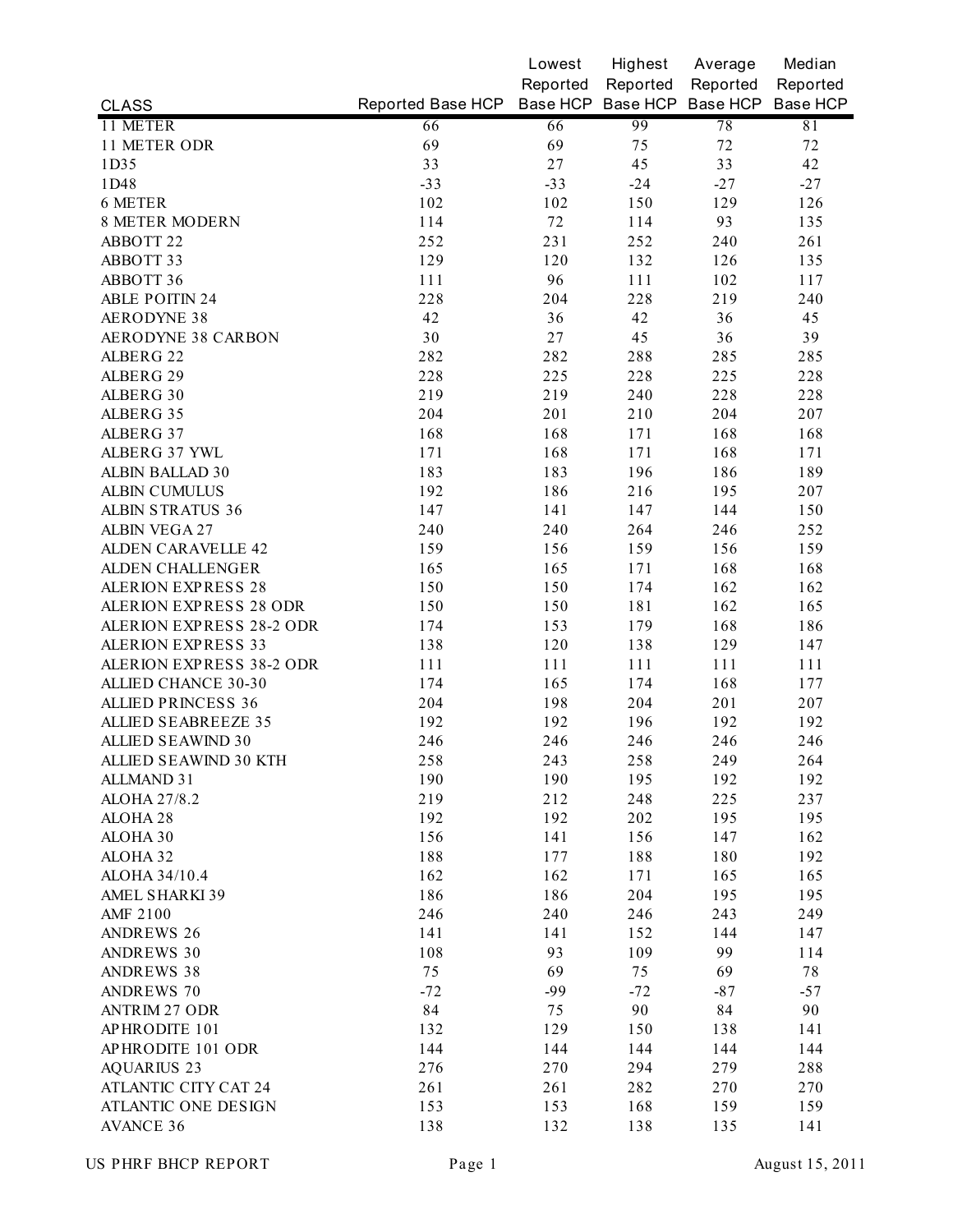|                          |                   | Lowest   | Highest  | Average                    | Median   |
|--------------------------|-------------------|----------|----------|----------------------------|----------|
|                          |                   | Reported | Reported | Reported                   | Reported |
| <b>CLASS</b>             | Reported Base HCP |          |          | Base HCP Base HCP Base HCP | Base HCP |
| AZZURA 310               | 57                | 51       | 57       | 54                         | 60       |
| $B-25$                   | 138               | 129      | 143      | 135                        | 144      |
| <b>B-25 ODR</b>          | 135               | 135      | 138      | 135                        | 135      |
| $B-32$                   | $7\,$             | 66       | 84       | 72                         | 87       |
| <b>B-32 IB</b>           | 90                | 78       | 90       | 84                         | 96       |
| <b>BABA 40</b>           | 201               | 158      | 201      | 177                        | 222      |
| <b>BALBOA 20</b>         | 288               | 282      | 288      | 285                        | 291      |
| <b>BALBOA 26 FK</b>      | 222               | 215      | 222      | 219                        | 225      |
| <b>BALBOA 26 SK</b>      | 219               | 219      | 228      | 219                        | 222      |
| <b>BALTIC 35 TM</b>      | 120               | 111      | 120      | 114                        | 123      |
| <b>BALTIC 37</b>         | 120               | 114      | 123      | 117                        | 123      |
| <b>BALTIC 38 DP</b>      | 96                | 96       | 106      | 99                         | 99       |
| <b>BALTIC 39</b>         | 93                | 93       | 106      | 99                         | 99       |
| <b>BALTIC 39 CB</b>      | 111               | 99       | 111      | 105                        | 117      |
| <b>BALTIC 40</b>         | 96                | 84       | 96       | 87                         | 102      |
| BALTIC 42 (C&C)          | $7\,8$            | 76       | 84       | 78                         | 81       |
| <b>BALTIC 42 DP</b>      | 72                | 72       | 72       | 72                         | 72       |
| <b>BALTIC 43</b>         | 54                | 54       | 57       | 54                         | 54       |
| <b>BALTIC 43 TM</b>      | 63                | 54       | 63       | 57                         | 66       |
| <b>BALTIC 46</b>         | 84                | 81       | 84       | 81                         | 84       |
| <b>BAVARIA 34 SD</b>     | 141               | 135      | 141      | 138                        | 144      |
| <b>BAVARIA 34 WK</b>     | 150               | 120      | 150      | 135                        | 165      |
| <b>BAVARIA 36</b>        | 132               | 132      | 135      | 132                        | 132      |
| <b>BAVARIA 37</b>        | 129               | 123      | 129      | 126                        | 132      |
| <b>BAVARIA 37 SD</b>     | 129               | 120      | 129      | 123                        | 132      |
| <b>BAVARIA 38</b>        | 108               | 79       | 108      | 93                         | 123      |
| <b>BAVARIA 38 MATCH</b>  | 75                | 48       | 75       | 57                         | 87       |
| <b>BAVARIA 44 SD</b>     | 120               | 105      | 120      | 111                        | 126      |
| <b>BAVARIA 770</b>       | 207               | 207      | 207      | 207                        | 207      |
| <b>BAVARIA 960</b>       | 177               | 168      | 177      | 171                        | 180      |
| <b>BAYFIELD 29</b>       | 219               | 219      | 237      | 228                        | 228      |
| BAYFIELD 30/32           | 235               | 231      | 235      | 231                        | 237      |
| <b>BAYFIELD 32 C</b>     | 234               | 234      | 243      | 237                        | 237      |
| <b>BAYFIELD 36 CUT</b>   | 192               | 183      | 192      | 186                        | 195      |
| <b>BAYFIELD 40 KTH</b>   | 174               | 168      | 174      | 171                        | 177      |
| $BB-10$                  | 120               | 120      | 132      | 123                        | 126      |
| BENETEAU 1 TON EVOL.     | 72                | 60       | 75       | 66                         | 78       |
| <b>BENETEAU 10 R</b>     | 75                | 72       | 90       | 78                         | 84       |
| BENETEAU 1150 IDYL.      | 153               | 138      | 156      | 147                        | 162      |
| BENETEAU 1150 IDYL. SD   | 138               | 138      | 138      | 138                        | 138      |
| <b>BENETEAU 210</b>      | 201               | 180      | 204      | 195                        | 213      |
| <b>BENETEAU 235</b>      | 189               | 186      | 202      | 192                        | 195      |
| <b>BENETEAU 235 WK</b>   | 198               | 189      | 207      | 195                        | 207      |
| <b>BENETEAU 25 PLATU</b> | 117               | 117      | 126      | 120                        | 120      |
| <b>BENETEAU 26</b>       | 192               | 192      | 198      | 195                        | 195      |
| <b>BENETEAU 265</b>      | 189               | 174      | 189      | 180                        | 195      |
| <b>BENETEAU 285</b>      | 198               | 180      | 207      | 189                        | 210      |
| <b>BENETEAU 285 WK</b>   | 186               | 186      | 213      | 192                        | 198      |
| <b>BENETEAU 29</b>       | 162               | 162      | 178      | 168                        | 168      |
| <b>BENETEAU 30</b>       | 183               | 180      | 183      | 180                        | 183      |
| <b>BENETEAU 30 E</b>     | 171               | 165      | 171      | 165                        | 174      |
| <b>BENETEAU 305</b>      | 182               | 156      | 182      | 165                        | 195      |
| <b>BENETEAU 305 SD</b>   | 177               | 162      | 177      | 168                        | 183      |
|                          |                   |          |          |                            |          |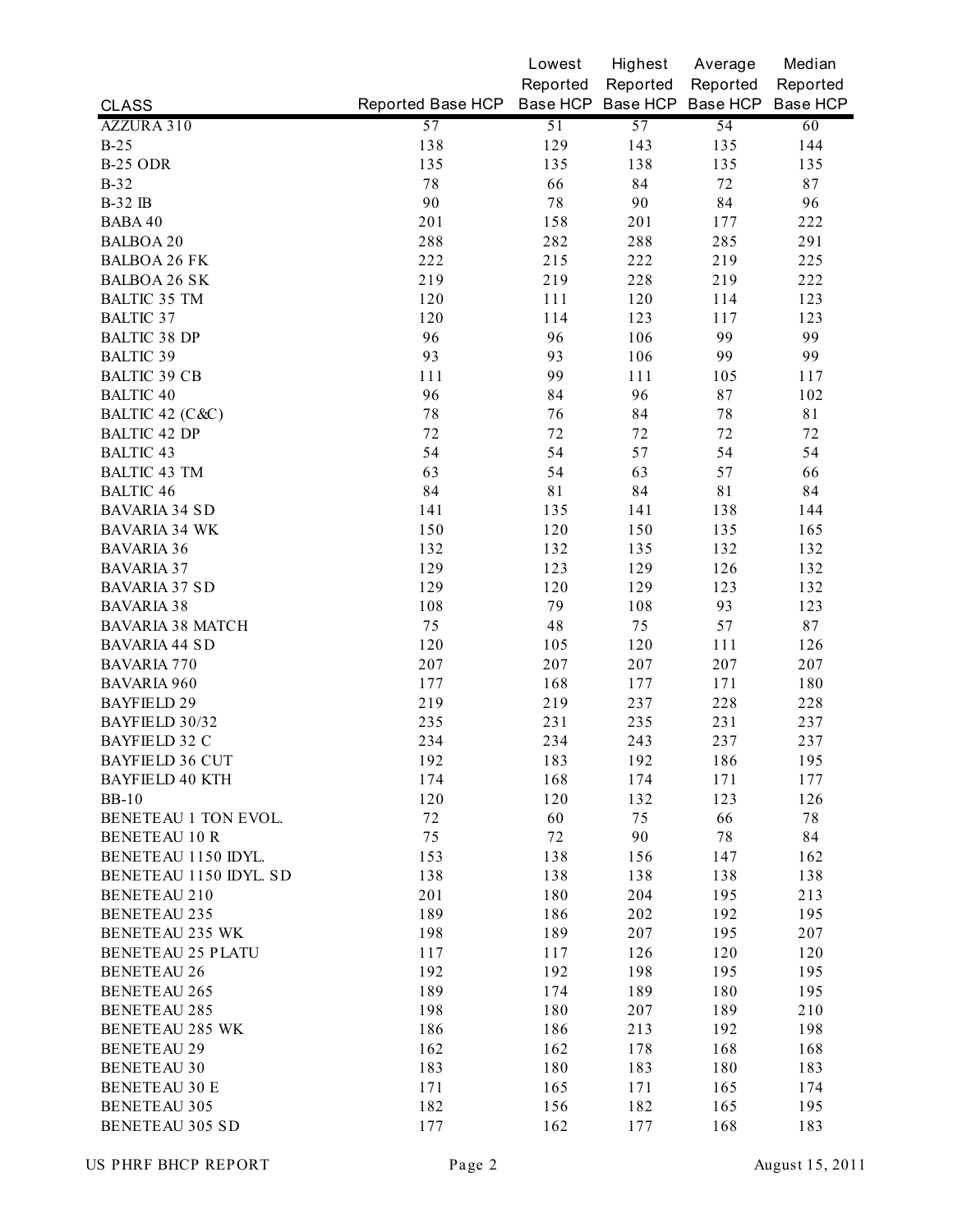|                          |                                              | Lowest      | Highest  | Average  | Median   |
|--------------------------|----------------------------------------------|-------------|----------|----------|----------|
|                          |                                              | Reported    | Reported | Reported | Reported |
| <b>CLASS</b>             | Reported Base HCP Base HCP Base HCP Base HCP |             |          |          | Base HCP |
| <b>BENETEAU 310</b>      | 138                                          | 132         | 146      | 138      | 144      |
| <b>BENETEAU 310 SD</b>   | 159                                          | 141         | 159      | 150      | 168      |
| <b>BENETEAU 310 TM</b>   | 132                                          | 132         | 135      | 132      | 132      |
| <b>BENETEAU 32 FR</b>    | 141                                          | 126         | 141      | 132      | 147      |
| <b>BENETEAU 32 MH</b>    | 141                                          | 141         | 152      | 144      | 147      |
| <b>BENETEAU 32 TM</b>    | 141                                          | 141         | 153      | 147      | 147      |
| <b>BENETEAU 323</b>      | 156                                          | 135         | 168      | 147      | 171      |
| <b>BENETEAU 325</b>      | 144                                          | 135         | 144      | 138      | 147      |
| <b>BENETEAU 325 TM</b>   | 138                                          | 138         | 147      | 141      | 141      |
| <b>BENETEAU 32s5</b>     | 141                                          | 138         | 161      | 147      | 153      |
| <b>BENETEAU 32s5 WK</b>  | 159                                          | 114         | 171      | 147      | 186      |
| <b>BENETEAU 33.7</b>     | 128                                          | 123         | 129      | 126      | 129      |
| <b>BENETEAU 33.7 DK</b>  | 123                                          | 120         | 123      | 120      | 123      |
| <b>BENETEAU 343</b>      | 144                                          | 144         | 162      | 147      | 153      |
| <b>BENETEAU 345</b>      | 135                                          | 129         | 136      | 132      | 138      |
| <b>BENETEAU 345 SD</b>   | 132                                          | 129         | 138      | 132      | 135      |
| BENETEAU 345 SD TM       | 135                                          | 135         | 135      | 135      | 135      |
| <b>BENETEAU 345 TM</b>   | 129                                          | 123         | 132      | 126      | 132      |
| <b>BENETEAU 35</b>       | 126                                          | 120         | 132      | 126      | 132      |
| <b>BENETEAU 35.7 WK</b>  | 135                                          | 120         | 135      | 126      | 141      |
| <b>BENETEAU 35s5</b>     | 120                                          | 114         | 141      | 126      | 132      |
| <b>BENETEAU 35s5 TM</b>  | 120                                          | 108         | 120      | 114      | 126      |
| <b>BENETEAU 35s5 WK</b>  | 129                                          | 114         | 135      | 129      | 138      |
| <b>BENETEAU 36.7</b>     | 75                                           | 72          | 84       | 78       | 81       |
| <b>BENETEAU 36.7 SD</b>  | 84                                           | $8\sqrt{1}$ | 90       | 84       | 87       |
| <b>BENETEAU 36s7 IK</b>  | 111                                          | 108         | 138      | 117      | 126      |
| <b>BENETEAU 36s7 LK</b>  | 108                                          | 108         | 123      | 111      | 114      |
| <b>BENETEAU 36s7 WK</b>  | 114                                          | 114         | 117      | 114      | 114      |
| <b>BENETEAU 373</b>      | 114                                          | 114         | 132      | 120      | 123      |
| <b>BENETEAU 375</b>      | 108                                          | 105         | 128      | 114      | 120      |
| <b>BENETEAU 38</b>       | 123                                          | 90          | 123      | 105      | 138      |
| <b>BENETEAU 38 SD</b>    | 102                                          | 102         | 117      | 108      | 108      |
| <b>BENETEAU 38 TM</b>    | 102                                          | 102         | 108      | 102      | 105      |
| BENETEAU 38 TM DK        | 105                                          | 96          | 105      | 99       | 108      |
| BENETEAU 38 TM SD        | 114                                          | 108         | 120      | 111      | 120      |
| BENETEAU 38s5            | 102                                          | 96          | 117      | 105      | 111      |
| BENETEAU 38s5 WK         | 108                                          | 99          | 114      | 105      | 114      |
| <b>BENETEAU 393 RFM</b>  | 114                                          | 114         | 138      | 126      | 126      |
| <b>BENETEAU 40</b>       | 60                                           | 60          | 99       | $7\,$    | 78       |
| <b>BENETEAU 40 SD</b>    | 132                                          | 132         | 132      | 132      | 132      |
| <b>BENETEAU 40.7</b>     | 54                                           | 48          | 57       | 51       | 57       |
| <b>BENETEAU 40.7 WK</b>  | 60                                           | 60          | 63       | 60       | 60       |
| <b>BENETEAU 405</b>      | 87                                           | $8\,7$      | 93       | 90       | 90       |
| <b>BENETEAU 405 SD</b>   | 108                                          | 102         | 108      | 105      | 111      |
| BENETEAU 405 SD TM       | 120                                          | 99          | 120      | 108      | 129      |
| <b>BENETEAU 405 TM</b>   | 114                                          | 96          | 114      | 108      | 123      |
| BENETEAU 41s5            | 84                                           | 84          | 99       | 90       | 90       |
| <b>BENETEAU 41s5 WK</b>  | 105                                          | 84          | 108      | 99       | 117      |
| <b>BENETEAU 42</b>       | 72                                           | 72          | 96       | 84       | 84       |
| <b>BENETEAU 42 SD</b>    | 93                                           | 87          | 93       | 90       | 96       |
| <b>BENETEAU 42 TM</b>    | 84                                           | 78          | 95       | 84       | 93       |
| <b>BENETEAU 42 TM LK</b> | 75                                           | 75          | 108      | 81       | 90       |
|                          |                                              |             |          |          |          |
| <b>BENETEAU 42 TM SD</b> | $7\,$                                        | 78          | 90       | 84       | 84       |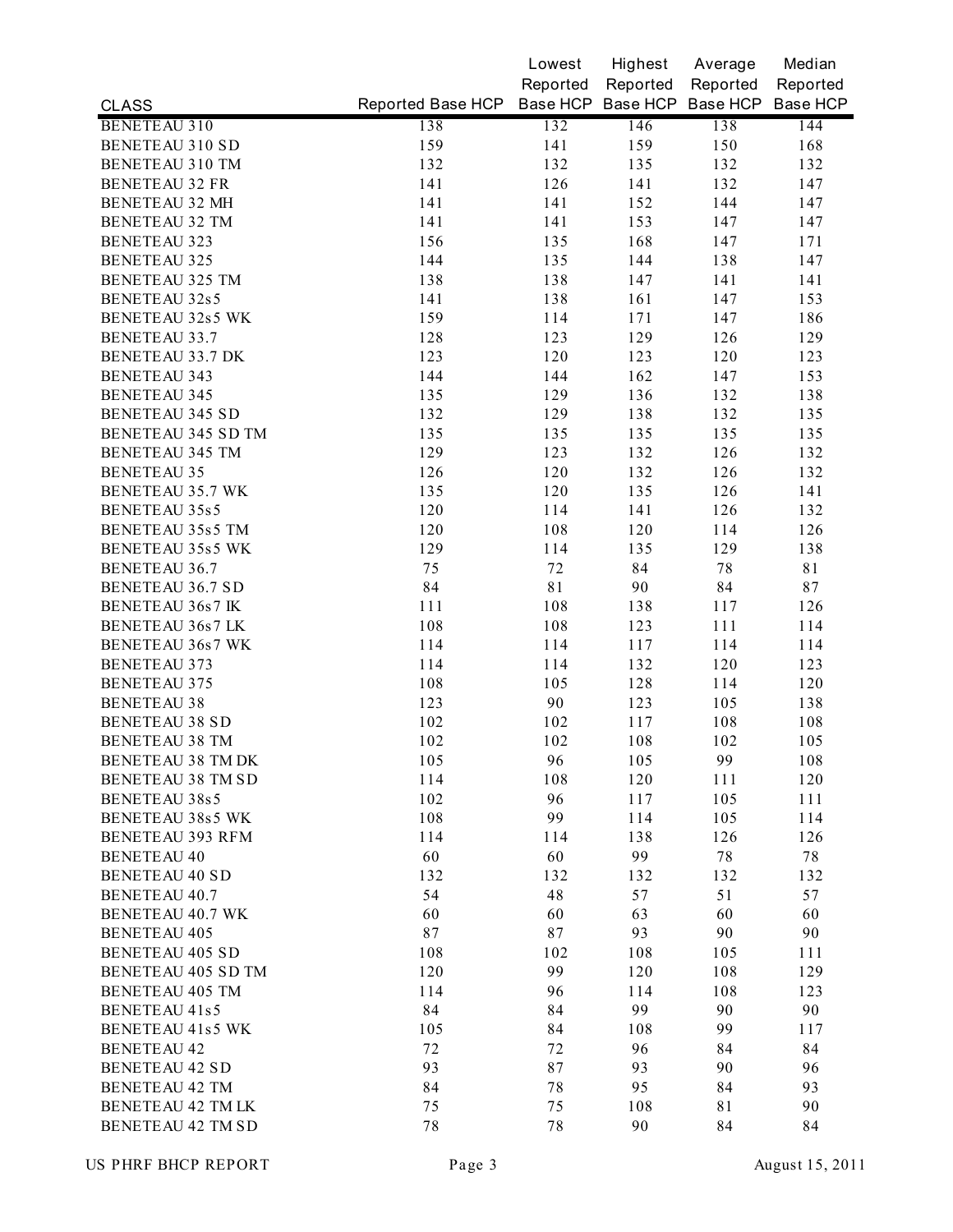| Reported<br>Reported<br>Reported<br>Reported<br>Reported Base HCP Base HCP Base HCP Base HCP Base HCP<br><b>CLASS</b><br>129<br>102<br>129<br>111<br><b>BENETEAU 423</b><br>141<br>69<br><b>BENETEAU 42s7</b><br>84<br>60<br>84<br>96<br>69<br>69<br>85<br>75<br><b>BENETEAU 42s7 IK SM</b><br>75<br>81<br>72<br>93<br>81<br>90<br>BENETEAU 42s7 SM WK<br>78<br>87<br>75<br>87<br><b>BENETEAU 435</b><br>66<br>78<br>60<br>78<br>69<br>87<br><b>BENETEAU 435 TM</b><br>42<br>30<br>42<br><b>BENETEAU 44.7</b><br>36<br>48<br>39<br>39<br>36<br>42<br>42<br><b>BENETEAU 44.7 SD</b><br>51<br>51<br>51<br>51<br>51<br><b>BENETEAU 456</b><br>63<br>42<br>63<br>51<br>72<br><b>BENETEAU 456 TM</b><br>73<br>45<br>73<br>60<br>87<br>BENETEAU 45f5<br>18<br>18<br>45<br>27<br>30<br><b>BENETEAU 47.7</b><br>45<br>30<br>45<br>33<br>51<br><b>BENETEAU 47.7 SD</b><br>24<br>24<br>33<br>27<br>$27\,$<br>BENETEAU 47.7 TM DK<br>57<br>51<br>99<br>66<br>81<br><b>BENETEAU 49</b><br>69<br>90<br><b>BENETEAU 49 DK</b><br>69<br>78<br>78<br><b>BENETEAU 50</b><br>75<br>57<br>90<br>72<br>90<br>102<br>99<br>105<br>102<br><b>BENETEAU FIGARO</b><br>105<br>BENETEAU FIRST CLASS 10<br>90<br>81<br>102<br>96<br>99<br>69<br>BENETEAU FIRST CLASS 12<br>69<br>60<br>63<br>72<br><b>BENETEAU FIRST CLASS 8</b><br>162<br>156<br>147<br>153<br>162<br>51<br>BENETEAU FLAGSHIP 523 SD<br>51<br>51<br>51<br>51<br><b>BENETEAU OCEANIS 281</b><br>192<br>192<br>201<br>195<br>195<br><b>BENETEAU OCEANIS 300</b><br>161<br>162<br>156<br>171<br>168<br><b>BENETEAU OCEANIS 311</b><br>141<br>159<br>176<br>153<br>177<br><b>BENETEAU OCEANIS 321</b><br>165<br>162<br>180<br>168<br>174<br>BENETEAU OCEANIS 321 WK<br>183<br>180<br>180<br>177<br>177<br><b>BENETEAU OCEANIS 323</b><br>138<br>138<br>162<br>150<br>150<br><b>BENETEAU OCEANIS 331</b><br>165<br>132<br>165<br>180<br>150<br>65<br><b>BENETEAU OCEANIS 331 SD</b><br>65<br>162<br>120<br>114<br><b>BENETEAU OCEANIS 343 SD</b><br>150<br>147<br>162<br>153<br>156<br><b>BENETEAU OCEANIS 350</b><br>144<br>144<br>192<br>156<br>168<br>162<br>168<br>BENETEAU OCEANIS 350 WK<br>138<br>156<br>177<br>156<br>156<br>159<br>BENETEAU OCEANIS 351 WK<br>150<br>153<br><b>BENETEAU OCEANIS 352</b><br>138<br>138<br>165<br>150<br>150<br><b>BENETEAU OCEANIS 361</b><br>132<br>138<br>135<br>144<br>141<br>BENETEAU OCEANIS 36CC<br>141<br>135<br>141<br>138<br>144<br><b>BENETEAU OCEANIS 37</b><br>105<br>105<br>105<br>105<br>105<br>BENETEAU OCEANIS 370 WK<br>150<br>135<br>132<br>138<br>144<br><b>BENETEAU OCEANIS 373</b><br>138<br>102<br>138<br>120<br>156<br><b>BENETEAU OCEANIS 381</b><br>138<br>135<br>141<br>135<br>141<br>BENETEAU OCEANIS 390 WK<br>129<br>117<br>138<br>129<br>138<br><b>BENETEAU OCEANIS 393</b><br>132<br>120<br>141<br>129<br>141<br><b>BENETEAU OCEANIS 393 SD</b><br>126<br>126<br>147<br>132<br>135<br><b>BENETEAU OCEANIS 400</b><br>120<br>120<br>111<br>135<br>132<br>BENETEAU OCEANIS 400 WK<br>123<br>114<br>123<br>117<br>126<br>BENETEAU OCEANIS 40CC<br>126<br>111<br>126<br>117<br>132<br>87<br><b>BENETEAU OCEANIS 411</b><br>120<br>108<br>117<br>132<br>BENETEAU OCEANIS 411 WK<br>111<br>108<br>135<br>117<br>123<br><b>BENETEAU OCEANIS 423</b><br>105<br>102<br>141<br>120<br>123<br><b>BENETEAU OCEANIS 43 SD</b><br>108<br>108<br>132<br>120<br>120<br><b>BENETEAU OCEANIS 430</b><br>105<br>114<br>114<br>108<br>117<br>BENETEAU OCEANIS 44 CC<br>126<br>126<br>126<br>126<br>126 |  | Lowest | Highest | Average | Median |
|--------------------------------------------------------------------------------------------------------------------------------------------------------------------------------------------------------------------------------------------------------------------------------------------------------------------------------------------------------------------------------------------------------------------------------------------------------------------------------------------------------------------------------------------------------------------------------------------------------------------------------------------------------------------------------------------------------------------------------------------------------------------------------------------------------------------------------------------------------------------------------------------------------------------------------------------------------------------------------------------------------------------------------------------------------------------------------------------------------------------------------------------------------------------------------------------------------------------------------------------------------------------------------------------------------------------------------------------------------------------------------------------------------------------------------------------------------------------------------------------------------------------------------------------------------------------------------------------------------------------------------------------------------------------------------------------------------------------------------------------------------------------------------------------------------------------------------------------------------------------------------------------------------------------------------------------------------------------------------------------------------------------------------------------------------------------------------------------------------------------------------------------------------------------------------------------------------------------------------------------------------------------------------------------------------------------------------------------------------------------------------------------------------------------------------------------------------------------------------------------------------------------------------------------------------------------------------------------------------------------------------------------------------------------------------------------------------------------------------------------------------------------------------------------------------------------------------------------------------------------------------------------------------------------------------------------------------------------------------------------------------------------------------------------------------------------------------------------------------------------------------------------------------------------------------------------------------------------------------------------------------------------------------------------------------------------------------------------------------------------------------------------------------------------------------------------------------------------------------------------|--|--------|---------|---------|--------|
|                                                                                                                                                                                                                                                                                                                                                                                                                                                                                                                                                                                                                                                                                                                                                                                                                                                                                                                                                                                                                                                                                                                                                                                                                                                                                                                                                                                                                                                                                                                                                                                                                                                                                                                                                                                                                                                                                                                                                                                                                                                                                                                                                                                                                                                                                                                                                                                                                                                                                                                                                                                                                                                                                                                                                                                                                                                                                                                                                                                                                                                                                                                                                                                                                                                                                                                                                                                                                                                                                            |  |        |         |         |        |
|                                                                                                                                                                                                                                                                                                                                                                                                                                                                                                                                                                                                                                                                                                                                                                                                                                                                                                                                                                                                                                                                                                                                                                                                                                                                                                                                                                                                                                                                                                                                                                                                                                                                                                                                                                                                                                                                                                                                                                                                                                                                                                                                                                                                                                                                                                                                                                                                                                                                                                                                                                                                                                                                                                                                                                                                                                                                                                                                                                                                                                                                                                                                                                                                                                                                                                                                                                                                                                                                                            |  |        |         |         |        |
|                                                                                                                                                                                                                                                                                                                                                                                                                                                                                                                                                                                                                                                                                                                                                                                                                                                                                                                                                                                                                                                                                                                                                                                                                                                                                                                                                                                                                                                                                                                                                                                                                                                                                                                                                                                                                                                                                                                                                                                                                                                                                                                                                                                                                                                                                                                                                                                                                                                                                                                                                                                                                                                                                                                                                                                                                                                                                                                                                                                                                                                                                                                                                                                                                                                                                                                                                                                                                                                                                            |  |        |         |         |        |
|                                                                                                                                                                                                                                                                                                                                                                                                                                                                                                                                                                                                                                                                                                                                                                                                                                                                                                                                                                                                                                                                                                                                                                                                                                                                                                                                                                                                                                                                                                                                                                                                                                                                                                                                                                                                                                                                                                                                                                                                                                                                                                                                                                                                                                                                                                                                                                                                                                                                                                                                                                                                                                                                                                                                                                                                                                                                                                                                                                                                                                                                                                                                                                                                                                                                                                                                                                                                                                                                                            |  |        |         |         |        |
|                                                                                                                                                                                                                                                                                                                                                                                                                                                                                                                                                                                                                                                                                                                                                                                                                                                                                                                                                                                                                                                                                                                                                                                                                                                                                                                                                                                                                                                                                                                                                                                                                                                                                                                                                                                                                                                                                                                                                                                                                                                                                                                                                                                                                                                                                                                                                                                                                                                                                                                                                                                                                                                                                                                                                                                                                                                                                                                                                                                                                                                                                                                                                                                                                                                                                                                                                                                                                                                                                            |  |        |         |         |        |
|                                                                                                                                                                                                                                                                                                                                                                                                                                                                                                                                                                                                                                                                                                                                                                                                                                                                                                                                                                                                                                                                                                                                                                                                                                                                                                                                                                                                                                                                                                                                                                                                                                                                                                                                                                                                                                                                                                                                                                                                                                                                                                                                                                                                                                                                                                                                                                                                                                                                                                                                                                                                                                                                                                                                                                                                                                                                                                                                                                                                                                                                                                                                                                                                                                                                                                                                                                                                                                                                                            |  |        |         |         |        |
|                                                                                                                                                                                                                                                                                                                                                                                                                                                                                                                                                                                                                                                                                                                                                                                                                                                                                                                                                                                                                                                                                                                                                                                                                                                                                                                                                                                                                                                                                                                                                                                                                                                                                                                                                                                                                                                                                                                                                                                                                                                                                                                                                                                                                                                                                                                                                                                                                                                                                                                                                                                                                                                                                                                                                                                                                                                                                                                                                                                                                                                                                                                                                                                                                                                                                                                                                                                                                                                                                            |  |        |         |         |        |
|                                                                                                                                                                                                                                                                                                                                                                                                                                                                                                                                                                                                                                                                                                                                                                                                                                                                                                                                                                                                                                                                                                                                                                                                                                                                                                                                                                                                                                                                                                                                                                                                                                                                                                                                                                                                                                                                                                                                                                                                                                                                                                                                                                                                                                                                                                                                                                                                                                                                                                                                                                                                                                                                                                                                                                                                                                                                                                                                                                                                                                                                                                                                                                                                                                                                                                                                                                                                                                                                                            |  |        |         |         |        |
|                                                                                                                                                                                                                                                                                                                                                                                                                                                                                                                                                                                                                                                                                                                                                                                                                                                                                                                                                                                                                                                                                                                                                                                                                                                                                                                                                                                                                                                                                                                                                                                                                                                                                                                                                                                                                                                                                                                                                                                                                                                                                                                                                                                                                                                                                                                                                                                                                                                                                                                                                                                                                                                                                                                                                                                                                                                                                                                                                                                                                                                                                                                                                                                                                                                                                                                                                                                                                                                                                            |  |        |         |         |        |
|                                                                                                                                                                                                                                                                                                                                                                                                                                                                                                                                                                                                                                                                                                                                                                                                                                                                                                                                                                                                                                                                                                                                                                                                                                                                                                                                                                                                                                                                                                                                                                                                                                                                                                                                                                                                                                                                                                                                                                                                                                                                                                                                                                                                                                                                                                                                                                                                                                                                                                                                                                                                                                                                                                                                                                                                                                                                                                                                                                                                                                                                                                                                                                                                                                                                                                                                                                                                                                                                                            |  |        |         |         |        |
|                                                                                                                                                                                                                                                                                                                                                                                                                                                                                                                                                                                                                                                                                                                                                                                                                                                                                                                                                                                                                                                                                                                                                                                                                                                                                                                                                                                                                                                                                                                                                                                                                                                                                                                                                                                                                                                                                                                                                                                                                                                                                                                                                                                                                                                                                                                                                                                                                                                                                                                                                                                                                                                                                                                                                                                                                                                                                                                                                                                                                                                                                                                                                                                                                                                                                                                                                                                                                                                                                            |  |        |         |         |        |
|                                                                                                                                                                                                                                                                                                                                                                                                                                                                                                                                                                                                                                                                                                                                                                                                                                                                                                                                                                                                                                                                                                                                                                                                                                                                                                                                                                                                                                                                                                                                                                                                                                                                                                                                                                                                                                                                                                                                                                                                                                                                                                                                                                                                                                                                                                                                                                                                                                                                                                                                                                                                                                                                                                                                                                                                                                                                                                                                                                                                                                                                                                                                                                                                                                                                                                                                                                                                                                                                                            |  |        |         |         |        |
|                                                                                                                                                                                                                                                                                                                                                                                                                                                                                                                                                                                                                                                                                                                                                                                                                                                                                                                                                                                                                                                                                                                                                                                                                                                                                                                                                                                                                                                                                                                                                                                                                                                                                                                                                                                                                                                                                                                                                                                                                                                                                                                                                                                                                                                                                                                                                                                                                                                                                                                                                                                                                                                                                                                                                                                                                                                                                                                                                                                                                                                                                                                                                                                                                                                                                                                                                                                                                                                                                            |  |        |         |         |        |
|                                                                                                                                                                                                                                                                                                                                                                                                                                                                                                                                                                                                                                                                                                                                                                                                                                                                                                                                                                                                                                                                                                                                                                                                                                                                                                                                                                                                                                                                                                                                                                                                                                                                                                                                                                                                                                                                                                                                                                                                                                                                                                                                                                                                                                                                                                                                                                                                                                                                                                                                                                                                                                                                                                                                                                                                                                                                                                                                                                                                                                                                                                                                                                                                                                                                                                                                                                                                                                                                                            |  |        |         |         |        |
|                                                                                                                                                                                                                                                                                                                                                                                                                                                                                                                                                                                                                                                                                                                                                                                                                                                                                                                                                                                                                                                                                                                                                                                                                                                                                                                                                                                                                                                                                                                                                                                                                                                                                                                                                                                                                                                                                                                                                                                                                                                                                                                                                                                                                                                                                                                                                                                                                                                                                                                                                                                                                                                                                                                                                                                                                                                                                                                                                                                                                                                                                                                                                                                                                                                                                                                                                                                                                                                                                            |  |        |         |         |        |
|                                                                                                                                                                                                                                                                                                                                                                                                                                                                                                                                                                                                                                                                                                                                                                                                                                                                                                                                                                                                                                                                                                                                                                                                                                                                                                                                                                                                                                                                                                                                                                                                                                                                                                                                                                                                                                                                                                                                                                                                                                                                                                                                                                                                                                                                                                                                                                                                                                                                                                                                                                                                                                                                                                                                                                                                                                                                                                                                                                                                                                                                                                                                                                                                                                                                                                                                                                                                                                                                                            |  |        |         |         |        |
|                                                                                                                                                                                                                                                                                                                                                                                                                                                                                                                                                                                                                                                                                                                                                                                                                                                                                                                                                                                                                                                                                                                                                                                                                                                                                                                                                                                                                                                                                                                                                                                                                                                                                                                                                                                                                                                                                                                                                                                                                                                                                                                                                                                                                                                                                                                                                                                                                                                                                                                                                                                                                                                                                                                                                                                                                                                                                                                                                                                                                                                                                                                                                                                                                                                                                                                                                                                                                                                                                            |  |        |         |         |        |
|                                                                                                                                                                                                                                                                                                                                                                                                                                                                                                                                                                                                                                                                                                                                                                                                                                                                                                                                                                                                                                                                                                                                                                                                                                                                                                                                                                                                                                                                                                                                                                                                                                                                                                                                                                                                                                                                                                                                                                                                                                                                                                                                                                                                                                                                                                                                                                                                                                                                                                                                                                                                                                                                                                                                                                                                                                                                                                                                                                                                                                                                                                                                                                                                                                                                                                                                                                                                                                                                                            |  |        |         |         |        |
|                                                                                                                                                                                                                                                                                                                                                                                                                                                                                                                                                                                                                                                                                                                                                                                                                                                                                                                                                                                                                                                                                                                                                                                                                                                                                                                                                                                                                                                                                                                                                                                                                                                                                                                                                                                                                                                                                                                                                                                                                                                                                                                                                                                                                                                                                                                                                                                                                                                                                                                                                                                                                                                                                                                                                                                                                                                                                                                                                                                                                                                                                                                                                                                                                                                                                                                                                                                                                                                                                            |  |        |         |         |        |
|                                                                                                                                                                                                                                                                                                                                                                                                                                                                                                                                                                                                                                                                                                                                                                                                                                                                                                                                                                                                                                                                                                                                                                                                                                                                                                                                                                                                                                                                                                                                                                                                                                                                                                                                                                                                                                                                                                                                                                                                                                                                                                                                                                                                                                                                                                                                                                                                                                                                                                                                                                                                                                                                                                                                                                                                                                                                                                                                                                                                                                                                                                                                                                                                                                                                                                                                                                                                                                                                                            |  |        |         |         |        |
|                                                                                                                                                                                                                                                                                                                                                                                                                                                                                                                                                                                                                                                                                                                                                                                                                                                                                                                                                                                                                                                                                                                                                                                                                                                                                                                                                                                                                                                                                                                                                                                                                                                                                                                                                                                                                                                                                                                                                                                                                                                                                                                                                                                                                                                                                                                                                                                                                                                                                                                                                                                                                                                                                                                                                                                                                                                                                                                                                                                                                                                                                                                                                                                                                                                                                                                                                                                                                                                                                            |  |        |         |         |        |
|                                                                                                                                                                                                                                                                                                                                                                                                                                                                                                                                                                                                                                                                                                                                                                                                                                                                                                                                                                                                                                                                                                                                                                                                                                                                                                                                                                                                                                                                                                                                                                                                                                                                                                                                                                                                                                                                                                                                                                                                                                                                                                                                                                                                                                                                                                                                                                                                                                                                                                                                                                                                                                                                                                                                                                                                                                                                                                                                                                                                                                                                                                                                                                                                                                                                                                                                                                                                                                                                                            |  |        |         |         |        |
|                                                                                                                                                                                                                                                                                                                                                                                                                                                                                                                                                                                                                                                                                                                                                                                                                                                                                                                                                                                                                                                                                                                                                                                                                                                                                                                                                                                                                                                                                                                                                                                                                                                                                                                                                                                                                                                                                                                                                                                                                                                                                                                                                                                                                                                                                                                                                                                                                                                                                                                                                                                                                                                                                                                                                                                                                                                                                                                                                                                                                                                                                                                                                                                                                                                                                                                                                                                                                                                                                            |  |        |         |         |        |
|                                                                                                                                                                                                                                                                                                                                                                                                                                                                                                                                                                                                                                                                                                                                                                                                                                                                                                                                                                                                                                                                                                                                                                                                                                                                                                                                                                                                                                                                                                                                                                                                                                                                                                                                                                                                                                                                                                                                                                                                                                                                                                                                                                                                                                                                                                                                                                                                                                                                                                                                                                                                                                                                                                                                                                                                                                                                                                                                                                                                                                                                                                                                                                                                                                                                                                                                                                                                                                                                                            |  |        |         |         |        |
|                                                                                                                                                                                                                                                                                                                                                                                                                                                                                                                                                                                                                                                                                                                                                                                                                                                                                                                                                                                                                                                                                                                                                                                                                                                                                                                                                                                                                                                                                                                                                                                                                                                                                                                                                                                                                                                                                                                                                                                                                                                                                                                                                                                                                                                                                                                                                                                                                                                                                                                                                                                                                                                                                                                                                                                                                                                                                                                                                                                                                                                                                                                                                                                                                                                                                                                                                                                                                                                                                            |  |        |         |         |        |
|                                                                                                                                                                                                                                                                                                                                                                                                                                                                                                                                                                                                                                                                                                                                                                                                                                                                                                                                                                                                                                                                                                                                                                                                                                                                                                                                                                                                                                                                                                                                                                                                                                                                                                                                                                                                                                                                                                                                                                                                                                                                                                                                                                                                                                                                                                                                                                                                                                                                                                                                                                                                                                                                                                                                                                                                                                                                                                                                                                                                                                                                                                                                                                                                                                                                                                                                                                                                                                                                                            |  |        |         |         |        |
|                                                                                                                                                                                                                                                                                                                                                                                                                                                                                                                                                                                                                                                                                                                                                                                                                                                                                                                                                                                                                                                                                                                                                                                                                                                                                                                                                                                                                                                                                                                                                                                                                                                                                                                                                                                                                                                                                                                                                                                                                                                                                                                                                                                                                                                                                                                                                                                                                                                                                                                                                                                                                                                                                                                                                                                                                                                                                                                                                                                                                                                                                                                                                                                                                                                                                                                                                                                                                                                                                            |  |        |         |         |        |
|                                                                                                                                                                                                                                                                                                                                                                                                                                                                                                                                                                                                                                                                                                                                                                                                                                                                                                                                                                                                                                                                                                                                                                                                                                                                                                                                                                                                                                                                                                                                                                                                                                                                                                                                                                                                                                                                                                                                                                                                                                                                                                                                                                                                                                                                                                                                                                                                                                                                                                                                                                                                                                                                                                                                                                                                                                                                                                                                                                                                                                                                                                                                                                                                                                                                                                                                                                                                                                                                                            |  |        |         |         |        |
|                                                                                                                                                                                                                                                                                                                                                                                                                                                                                                                                                                                                                                                                                                                                                                                                                                                                                                                                                                                                                                                                                                                                                                                                                                                                                                                                                                                                                                                                                                                                                                                                                                                                                                                                                                                                                                                                                                                                                                                                                                                                                                                                                                                                                                                                                                                                                                                                                                                                                                                                                                                                                                                                                                                                                                                                                                                                                                                                                                                                                                                                                                                                                                                                                                                                                                                                                                                                                                                                                            |  |        |         |         |        |
|                                                                                                                                                                                                                                                                                                                                                                                                                                                                                                                                                                                                                                                                                                                                                                                                                                                                                                                                                                                                                                                                                                                                                                                                                                                                                                                                                                                                                                                                                                                                                                                                                                                                                                                                                                                                                                                                                                                                                                                                                                                                                                                                                                                                                                                                                                                                                                                                                                                                                                                                                                                                                                                                                                                                                                                                                                                                                                                                                                                                                                                                                                                                                                                                                                                                                                                                                                                                                                                                                            |  |        |         |         |        |
|                                                                                                                                                                                                                                                                                                                                                                                                                                                                                                                                                                                                                                                                                                                                                                                                                                                                                                                                                                                                                                                                                                                                                                                                                                                                                                                                                                                                                                                                                                                                                                                                                                                                                                                                                                                                                                                                                                                                                                                                                                                                                                                                                                                                                                                                                                                                                                                                                                                                                                                                                                                                                                                                                                                                                                                                                                                                                                                                                                                                                                                                                                                                                                                                                                                                                                                                                                                                                                                                                            |  |        |         |         |        |
|                                                                                                                                                                                                                                                                                                                                                                                                                                                                                                                                                                                                                                                                                                                                                                                                                                                                                                                                                                                                                                                                                                                                                                                                                                                                                                                                                                                                                                                                                                                                                                                                                                                                                                                                                                                                                                                                                                                                                                                                                                                                                                                                                                                                                                                                                                                                                                                                                                                                                                                                                                                                                                                                                                                                                                                                                                                                                                                                                                                                                                                                                                                                                                                                                                                                                                                                                                                                                                                                                            |  |        |         |         |        |
|                                                                                                                                                                                                                                                                                                                                                                                                                                                                                                                                                                                                                                                                                                                                                                                                                                                                                                                                                                                                                                                                                                                                                                                                                                                                                                                                                                                                                                                                                                                                                                                                                                                                                                                                                                                                                                                                                                                                                                                                                                                                                                                                                                                                                                                                                                                                                                                                                                                                                                                                                                                                                                                                                                                                                                                                                                                                                                                                                                                                                                                                                                                                                                                                                                                                                                                                                                                                                                                                                            |  |        |         |         |        |
|                                                                                                                                                                                                                                                                                                                                                                                                                                                                                                                                                                                                                                                                                                                                                                                                                                                                                                                                                                                                                                                                                                                                                                                                                                                                                                                                                                                                                                                                                                                                                                                                                                                                                                                                                                                                                                                                                                                                                                                                                                                                                                                                                                                                                                                                                                                                                                                                                                                                                                                                                                                                                                                                                                                                                                                                                                                                                                                                                                                                                                                                                                                                                                                                                                                                                                                                                                                                                                                                                            |  |        |         |         |        |
|                                                                                                                                                                                                                                                                                                                                                                                                                                                                                                                                                                                                                                                                                                                                                                                                                                                                                                                                                                                                                                                                                                                                                                                                                                                                                                                                                                                                                                                                                                                                                                                                                                                                                                                                                                                                                                                                                                                                                                                                                                                                                                                                                                                                                                                                                                                                                                                                                                                                                                                                                                                                                                                                                                                                                                                                                                                                                                                                                                                                                                                                                                                                                                                                                                                                                                                                                                                                                                                                                            |  |        |         |         |        |
|                                                                                                                                                                                                                                                                                                                                                                                                                                                                                                                                                                                                                                                                                                                                                                                                                                                                                                                                                                                                                                                                                                                                                                                                                                                                                                                                                                                                                                                                                                                                                                                                                                                                                                                                                                                                                                                                                                                                                                                                                                                                                                                                                                                                                                                                                                                                                                                                                                                                                                                                                                                                                                                                                                                                                                                                                                                                                                                                                                                                                                                                                                                                                                                                                                                                                                                                                                                                                                                                                            |  |        |         |         |        |
|                                                                                                                                                                                                                                                                                                                                                                                                                                                                                                                                                                                                                                                                                                                                                                                                                                                                                                                                                                                                                                                                                                                                                                                                                                                                                                                                                                                                                                                                                                                                                                                                                                                                                                                                                                                                                                                                                                                                                                                                                                                                                                                                                                                                                                                                                                                                                                                                                                                                                                                                                                                                                                                                                                                                                                                                                                                                                                                                                                                                                                                                                                                                                                                                                                                                                                                                                                                                                                                                                            |  |        |         |         |        |
|                                                                                                                                                                                                                                                                                                                                                                                                                                                                                                                                                                                                                                                                                                                                                                                                                                                                                                                                                                                                                                                                                                                                                                                                                                                                                                                                                                                                                                                                                                                                                                                                                                                                                                                                                                                                                                                                                                                                                                                                                                                                                                                                                                                                                                                                                                                                                                                                                                                                                                                                                                                                                                                                                                                                                                                                                                                                                                                                                                                                                                                                                                                                                                                                                                                                                                                                                                                                                                                                                            |  |        |         |         |        |
|                                                                                                                                                                                                                                                                                                                                                                                                                                                                                                                                                                                                                                                                                                                                                                                                                                                                                                                                                                                                                                                                                                                                                                                                                                                                                                                                                                                                                                                                                                                                                                                                                                                                                                                                                                                                                                                                                                                                                                                                                                                                                                                                                                                                                                                                                                                                                                                                                                                                                                                                                                                                                                                                                                                                                                                                                                                                                                                                                                                                                                                                                                                                                                                                                                                                                                                                                                                                                                                                                            |  |        |         |         |        |
|                                                                                                                                                                                                                                                                                                                                                                                                                                                                                                                                                                                                                                                                                                                                                                                                                                                                                                                                                                                                                                                                                                                                                                                                                                                                                                                                                                                                                                                                                                                                                                                                                                                                                                                                                                                                                                                                                                                                                                                                                                                                                                                                                                                                                                                                                                                                                                                                                                                                                                                                                                                                                                                                                                                                                                                                                                                                                                                                                                                                                                                                                                                                                                                                                                                                                                                                                                                                                                                                                            |  |        |         |         |        |
|                                                                                                                                                                                                                                                                                                                                                                                                                                                                                                                                                                                                                                                                                                                                                                                                                                                                                                                                                                                                                                                                                                                                                                                                                                                                                                                                                                                                                                                                                                                                                                                                                                                                                                                                                                                                                                                                                                                                                                                                                                                                                                                                                                                                                                                                                                                                                                                                                                                                                                                                                                                                                                                                                                                                                                                                                                                                                                                                                                                                                                                                                                                                                                                                                                                                                                                                                                                                                                                                                            |  |        |         |         |        |
|                                                                                                                                                                                                                                                                                                                                                                                                                                                                                                                                                                                                                                                                                                                                                                                                                                                                                                                                                                                                                                                                                                                                                                                                                                                                                                                                                                                                                                                                                                                                                                                                                                                                                                                                                                                                                                                                                                                                                                                                                                                                                                                                                                                                                                                                                                                                                                                                                                                                                                                                                                                                                                                                                                                                                                                                                                                                                                                                                                                                                                                                                                                                                                                                                                                                                                                                                                                                                                                                                            |  |        |         |         |        |
|                                                                                                                                                                                                                                                                                                                                                                                                                                                                                                                                                                                                                                                                                                                                                                                                                                                                                                                                                                                                                                                                                                                                                                                                                                                                                                                                                                                                                                                                                                                                                                                                                                                                                                                                                                                                                                                                                                                                                                                                                                                                                                                                                                                                                                                                                                                                                                                                                                                                                                                                                                                                                                                                                                                                                                                                                                                                                                                                                                                                                                                                                                                                                                                                                                                                                                                                                                                                                                                                                            |  |        |         |         |        |
|                                                                                                                                                                                                                                                                                                                                                                                                                                                                                                                                                                                                                                                                                                                                                                                                                                                                                                                                                                                                                                                                                                                                                                                                                                                                                                                                                                                                                                                                                                                                                                                                                                                                                                                                                                                                                                                                                                                                                                                                                                                                                                                                                                                                                                                                                                                                                                                                                                                                                                                                                                                                                                                                                                                                                                                                                                                                                                                                                                                                                                                                                                                                                                                                                                                                                                                                                                                                                                                                                            |  |        |         |         |        |
|                                                                                                                                                                                                                                                                                                                                                                                                                                                                                                                                                                                                                                                                                                                                                                                                                                                                                                                                                                                                                                                                                                                                                                                                                                                                                                                                                                                                                                                                                                                                                                                                                                                                                                                                                                                                                                                                                                                                                                                                                                                                                                                                                                                                                                                                                                                                                                                                                                                                                                                                                                                                                                                                                                                                                                                                                                                                                                                                                                                                                                                                                                                                                                                                                                                                                                                                                                                                                                                                                            |  |        |         |         |        |
|                                                                                                                                                                                                                                                                                                                                                                                                                                                                                                                                                                                                                                                                                                                                                                                                                                                                                                                                                                                                                                                                                                                                                                                                                                                                                                                                                                                                                                                                                                                                                                                                                                                                                                                                                                                                                                                                                                                                                                                                                                                                                                                                                                                                                                                                                                                                                                                                                                                                                                                                                                                                                                                                                                                                                                                                                                                                                                                                                                                                                                                                                                                                                                                                                                                                                                                                                                                                                                                                                            |  |        |         |         |        |
|                                                                                                                                                                                                                                                                                                                                                                                                                                                                                                                                                                                                                                                                                                                                                                                                                                                                                                                                                                                                                                                                                                                                                                                                                                                                                                                                                                                                                                                                                                                                                                                                                                                                                                                                                                                                                                                                                                                                                                                                                                                                                                                                                                                                                                                                                                                                                                                                                                                                                                                                                                                                                                                                                                                                                                                                                                                                                                                                                                                                                                                                                                                                                                                                                                                                                                                                                                                                                                                                                            |  |        |         |         |        |
|                                                                                                                                                                                                                                                                                                                                                                                                                                                                                                                                                                                                                                                                                                                                                                                                                                                                                                                                                                                                                                                                                                                                                                                                                                                                                                                                                                                                                                                                                                                                                                                                                                                                                                                                                                                                                                                                                                                                                                                                                                                                                                                                                                                                                                                                                                                                                                                                                                                                                                                                                                                                                                                                                                                                                                                                                                                                                                                                                                                                                                                                                                                                                                                                                                                                                                                                                                                                                                                                                            |  |        |         |         |        |
|                                                                                                                                                                                                                                                                                                                                                                                                                                                                                                                                                                                                                                                                                                                                                                                                                                                                                                                                                                                                                                                                                                                                                                                                                                                                                                                                                                                                                                                                                                                                                                                                                                                                                                                                                                                                                                                                                                                                                                                                                                                                                                                                                                                                                                                                                                                                                                                                                                                                                                                                                                                                                                                                                                                                                                                                                                                                                                                                                                                                                                                                                                                                                                                                                                                                                                                                                                                                                                                                                            |  |        |         |         |        |
|                                                                                                                                                                                                                                                                                                                                                                                                                                                                                                                                                                                                                                                                                                                                                                                                                                                                                                                                                                                                                                                                                                                                                                                                                                                                                                                                                                                                                                                                                                                                                                                                                                                                                                                                                                                                                                                                                                                                                                                                                                                                                                                                                                                                                                                                                                                                                                                                                                                                                                                                                                                                                                                                                                                                                                                                                                                                                                                                                                                                                                                                                                                                                                                                                                                                                                                                                                                                                                                                                            |  |        |         |         |        |
|                                                                                                                                                                                                                                                                                                                                                                                                                                                                                                                                                                                                                                                                                                                                                                                                                                                                                                                                                                                                                                                                                                                                                                                                                                                                                                                                                                                                                                                                                                                                                                                                                                                                                                                                                                                                                                                                                                                                                                                                                                                                                                                                                                                                                                                                                                                                                                                                                                                                                                                                                                                                                                                                                                                                                                                                                                                                                                                                                                                                                                                                                                                                                                                                                                                                                                                                                                                                                                                                                            |  |        |         |         |        |
|                                                                                                                                                                                                                                                                                                                                                                                                                                                                                                                                                                                                                                                                                                                                                                                                                                                                                                                                                                                                                                                                                                                                                                                                                                                                                                                                                                                                                                                                                                                                                                                                                                                                                                                                                                                                                                                                                                                                                                                                                                                                                                                                                                                                                                                                                                                                                                                                                                                                                                                                                                                                                                                                                                                                                                                                                                                                                                                                                                                                                                                                                                                                                                                                                                                                                                                                                                                                                                                                                            |  |        |         |         |        |
|                                                                                                                                                                                                                                                                                                                                                                                                                                                                                                                                                                                                                                                                                                                                                                                                                                                                                                                                                                                                                                                                                                                                                                                                                                                                                                                                                                                                                                                                                                                                                                                                                                                                                                                                                                                                                                                                                                                                                                                                                                                                                                                                                                                                                                                                                                                                                                                                                                                                                                                                                                                                                                                                                                                                                                                                                                                                                                                                                                                                                                                                                                                                                                                                                                                                                                                                                                                                                                                                                            |  |        |         |         |        |
|                                                                                                                                                                                                                                                                                                                                                                                                                                                                                                                                                                                                                                                                                                                                                                                                                                                                                                                                                                                                                                                                                                                                                                                                                                                                                                                                                                                                                                                                                                                                                                                                                                                                                                                                                                                                                                                                                                                                                                                                                                                                                                                                                                                                                                                                                                                                                                                                                                                                                                                                                                                                                                                                                                                                                                                                                                                                                                                                                                                                                                                                                                                                                                                                                                                                                                                                                                                                                                                                                            |  |        |         |         |        |
|                                                                                                                                                                                                                                                                                                                                                                                                                                                                                                                                                                                                                                                                                                                                                                                                                                                                                                                                                                                                                                                                                                                                                                                                                                                                                                                                                                                                                                                                                                                                                                                                                                                                                                                                                                                                                                                                                                                                                                                                                                                                                                                                                                                                                                                                                                                                                                                                                                                                                                                                                                                                                                                                                                                                                                                                                                                                                                                                                                                                                                                                                                                                                                                                                                                                                                                                                                                                                                                                                            |  |        |         |         |        |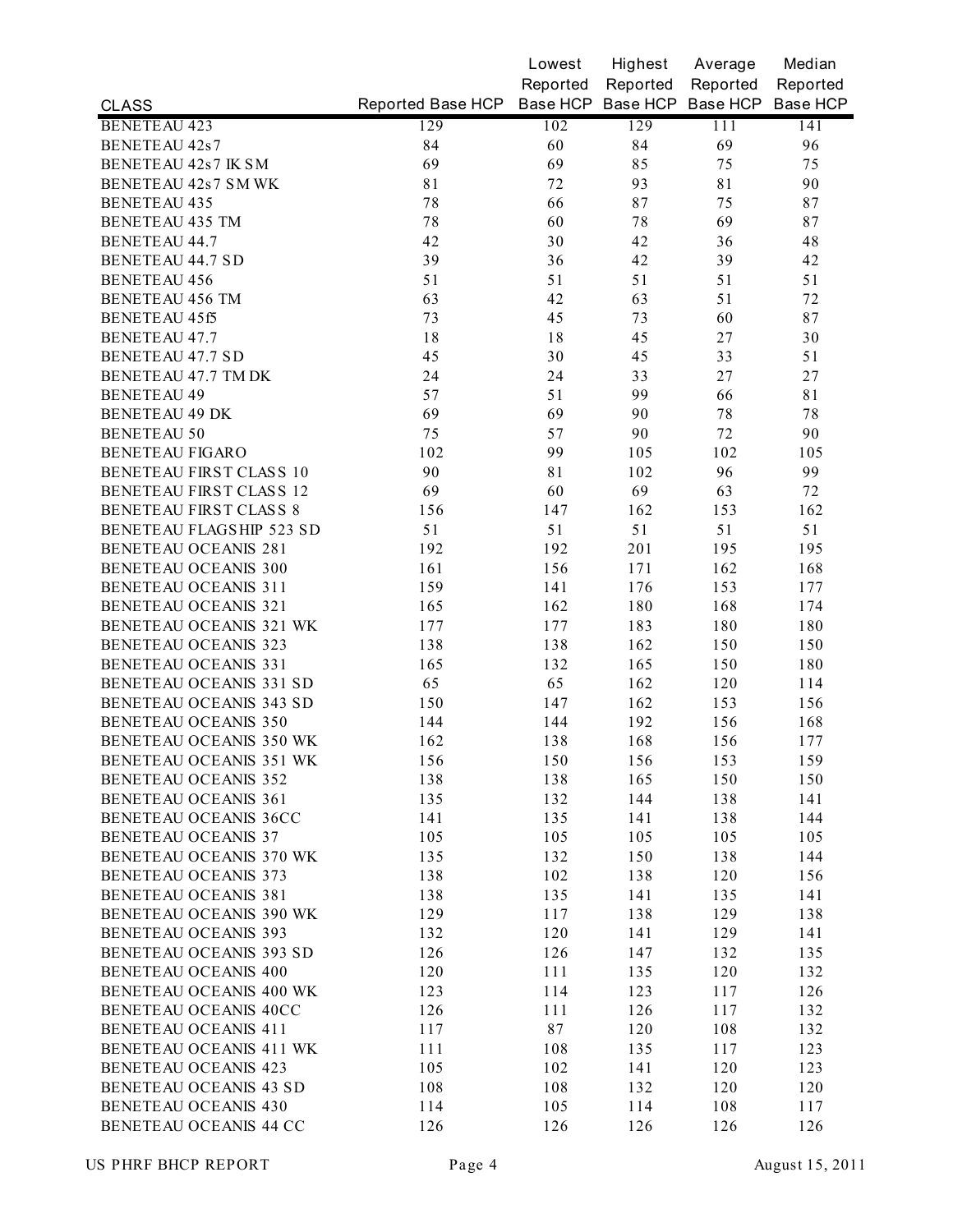|                                |                                              | Lowest   | Highest  | Average  | Median   |
|--------------------------------|----------------------------------------------|----------|----------|----------|----------|
|                                |                                              | Reported | Reported | Reported | Reported |
| <b>CLASS</b>                   | Reported Base HCP Base HCP Base HCP Base HCP |          |          |          | Base HCP |
| <b>BENETEAU OCEANIS 440</b>    | 108                                          | 93       | 108      | 99       | 114      |
| <b>BENETEAU OCEANIS 461</b>    | 84                                           | 84       | 90       | 84       | 87       |
| BENETEAU OCEANIS 461 WK        | 84                                           | 81       | 96       | 87       | 90       |
| <b>BENETEAU OCEANIS 473</b>    | 66                                           | 63       | 78       | 69       | 72       |
| <b>BENETEAU OCEANIS 473 SD</b> | 78                                           | 72       | 96       | 78       | 90       |
| <b>BENETEAU OCEANIS 500</b>    | 75                                           | 75       | 75       | 75       | 75       |
| <b>BENETEAU OCEANIS 510</b>    | 78                                           | 78       | 84       | 81       | 81       |
| <b>BENNETT 46-2</b>            | 66                                           | 66       | 72       | 69       | 69       |
| <b>BERMUDA 30</b>              | 273                                          | 270      | 297      | 279      | 285      |
| <b>BH</b> 36                   | 48                                           | 48       | 51       | 48       | 48       |
| <b>BIANCA III</b>              | 102                                          | 102      | 102      | 102      | 102      |
| <b>BLAZER 23</b>               | 156                                          | 156      | 177      | 165      | 165      |
| <b>BLUENOSE</b>                | 252                                          | 218      | 270      | 240      | 276      |
| <b>BLUS AIL 24</b>             | 90                                           | 90       | 135      | 117      | 111      |
| <b>BOMBARDIER 7.6</b>          | 171                                          | 159      | 171      | 165      | 177      |
| <b>BOMBAY CLIPPER 31</b>       | 234                                          | 234      | 243      | 237      | 237      |
| <b>BOUNTY II 40</b>            | 174                                          | 174      | 174      | 174      | 174      |
| <b>BRENTA 38</b>               | 42                                           | 33       | 42       | 36       | 45       |
| <b>BRISTOL 19 CORINTHIAN</b>   | 312                                          | 312      | 312      | 312      | 312      |
| <b>BRISTOL 22 CARAVEL</b>      | 294                                          | 282      | 294      | 288      | 300      |
| <b>BRISTOL 24 CORS AIR</b>     | 290                                          | 264      | 290      | 279      | 303      |
| <b>BRISTOL 26</b>              | 249                                          | 249      | 252      | 249      | 249      |
| <b>BRISTOL 27 IB</b>           | 257                                          | 231      | 257      | 240      | 270      |
| <b>BRISTOL 27 OB</b>           | 240                                          | 231      | 240      | 234      | 243      |
| BRISTOL 28 TM                  | 195                                          | 195      | 207      | 201      | 201      |
| BRISTOL 29.9                   | 192                                          | 183      | 222      | 195      | 210      |
| <b>BRISTOL 30</b>              | 192                                          | 192      | 222      | 207      | 207      |
| <b>BRISTOL 32</b>              | 231                                          | 222      | 231      | 225      | 234      |
| <b>BRISTOL 32 CB</b>           | 206                                          | 206      | 228      | 216      | 216      |
| <b>BRISTOL 34</b>              | 192                                          | 176      | 192      | 183      | 198      |
| <b>BRISTOL 35</b>              |                                              |          |          |          |          |
| <b>BRISTOL 35.5</b>            | 198                                          | 198      | 204      | 198      | 201      |
|                                | 153                                          | 147      | 156      | 153      | 156      |
| BRISTOL 35.5 CB                | 162                                          | 156      | 162      | 159      | 165      |
| BRISTOL 38.8                   | 138                                          | 129      | 138      | 132      | 141      |
| <b>BRISTOL 39 CB</b>           | 168                                          | 168      | 177      | 171      | 171      |
| <b>BRISTOL 40</b>              | 162                                          | 162      | 171      | 165      | 165      |
| BRISTOL 41.1                   | 120                                          | 120      | 152      | 129      | 135      |
| BRISTOL 45.5 SLP               | 111                                          | 108      | 114      | 111      | 114      |
| <b>BUCCANEER 295</b>           | 174                                          | 174      | 183      | 177      | 177      |
| <b>BUZZARDS BAY 25 MARCONI</b> | 196                                          | 195      | 196      | 195      | 195      |
| C&C 1/2 T                      | 159                                          | 159      | 159      | 159      | 159      |
| C&C 110                        | 75                                           | 75       | 93       | 81       | 84       |
| <b>C&amp;C 110 CF</b>          | 72                                           | 72       | 90       | 78       | 81       |
| C&C 110 DK                     | 63                                           | 63       | 87       | 78       | 75       |
| <b>C&amp;C 110 DK CF</b>       | 75                                           | 72       | 84       | 75       | 81       |
| C&C 110 SD                     | 87                                           | 81       | 87       | 84       | 90       |
| C&C 110 XP                     | 72                                           | 72       | 87       | 81       | 78       |
| C&C 115                        | 66                                           | 57       | 85       | 66       | 78       |
| <b>C&amp;C 115 POLE</b>        | 72                                           | 66       | 72       | 66       | 75       |
| <b>C&amp;C 115 SPRIT</b>       | 66                                           | 66       | 66       | 66       | 66       |
| C&C 121                        | 66                                           | 54       | 69       | 63       | 72       |
| C&C 121 SD                     | 57                                           | 57       | 75       | 66       | 66       |
| C&C 24                         | 228                                          | 223      | 238      | 228      | 234      |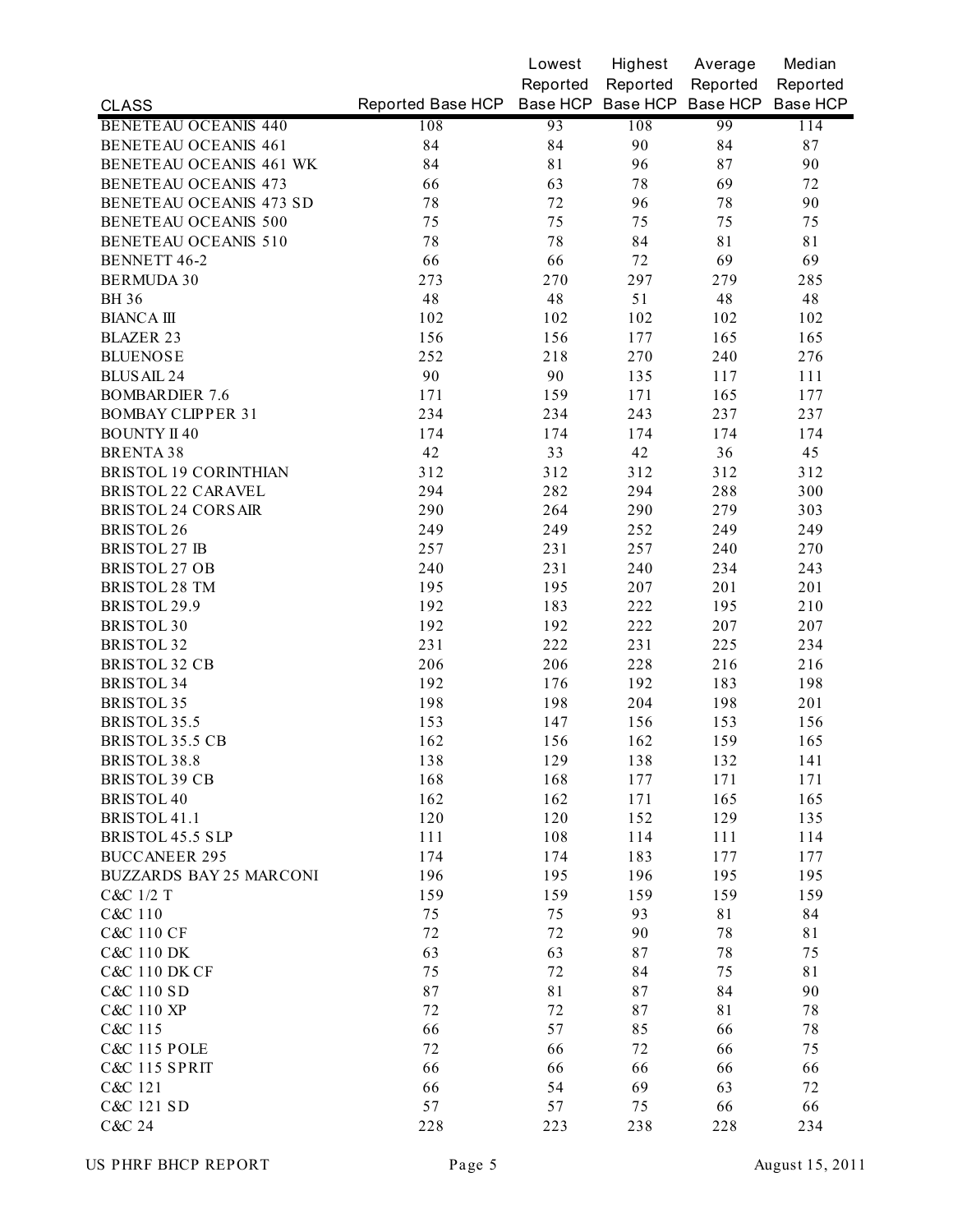|                      |                   | Lowest   | Highest  | Average                    | Median   |
|----------------------|-------------------|----------|----------|----------------------------|----------|
|                      |                   | Reported | Reported | Reported                   | Reported |
| <b>CLASS</b>         | Reported Base HCP |          |          | Base HCP Base HCP Base HCP | Base HCP |
| <b>C&amp;C 25 IB</b> | 225               | 225      | 228      | 225                        | 225      |
| <b>C&amp;C 25 OB</b> | 225               | 207      | 231      | 219                        | 237      |
| C&C 25-2             | 210               | 207      | 238      | 216                        | 225      |
| C&C 25-2 IB          | 225               | 213      | 225      | 219                        | 231      |
| C&C 26               | 219               | 210      | 231      | 219                        | 228      |
| C&C 27-1 IB          | 207               | 201      | 213      | 207                        | 213      |
| C&C 27-1 TM          | 195               | 192      | 204      | 195                        | 201      |
| $C&C$ 27-2 +915      | 195               | 195      | 201      | 198                        | 198      |
| $C&C$ 27-2 < 914     | 189               | 189      | 196      | 192                        | 192      |
| C&C 27-3 IB          | 183               | 177      | 205      | 183                        | 195      |
| C&C 27-3 OB          | 176               | 174      | 192      | 177                        | 183      |
| C&C 29               | 174               | 172      | 191      | 177                        | 183      |
| C&C 29-2             | 174               | 171      | 188      | 174                        | 183      |
| C&C 29-2 SD          | 186               | 171      | 186      | 177                        | 192      |
| C&C 3/4 T            | 150               | 147      | 150      | 147                        | 150      |
| C&C 30               | 168               | 168      | 185      | 174                        | 177      |
| $C&C30(1-506)$       | 171               | 171      | 174      | 171                        | 171      |
| C&C 30 SD            | 180               | 172      | 184      | 177                        | 186      |
| C&C 30-2             | 196               | 147      | 196      | 159                        | 219      |
| C&C 30-2 SD          | 153               | 153      | 156      | 153                        | 153      |
| C&C 30-2 WK          | 156               | 156      | 162      | 159                        | 159      |
| C&C 31 CORVETTE      | 202               | 189      | 202      | 198                        | 207      |
| C&C 32               | 156               | 156      | 172      | 162                        | 162      |
| <b>C&amp;C 32 CB</b> | 171               | 171      | 171      | 171                        | 171      |
| C&C 33               | 150               | 141      | 158      | 150                        | 159      |
| C&C 33-2             | 135               | 126      | 142      | 135                        | 141      |
| C&C 33-2 CB          | 144               | 138      | 144      | 141                        | 147      |
| C&C 34               | 144               | 144      | 152      | 144                        | 147      |
| <b>C&amp;C 34 CB</b> | 150               | 150      | 156      | 153                        | 153      |
| C&C 34/36            | 90                | 87       | 99       | 93                         | 96       |
| C&C 34/36 r          | $7\,$             | 76       | 90       | 81                         | 84       |
| C&C 34/36 WK         | 108               | 93       | 108      | 99                         | 114      |
| C&C 34/36 XL         | 93                | 84       | 102      | 90                         | 102      |
| C&C 34/36 XL CB      | 105               | 102      | 105      | 102                        | 105      |
| C&C 34/36 XL WK      | 93                | 93       | 117      | 105                        | 105      |
| C&C 35 LANDFALL      | 156               | 156      | 168      | 156                        | 162      |
| C&C 35-1             | 129               | 120      | 135      | 129                        | 135      |
| C&C 35-2             | 123               | 123      | 139      | 126                        | 129      |
| C&C 35-3             | 114               | 114      | 129      | 117                        | 120      |
| C&C 35-3 CB          | 135               | 126      | 135      | 129                        | 138      |
| C&C 36 FRIGATE       | 168               | 168      | 176      | 171                        | 171      |
| C&C 36 INVADER       | 180               | 174      | 180      | 177                        | 183      |
| C&C 36-1             | 126               | 126      | 144      | 132                        | 135      |
| C&C 36-1 CB          | 144               | 135      | 144      | 138                        | 147      |
| C&C 37               | 108               | 78       | 109      | 105                        | 123      |
| C&C 37 CB            | 114               | 114      | 120      | 114                        | 117      |
| C&C 37/40            | $7\,$             | 75       | 81       | 78                         | 81       |
| C&C 37/40 CB         | $7\,8$            | 72       | 87       | 78                         | 84       |
| C&C 37/40 R          | 72                | 63       | 72       | 66                         | 75       |
| C&C 37/40 TM DK      | 75                | 69       | 75       | 72                         | 78       |
| C&C 37/40 WK         | 81                | 75       | 81       | 78                         | 84       |
| C&C 37/40 WK TM      | 75                | 75       | 78       | 75                         | 75       |
| C&C 37/40+           | 76                | 63       | 76       | 69                         | 81       |
|                      |                   |          |          |                            |          |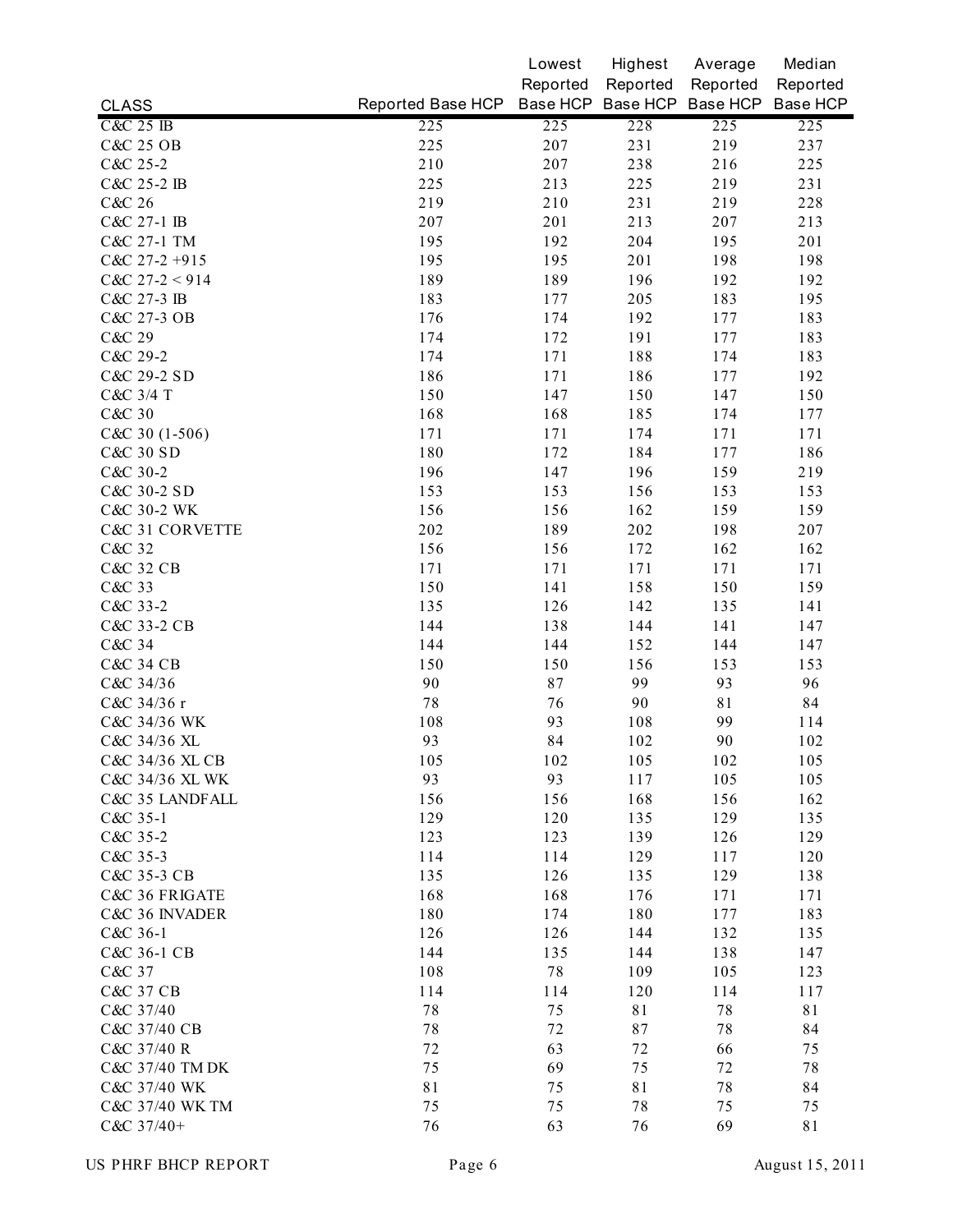|                            |                   | Lowest   | Highest  | Average                    | Median   |
|----------------------------|-------------------|----------|----------|----------------------------|----------|
|                            |                   | Reported | Reported | Reported                   | Reported |
| <b>CLASS</b>               | Reported Base HCP |          |          | Base HCP Base HCP Base HCP | Base HCP |
| <b>C&amp;C 38 LANDFALL</b> | 138               | 129      | 141      | 135                        | 144      |
| C&C 38-1                   | 102               | 102      | 123      | 114                        | 111      |
| C&C 38-2                   | 117               | 112      | 117      | 114                        | 120      |
| C&C 38-3                   | 102               | 102      | 114      | 105                        | 108      |
| C&C 38-3 CB                | 117               | 117      | 126      | 117                        | 120      |
| C&C 38-3 WK                | 108               | 108      | 111      | 108                        | 108      |
| C&C 39-1                   | 102               | 99       | 115      | 105                        | 108      |
| C&C 39-1 TM                | 112               | 99       | 112      | 102                        | 117      |
| C&C 40-2                   | 93                | 92       | 99       | 93                         | 96       |
| C&C 40-2 CB                | 108               | 99       | 108      | 102                        | 111      |
| C&C 40-2 TM/DK             | 90                | 90       | 93       | 90                         | 90       |
| C&C 41                     | 75                | 69       | 75       | 72                         | $7\,8$   |
| <b>C&amp;C 41 CB</b>       | 81                | 78       | 90       | 81                         | 87       |
| <b>C&amp;C 41 WK</b>       | 90                | 72       | 90       | 78                         | 99       |
| C&C 41-1 REDLINE           | 108               | 105      | 111      | 108                        | 111      |
| C&C 43-1                   | 78                | 66       | 89       | 78                         | 90       |
| C&C 44                     | 57                | 48       | 66       | 57                         | 66       |
| <b>C&amp;C 44 CB</b>       | 69                | 69       | 78       | 69                         | 72       |
| C&C 48                     | 66                | 57       | 66       | 60                         | 69       |
| C&C 99                     | 102               | 96       | 108      | 102                        | 108      |
| <b>C&amp;C 99 DK</b>       | 93                | 93       | 108      | 99                         | 99       |
| CABO RICO 38               | 186               | 186      | 186      | 186                        | 186      |
| CABO RICO 40/42            | 132               | 132      | 144      | 138                        | 138      |
| CAL <sub>20</sub>          | 270               | 270      | 291      | 279                        | 279      |
| <b>CAL 21</b>              | 252               | 252      | 267      | 258                        | 258      |
| <b>CAL 22</b>              | 249               | 232      | 252      | 240                        | 258      |
| CAL 24                     | 234               | 234      | 244      | 240                        | 237      |
| <b>CAL 24-2</b>            | 234               | 234      | 248      | 240                        | 240      |
| CAL 24-3                   | 218               | 210      | 222      | 216                        | 222      |
| <b>CAL 25-1 OB</b>         | 222               | 207      | 244      | 225                        | 240      |
| <b>CAL 25-2 IB</b>         | 228               | 216      | 228      | 219                        | 234      |
| <b>CAL 25-2 OB</b>         | 216               | 216      | 228      | 222                        | 222      |
| <b>CAL 27-1 OB</b>         | 195               | 186      | 205      | 195                        | 204      |
| CAL 27-2 IB                | 204               | 196      | 211      | 204                        | 210      |
| <b>CAL 27-2 OB</b>         | 204               | 198      | 204      | 198                        | 207      |
| CAL 27-3                   | 201               | 198      | 207      | 201                        | 204      |
| CAL 27-3 SD                | 198               | 198      | 198      | 198                        | 198      |
| CAL 28 IB                  | 204               | 204      | 215      | 210                        | 210      |
| CAL 28 OB                  | 192               | 192      | 224      | 207                        | 207      |
| CAL 28-2                   | 191               | 174      | 192      | 180                        | 198      |
| <b>CAL 28-2 SD</b>         | 183               | 180      | 186      | 183                        | 186      |
| CAL 29 IB                  | 186               | 180      | 196      | 183                        | 192      |
| CAL 29 OB                  | 191               | 182      | 191      | 186                        | 195      |
| CAL 29-2                   | 183               | 180      | 198      | 183                        | 192      |
| <b>CAL 30</b>              | 211               | 192      | 211      | 201                        | 219      |
| CAL 30 TM                  | 192               | 191      | 195      | 192                        | 192      |
| CAL 30-2                   | 186               | 174      | 192      | 180                        | 195      |
| <b>CAL 30-2 MH</b>         | 186               | 180      | 186      | 183                        | 189      |
| CAL 30-3                   | 165               | 165      | 172      | 165                        | 168      |
| <b>CAL 31</b>              | 162               | 162      | 172      | 162                        | 165      |
| CAL <sub>33</sub>          | 152               | 141      | 156      | 150                        | 159      |
| CAL 33-2                   | 139               | 132      | 141      | 138                        | 144      |
| <b>CAL 33-2 SD</b>         | 144               | 132      | 144      | 138                        | 150      |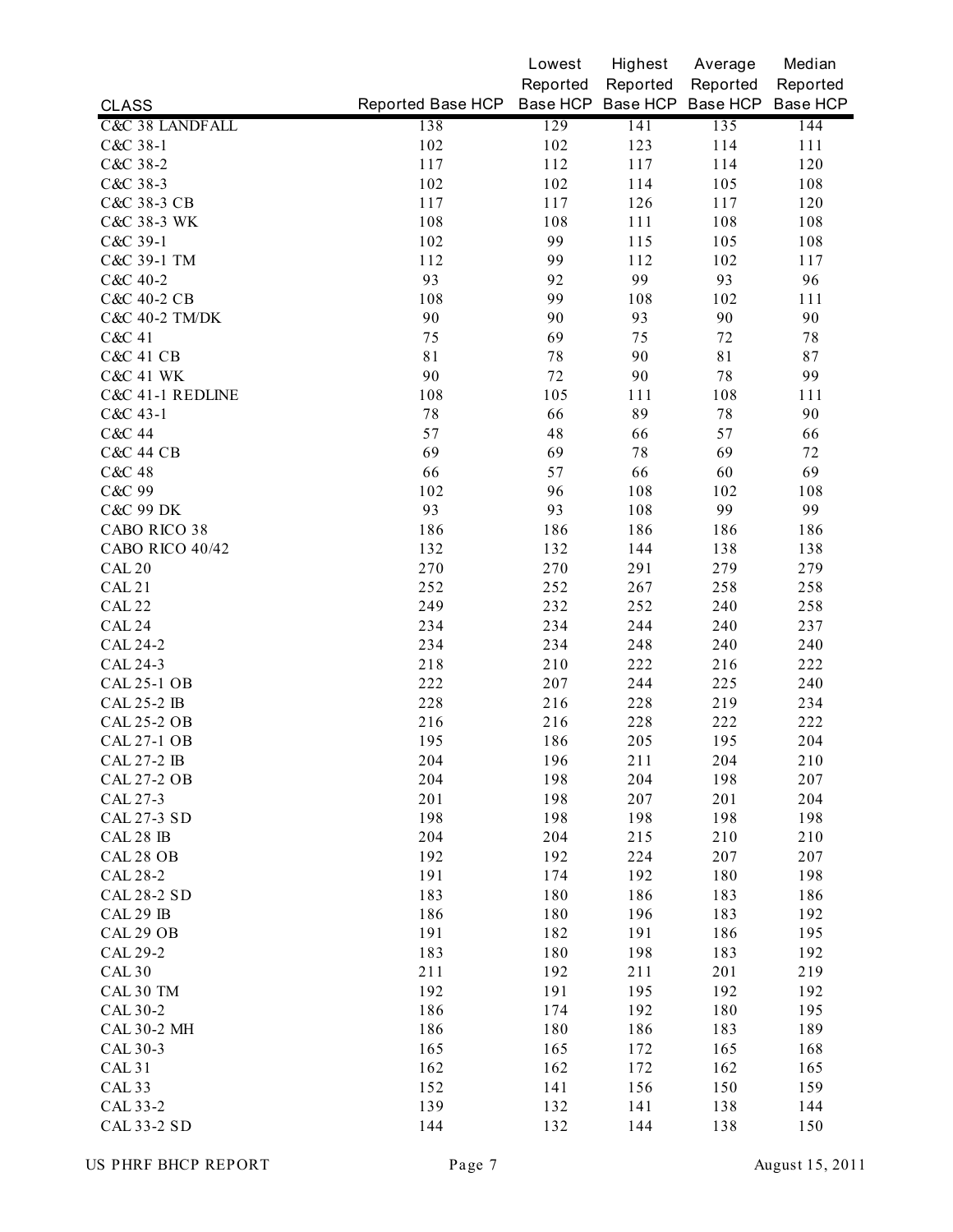|                         |                                              | Lowest   | Highest  | Average  | Median   |
|-------------------------|----------------------------------------------|----------|----------|----------|----------|
|                         |                                              | Reported | Reported | Reported | Reported |
| <b>CLASS</b>            | Reported Base HCP Base HCP Base HCP Base HCP |          |          |          | Base HCP |
| CAL <sub>34</sub>       | 174                                          | 171      | 185      | 174      | 180      |
| CAL 34-2/3              | 174                                          | 171      | 178      | 174      | 177      |
| CAL 35-2                | 138                                          | 138      | 160      | 144      | 147      |
| <b>CAL 35-2 DK</b>      | 144                                          | 135      | 144      | 138      | 147      |
| <b>CAL 36</b>           | 150                                          | 144      | 165      | 153      | 159      |
| CAL 39-1                | 102                                          | 102      | 117      | 111      | 108      |
| CAL 39-2 (1-147)        | 120                                          | 111      | 126      | 117      | 126      |
| CAL 39-2 TM (1-147)     | 114                                          | 102      | 114      | 108      | 120      |
| CAL 39-2/3 (1-147)      | 120                                          | 114      | 120      | 117      | 123      |
| CAL 39-3 (1-147)        | 114                                          | 111      | 114      | 111      | 114      |
| CAL 39-3 SD (1-147)     | 111                                          | 111      | 120      | 117      | 114      |
| <b>CAL 40</b>           | 120                                          | 114      | 129      | 117      | 126      |
| CAL 44 SD               | 126                                          | 126      | 135      | 129      | 129      |
| CAL 46-2,-3             | 156                                          | 156      | 156      | 156      | 156      |
| CAL 9.2                 | 168                                          | 165      | 186      | 171      | 177      |
| CAL 9.2 DK              | 171                                          | 168      | 184      | 174      | 177      |
| CAL T/2 IB              | 192                                          | 192      | 198      | 195      | 195      |
| CAL T/4                 | 244                                          | 240      | 244      | 240      | 246      |
| <b>CALIBER 33</b>       | 162                                          | 156      | 162      | 159      | 165      |
| <b>CALIBER 40</b>       | 168                                          | 114      | 168      | 138      | 195      |
| CAMBRIA 40 CB           | 114                                          | 114      | 126      | 117      | 120      |
| CAMBRIA 46 CB           | 87                                           | 87       | 96       | 90       | 90       |
| CAPE DORY 25            | 261                                          | 255      | 267      | 261      | 267      |
| CAPE DORY 25 D          | 252                                          | 246      | 258      | 252      | 258      |
| CAPE DORY 27            | 214                                          | 214      | 237      | 225      | 225      |
| CAPE DORY 28            | 246                                          | 228      | 246      | 234      | 255      |
| CAPE DORY 30            | 213                                          | 198      | 222      | 210      | 225      |
| CAPE DORY 31            | 198                                          | 198      | 198      | 198      | 198      |
| CAPE DORY 33            | 186                                          | 183      | 192      | 186      | 189      |
| CAPE DORY 330           | 177                                          | 177      | 183      | 180      | 180      |
| CAPE DORY 36 CUT        | 174                                          | 156      | 180      | 171      | 186      |
| CAPE DORY/TYPHOON       | 282                                          | 282      | 312      | 297      | 297      |
| CAPE FEAR 38            | 87                                           | 72       | 87       | 78       | 93       |
| CAPE FEAR 38 REGATTA    | 54                                           | 39       | 54       | 45       | 60       |
| CAPE FEAR 38 SM         | 81                                           | 81       | 81       | 81       | 81       |
| CAPO 26                 | 135                                          | 135      | 156      | 144      | 144      |
| CAPO 30                 | 120                                          | 114      | 120      | 114      | 123      |
| CAPRI22 CATALINA        | 207                                          | 201      | 270      | 210      | 240      |
| CAPRI 22 CATALINA TR    | 204                                          | 195      | 212      | 204      | 213      |
| CAPRI 22 CATALINA WK    | 213                                          | 204      | 221      | 210      | 222      |
| CAPRI 25 CATALINA       | 171                                          | 171      | 185      | 174      | 177      |
| CAPRI 26 CATALINA       | 214                                          | 190      | 225      | 207      | 231      |
| CAPRI 26 CATALINA IB    | 225                                          | 219      | 225      | 222      | 228      |
| CAPRI 26 CATALINA WK    | 204                                          | 190      | 225      | 210      | 222      |
| CAPRI 26 CATALINA WK IB | 223                                          | 213      | 223      | 216      | 228      |
| CAPRI 30 CATALINA       | 114                                          | 105      | 119      | 114      | 120      |
| CAPRI 30 CATALINA IB    | 123                                          | 111      | 123      | 117      | 129      |
| CAPRI 37 CATALINA       | 84                                           | 66       | 84       | 72       | 93       |
| CAPTIVA 240             | 222                                          | 222      | 230      | 225      | 225      |
| <b>CARDINAL 46</b>      | 99                                           | 99       | 99       | 99       | 99       |
| CARRERA 280             | 93                                           | 87       | 96       | 93       | 96       |
| CARRERA 290             | 99                                           | 93       | 123      | 102      | 114      |
| CARTER 3/4 T            | 162                                          | 144      | 162      | 153      | 171      |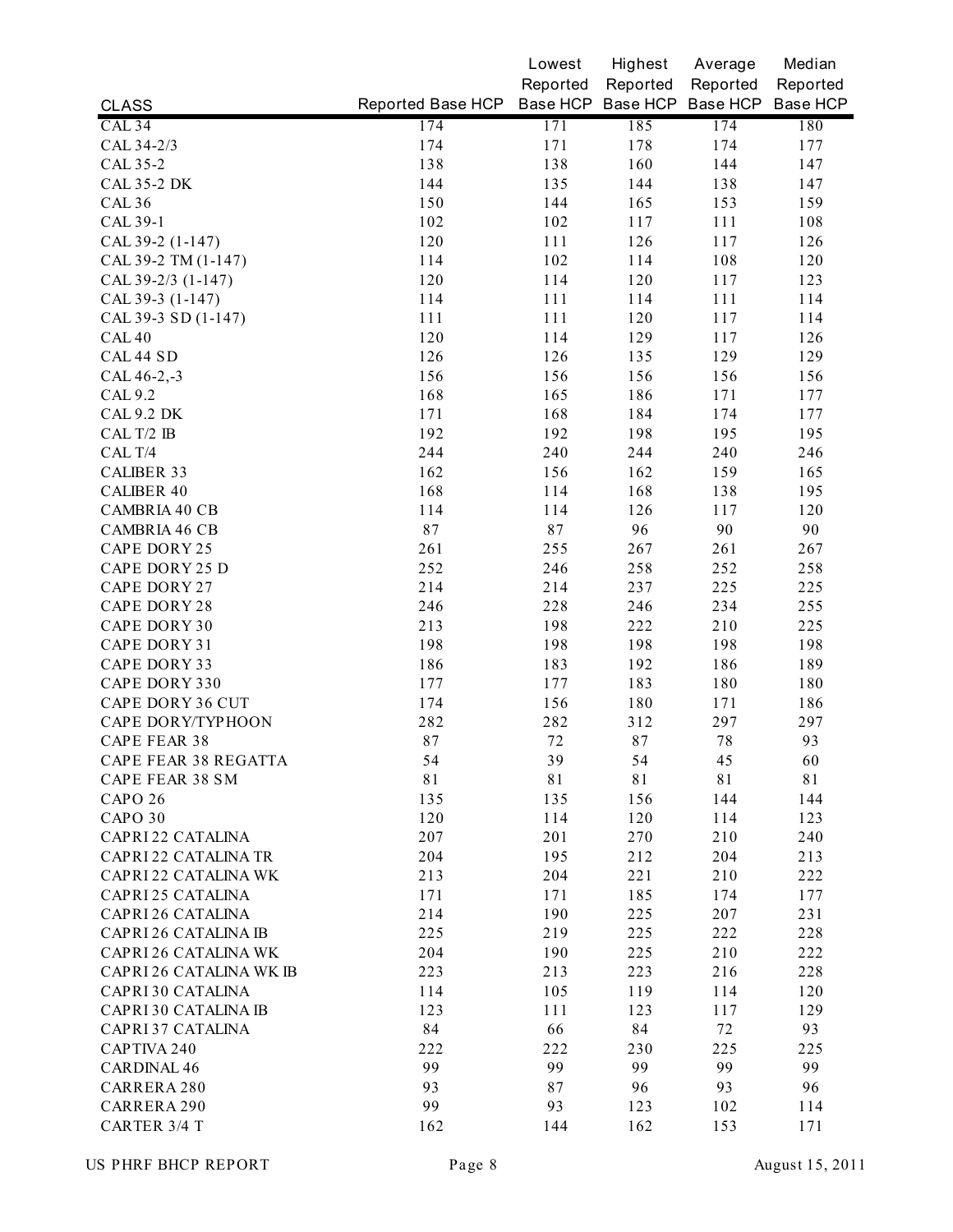|                             |                                              | Lowest   | Highest  | Average    | Median   |
|-----------------------------|----------------------------------------------|----------|----------|------------|----------|
|                             |                                              | Reported | Reported | Reported   | Reported |
| <b>CLASS</b>                | Reported Base HCP Base HCP Base HCP Base HCP |          |          |            | Base HCP |
| <b>CARTER 33 TM</b>         | 180                                          | 174      | 180      | 177        | 183      |
| <b>CARTER 36 TEXAS 1T</b>   | 111                                          | 111      | 120      | 117        | 114      |
| <b>CARTER 39</b>            | 105                                          | 105      | 120      | 111        | 111      |
| <b>CARTWRIGHT 44</b>        | 72                                           | 72       | 102      | 87         | 87       |
| CASCADE 29                  | 225                                          | 225      | 231      | 228        | 228      |
| <b>CATALINA 18</b>          | 288                                          | 286      | 288      | 285        | 288      |
| <b>CATALINA 22 FK</b>       | 270                                          | 249      | 290      | 267        | 291      |
| <b>CATALINA 22 ODR</b>      | 273                                          | 270      | 273      | 270        | 273      |
| <b>CATALINA 22 SK</b>       | 264                                          | 243      | 279      | 270        | 282      |
| <b>CATALINA 22 WK</b>       | 285                                          | 243      | 285      | 270        | 306      |
| <b>CATALINA 25 FK</b>       | 228                                          | 222      | 238      | 228        | 234      |
| <b>CATALINA 25 FK IB</b>    | 240                                          | 237      | 240      | 237        | 240      |
| <b>CATALINA 25 FK TM</b>    | 204                                          | 204      | 231      | 222        | 216      |
| <b>CATALINA 25 IB</b>       | 237                                          | 222      | 237      | 228        | 243      |
| <b>CATALINA 25 SK</b>       | 228                                          | 225      | 240      | 231        | 234      |
| CATALINA 25 SK TM           | 222                                          | 222      | 231      | 225        | 225      |
| <b>CATALINA 25 WK</b>       | 228                                          | 228      | 231      | 228        | 228      |
| <b>CATALINA 25 WK TM</b>    | 234                                          | 225      | 234      | 228        | 237      |
| CATALINA 250                | 222                                          | 216      | 228      | 222        | 228      |
| <b>CATALINA 250 WK</b>      | 222                                          | 213      | 237      | 228        | 234      |
| <b>CATALINA 27 IB</b>       | 210                                          | 201      | 224      | 210        | 222      |
| <b>CATALINA 27 OB</b>       | 204                                          | 198      | 225      | 207        | 216      |
| <b>CATALINA 27 SD IB</b>    | 213                                          | 204      | 216      | 210        | 219      |
| <b>CATALINA 27 TM IB</b>    | 204                                          | 195      | 210      | 201        | 210      |
| <b>CATALINA 27 TM OB</b>    | 203                                          | 195      | 204      | 198        | 207      |
| <b>CATALINA 27 TM WK IB</b> | 218                                          | 210      | 218      | 213        | 222      |
| CATALINA 270                | 192                                          | 192      | 204      | 198        | 198      |
| <b>CATALINA 270 WK</b>      | 207                                          | 204      | 207      | 204        | 207      |
| <b>CATALINA 28</b>          | 192                                          | 192      | 205      | 198        | 198      |
| <b>CATALINA 28 TM</b>       | 192                                          | 186      | 200      | 192        | 198      |
| <b>CATALINA 28 TM WK</b>    | 198                                          | 192      | 207      | 198        | 204      |
| <b>CATALINA 28 WK</b>       | 208                                          | 192      | 210      | 201        | 216      |
| <b>CATALINA 30</b>          | 180                                          | 180      | 201      | 186        | 189      |
| <b>CATALINA 30 BS</b>       | 180                                          | 180      | 183      | 180        | 180      |
| <b>CATALINA 30 SD</b>       | 195                                          | 189      | 195      | 192        | 198      |
| <b>CATALINA 30 SD TM</b>    | 177                                          | 177      | 189      | 180        | 183      |
| <b>CATALINA 30 TM</b>       | 168                                          | 168      | 186      | 174        | 177      |
| <b>CATALINA 30 TM BS</b>    | 171                                          | 165      | 186      | 174        | 180      |
| <b>CATALINA 30 TM BS SD</b> | 183                                          | 174      | 183      | 177        | 186      |
| <b>CATALINA 30 TM BS WK</b> | 168                                          | 168      | 189      | 180        | 177      |
| <b>CATALINA 30 WK</b>       | 183                                          | 180      | 201      | 192        | 192      |
| CATALINA 309                | 165                                          | 156      | 168      | 162        | 171      |
| <b>CATALINA 309 WK</b>      | 177                                          | 174      | 185      | 177        | 183      |
| CATALINA 310                | 165                                          | 165      | 181      | 171        | 171      |
| <b>CATALINA 310 WK</b>      | 171                                          | 171      | 182      |            |          |
| CATALINA 320                | 150                                          | 141      | 165      | 177<br>153 | 177      |
|                             |                                              |          |          |            | 162      |
| <b>CATALINA 320 WK</b>      | 159                                          | 147      | 170      | 159        | 171      |
| <b>CATALINA 34</b>          | 147                                          | 147      | 171      | 153        | 159      |
| <b>CATALINA 34 SD</b>       | 156                                          | 141      | 156      | 150        | 162      |
| <b>CATALINA 34 TM</b>       | 135                                          | 135      | 165      | 144        | 150      |
| <b>CATALINA 34 TM WK</b>    | 156                                          | 147      | 162      | 150        | 162      |
| <b>CATALINA 34 WK</b>       | 155                                          | 150      | 159      | 153        | 159      |
| CATALINA 34-2               | 144                                          | 141      | 153      | 147        | 150      |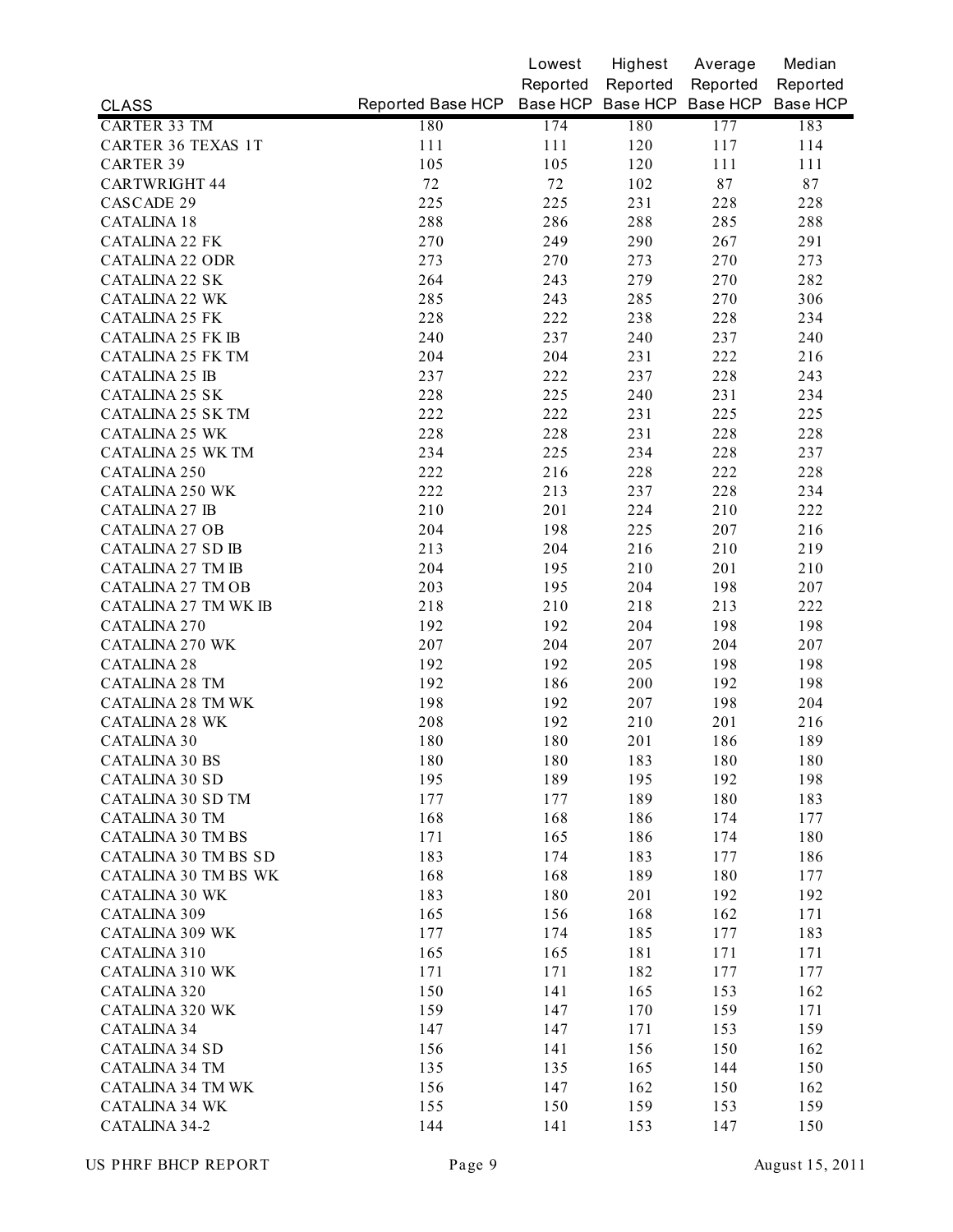|                               |                   | Lowest   | Highest  | Average                    | Median   |
|-------------------------------|-------------------|----------|----------|----------------------------|----------|
|                               |                   | Reported | Reported | Reported                   | Reported |
| <b>CLASS</b>                  | Reported Base HCP |          |          | Base HCP Base HCP Base HCP | Base HCP |
| <b>CATALINA 34-2 WK</b>       | 165               | 150      | 165      | 156                        | 171      |
| CATALINA 34-2 WK TM           | 144               | 114      | 153      | 138                        | 162      |
| CATALINA 350                  | 138               | 138      | 150      | 141                        | 144      |
| <b>CATALINA 350 WK</b>        | 132               | 129      | 150      | 141                        | 141      |
| <b>CATALINA 36</b>            | 144               | 141      | 159      | 144                        | 153      |
| <b>CATALINA 36 TM</b>         | 135               | 135      | 147      | 138                        | 141      |
| CATALINA 36 TM SD             | 144               | 138      | 144      | 141                        | 147      |
| <b>CATALINA 36 TM WK</b>      | 144               | 144      | 150      | 147                        | 147      |
| <b>CATALINA 36 WK</b>         | 144               | 144      | 165      | 153                        | 153      |
| CATALINA 36-2 TM WK           | 141               | 141      | 141      | 141                        | 141      |
| <b>CATALINA 36-2 WK</b>       | 150               | 141      | 150      | 144                        | 153      |
| <b>CATALINA 38</b>            | 123               | 114      | 125      | 117                        | 129      |
| <b>CATALINA 38 SD</b>         | 132               | 123      | 135      | 126                        | 138      |
| CATALINA 380                  | 123               | 120      | 123      | 120                        | 123      |
| <b>CATALINA 380 TM</b>        | 120               | 114      | 120      | 117                        | 123      |
| <b>CATALINA 380 WK</b>        | 132               | 123      | 132      | 126                        | 135      |
| CATALINA 380 WK TM            | 126               | 120      | 126      | 123                        | 129      |
| <b>CATALINA 387 WK</b>        | 108               | 108      | 135      | 129                        | 120      |
| CATALINA 400                  | 108               | 102      | 123      | 111                        | 117      |
| <b>CATALINA 400 WK</b>        | 114               | 114      | 129      | 120                        | 120      |
| CATALINA 400-2 WK             | 128               | 128      | 132      | 129                        | 129      |
| <b>CATALINA 42</b>            | 108               | 96       | 116      | 102                        | 117      |
| <b>CATALINA 42 SD</b>         | 111               | 102      | 111      | 105                        | 114      |
| <b>CATALINA 42 WK</b>         | 93                | 93       | 117      | 102                        | 105      |
| CATALINA 42-2                 | 105               | 105      | 123      | 111                        | 114      |
| CATALINA 470                  | 117               | 90       | 117      | 102                        | 129      |
| <b>CATALINA 470 WK</b>        | 102               | 99       | 123      | 105                        | 114      |
| <b>CC CHEROKEE 32</b>         | 186               | 186      | 198      | 192                        | 192      |
| <b>CENTURION 40</b>           | 111               | 90       | 111      | 102                        | 120      |
| <b>CENTURION 40S SD</b>       | 81                | 81       | 84       | 81                         | 81       |
| <b>CENTURION 42</b>           | 76                | 76       | 85       | 81                         | 81       |
| <b>CENTURION 42 SD</b>        | 81                | 81       | 87       | 84                         | 84       |
| CF 37                         | 108               | 108      | 111      | 108                        | 108      |
| CHASER 29                     | 165               | 156      | 175      | 162                        | 174      |
| CHASER 33                     | 136               | 136      | 144      | 138                        | 138      |
| CHEETAH 30                    | 78                | 66       | 87       | 75                         | 87       |
| <b>CHEOY LEE 33 CLPR</b>      | 240               | 240      | 246      | 243                        | 243      |
| <b>CHEOY LEE 35 ROBB</b>      | 207               | 207      | 213      | 210                        | 210      |
| <b>CHEOY LEE 40 KTH</b>       | 180               | 180      | 180      | 180                        | 180      |
| CHEOY LEE 43                  | 210               | 201      | 210      | 204                        | 213      |
| <b>CHEOY LEE LION 35</b>      | 216               | 204      | 216      | 210                        | 222      |
| <b>CHEOY LEE OFSHR 31 KTH</b> | 300               | 300      | 306      | 303                        | 303      |
| CHEOY LEE OFSHR 41 YWL        | 150               | 147      | 150      | 147                        | 150      |
| <b>CHEOY LEE PEDRICK 41</b>   | 138               | 126      | 138      | 132                        | 144      |
| <b>CHERUBINI 44 KTH</b>       | 144               | 129      | 144      | 138                        | 150      |
| CHESAPEAKE 32                 | 204               | 201      | 204      | 201                        | 204      |
| <b>CHOATE 27</b>              | 162               | 156      | 162      | 159                        | 165      |
| <b>CHOATE 40</b>              | 92                | 75       | 92       | 81                         | 99       |
| <b>CHOATE 48</b>              | 36                | 36       | 36       | 36                         | 36       |
| <b>CHRYSLER 22 FK</b>         | 258               | 258      | 273      | 261                        | 264      |
| <b>CHRYSLER 22 SK</b>         | 180               | 180      | 274      | 249                        | 225      |
| <b>CHRYSLER 26 FK</b>         | 234               | 222      | 234      | 228                        | 240      |
| <b>CHRYSLER 26 SK</b>         | 231               | 221      | 231      | 225                        | 234      |
|                               |                   |          |          |                            |          |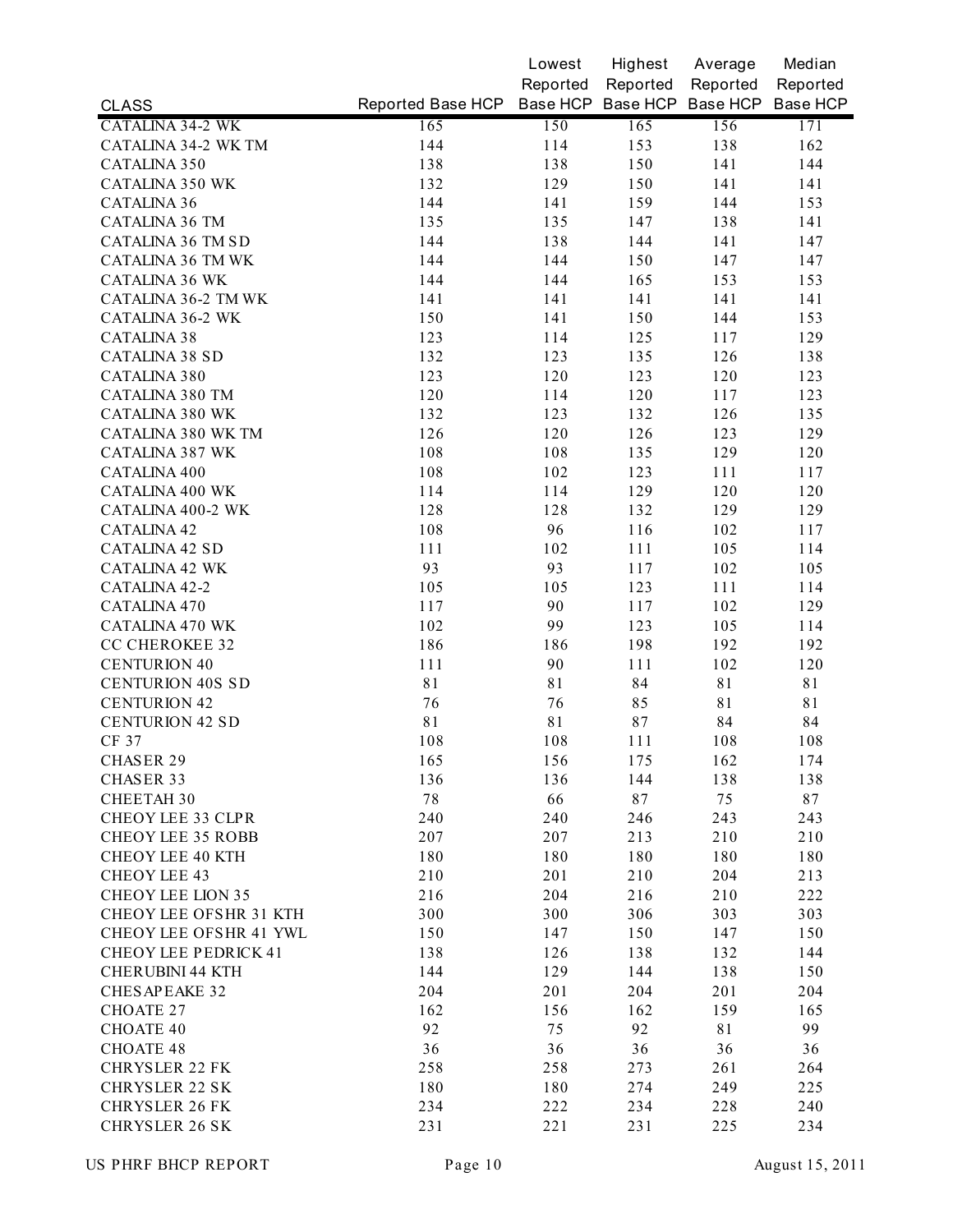|                              |                                              | Lowest   | Highest  | Average  | Median   |
|------------------------------|----------------------------------------------|----------|----------|----------|----------|
|                              |                                              | Reported | Reported | Reported | Reported |
| <b>CLASS</b>                 | Reported Base HCP Base HCP Base HCP Base HCP |          |          |          | Base HCP |
| <b>CHRYSLER 27 IB</b>        | 162                                          | 162      | 168      | 165      | 165      |
| <b>CHRYSLER 27 OB</b>        | 162                                          | 159      | 168      | 162      | 165      |
| CLASSIC 31 SM                | 228                                          | 228      | 228      | 228      | 228      |
| <b>CLEARWATER 35</b>         | 135                                          | 135      | 138      | 135      | 135      |
| <b>CLIPPER MARINE 21</b>     | 274                                          | 271      | 274      | 273      | 276      |
| <b>CLIPPER MARINE 23-2</b>   | 264                                          | 263      | 264      | 264      | 264      |
| <b>CM1200</b>                | 21                                           | 16       | 21       | 18       | 24       |
| <b>COLGATE 26</b>            | 162                                          | 156      | 172      | 162      | 168      |
| COLUMBIA 10.7                | 168                                          | 156      | 180      | 168      | 180      |
| <b>COLUMBIA 22</b>           | 267                                          | 264      | 273      | 267      | 270      |
| <b>COLUMBIA 24 CONTENDER</b> | 258                                          | 258      | 261      | 258      | 258      |
| COLUMBIA 24/CHL              | 264                                          | 264      | 267      | 264      | 264      |
| <b>COLUMBIA 26-1 OB</b>      | 229                                          | 229      | 241      | 234      | 234      |
| COLUMBIA 26-2                | 222                                          | 219      | 231      | 225      | 228      |
| COLUMBIA 28-2                | 231                                          | 228      | 231      | 228      | 231      |
| COLUMBIA 29/DEF              | 222                                          | 219      | 222      | 219      | 222      |
| <b>COLUMBIA 30</b>           | 180                                          | 69       | 186      | 162      | 237      |
| <b>COLUMBIA 30 SPORT</b>     | $7\,$                                        | 66       | 78       | 72       | 84       |
| <b>COLUMBIA 36</b>           | 207                                          | 162      | 207      | 177      | 228      |
| <b>COLUMBIA 40</b>           | 174                                          | 174      | 174      | 174      | 174      |
| COLUMBIA 43-1                | 122                                          | 111      | 122      | 117      | 126      |
| COLUMBIA 5.5 M               | 180                                          | 180      | 186      | 183      | 183      |
| <b>COLUMBIA 50</b>           | 102                                          | 96       | 108      | 99       | 108      |
| COLUMBIA 7.6                 | 213                                          | 210      | 213      | 210      | 213      |
| <b>COLUMBIA 8.3</b>          | 225                                          | 198      | 225      | 213      | 237      |
| <b>COLUMBIA 8.7</b>          | 222                                          | 204      | 222      | 216      | 231      |
| COLUMBIA 9.6                 | 198                                          | 175      | 198      | 189      | 210      |
| COMET 13                     | 111                                          | 102      | 111      | 105      | 114      |
| COMPAC 23 MK 2               | 222                                          | 222      | 249      | 234      | 234      |
| COMPAC 27                    | 261                                          | 237      | 261      | 249      | 273      |
| <b>CONCORDIA 40 YWL</b>      | 180                                          | 174      | 189      | 177      | 186      |
| CONCORDIA 41 YWL             | 174                                          | 171      | 174      | 171      | 174      |
| <b>CONCORDIA 47</b>          | $-12$                                        | $-15$    | $-12$    | $-12$    | $-9$     |
| CONTESSA 26                  | 271                                          | 243      | 271      | 255      | 285      |
| CONTESSA 32-1                | 208                                          | 186      | 208      | 192      | 219      |
| CONTESSA 33                  | 138                                          | 138      | 150      | 144      | 144      |
| CONTESSA 33 TM               | 150                                          | 138      | 150      | 141      | 156      |
| CONTESSA 35                  | 122                                          | 111      | 126      | 120      | 129      |
| <b>CONTEST 29</b>            | 234                                          | 234      | 234      | 234      | 234      |
| <b>CORBY 29 SPRIT</b>        | 75                                           | 75       | 99       | 87       | 87       |
| COREL 45                     | $-12$                                        | $-21$    | $-12$    | $-15$    | $-6$     |
| <b>CORK 1720 ODR</b>         | 111                                          | 90       | 111      | 99       | 120      |
| <b>CORONADO 23</b>           | 276                                          | 270      | 276      | 273      | 279      |
| <b>CORONADO 25</b>           | 228                                          | 228      | 251      | 234      | 240      |
| <b>CORONADO 25 CB</b>        | 231                                          | 229      | 231      | 228      | 231      |
| <b>CORONADO 27 OB</b>        | 231                                          | 228      | 234      | 231      | 234      |
| <b>CORONADO 30</b>           | 192                                          | 192      | 195      | 192      | 192      |
| <b>CORONADO 32</b>           | 198                                          | 198      | 198      | 198      | 198      |
| <b>CREALOCK 34</b>           | 248                                          | 198      | 248      | 207      | 273      |
| <b>CREALOCK 37</b>           | 144                                          | 144      | 180      | 171      | 162      |
| <b>CREALOCK 44</b>           | 126                                          | 123      | 126      | 123      | 126      |
| <b>CREEKMORE 7M</b>          | 219                                          | 219      | 219      | 219      | 219      |
| <b>CROSS CURRENT 33</b>      | 72                                           | 66       | 72       | 69       | 75       |
|                              |                                              |          |          |          |          |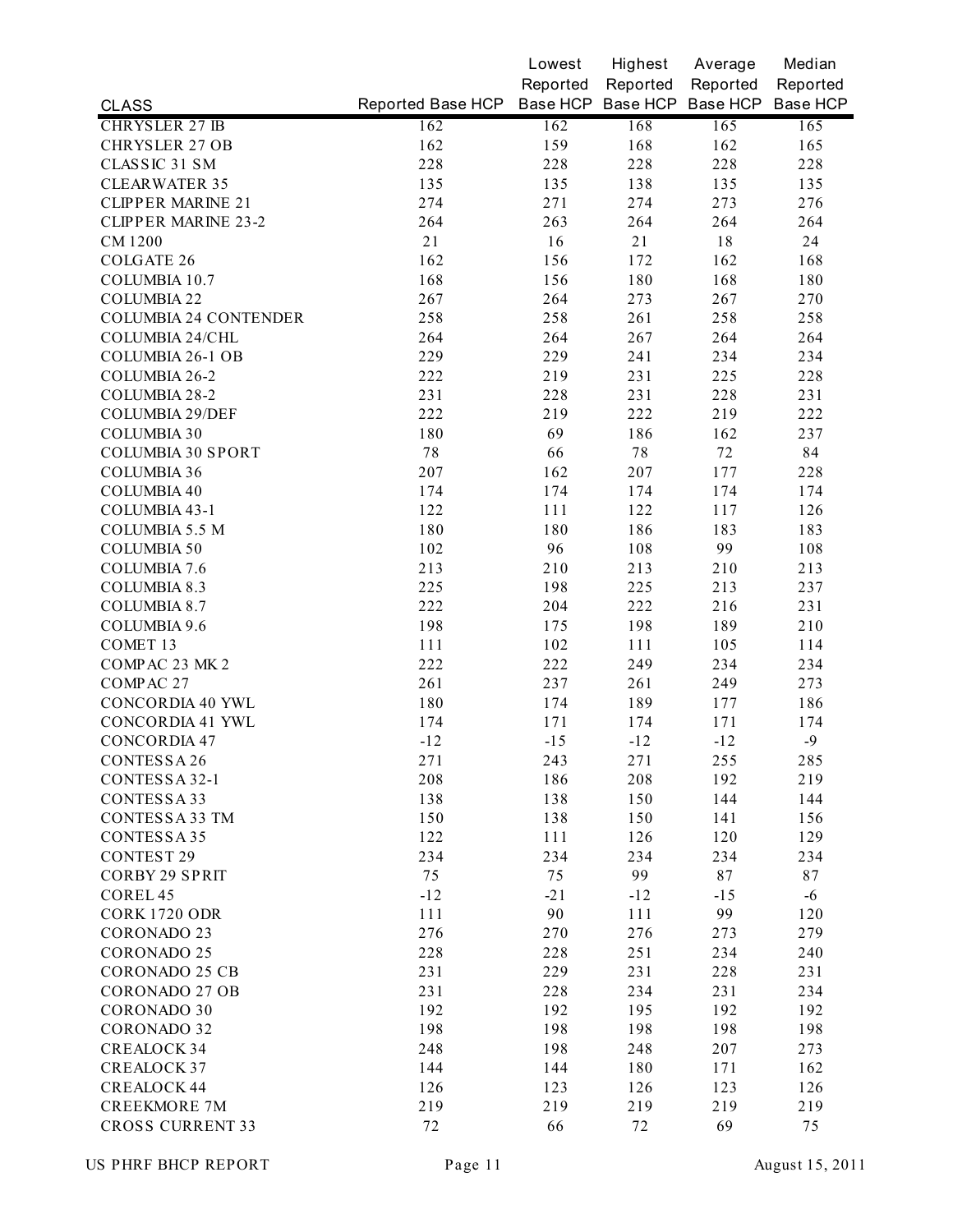|                          |                   | Lowest   | Highest  | Average                    | Median   |
|--------------------------|-------------------|----------|----------|----------------------------|----------|
|                          |                   | Reported | Reported | Reported                   | Reported |
| <b>CLASS</b>             | Reported Base HCP |          |          | Base HCP Base HCP Base HCP | Base HCP |
| CROWN 34                 | 132               | 132      | 139      | 135                        | 135      |
| <b>CS 27 IB</b>          | 204               | 201      | 218      | 207                        | 213      |
| <b>CS 30</b>             | 150               | 144      | 185      | 156                        | 171      |
| <b>CS 30 SD</b>          | 153               | 153      | 162      | 156                        | 156      |
| CS 33                    | 150               | 147      | 162      | 150                        | 156      |
| CS 33 SD                 | 153               | 153      | 153      | 153                        | 153      |
| CS 34                    | 132               | 129      | 132      | 129                        | 132      |
| CS 36                    | 123               | 123      | 135      | 126                        | 129      |
| CS 36 MERLIN             | 123               | 123      | 132      | 126                        | 126      |
| <b>CS 36 SD</b>          | 141               | 132      | 141      | 132                        | 144      |
| CS 40                    | 96                | 87       | 96       | 93                         | 99       |
| CS 40 TM                 | 93                | 84       | 96       | 90                         | 99       |
| DASH 34                  | 105               | 105      | 119      | 111                        | 111      |
| DAWN 41                  | 87                | 87       | 111      | 99                         | 99       |
| $DB-1$                   | 127               | 120      | 132      | 126                        | 132      |
| $DB-2$                   | 124               | 113      | 124      | 117                        | 129      |
| DEHLER 29                | 126               | 126      | 144      | 135                        | 135      |
| DEHLER 31                | 166               | 162      | 166      | 162                        | 168      |
| DEHLER 34                | 132               | 132      | 139      | 132                        | 135      |
| DEHLER 39                | 72                | 72       | 78       | 75                         | 75       |
| DEHLER 39 SD             | 78                | 78       | 93       | 84                         | 84       |
| DEHLER 41 C              | 87                | 87       | 93       | 90                         | 90       |
| <b>DICKERSON 37</b>      | 189               | 189      | 189      | 189                        | 189      |
| DIODE 36                 | 21                | 21       | 27       | 24                         | 24       |
| <b>DM22</b>              | 240               | 240      | 258      | 249                        | 249      |
| DOUGLAS 32               | 196               | 196      | 198      | 195                        | 195      |
| DRAGON 29                | 192               | 192      | 230      | 210                        | 210      |
| <b>DS 20</b>             | 282               | 282      | 288      | 285                        | 285      |
| <b>DUFOUR 24 IB</b>      | 243               | 234      | 243      | 237                        | 246      |
| <b>DUFOUR 27</b>         | 223               | 213      | 223      | 216                        | 228      |
| DUFOUR 31                | 198               | 177      | 201      | 192                        | 210      |
| DUFOUR 35 CLASSIC        | 147               | 105      | 147      | 126                        | 168      |
| DUFOUR 36 CLASSIC        | 123               | 123      | 132      | 126                        | 126      |
| DUFOUR 38 CLASSIC        | 111               | 111      | 117      | 111                        | 114      |
| <b>DUFOUR 40</b>         | 69                | 69       | 78       | 75                         | 72       |
| <b>DUFOUR 44 CLASSIC</b> | 69                | 66       | 72       | 69                         | 72       |
| <b>DUFOUR 45 CLASSIC</b> | $7\,$             | 78       | 78       | 78                         | 78       |
| <b>DUFOUR ARPEGE 30</b>  | 198               | 198      | 218      | 207                        | 207      |
| e 33 ODR                 | 99                | 90       | 108      | 99                         | 108      |
| EASTWIND 24              | 237               | 237      | 252      | 240                        | 243      |
| <b>EDEL 665</b>          | 276               | 269      | 276      | 273                        | 279      |
| ELAN <sub>40</sub>       | 66                | 66       | 66       | 66                         | 66       |
| ELITE 25                 | 210               | 210      | 216      | 213                        | 213      |
| ELITE 29 SM              | 171               | 171      | 174      | 171                        | 171      |
| ELITE 30                 | 150               | 150      | 153      | 150                        | 150      |
| ELITE 30S                | 147               | 147      | 159      | 150                        | 153      |
| ELITE 32                 | 153               | 153      | 181      | 162                        | 165      |
| <b>ELITE 324</b>         | 156               | 153      | 175      | 162                        | 165      |
| <b>ELITE 326</b>         | 147               | 147      | 182      | 162                        | 165      |
| <b>ELITE 346</b>         | 123               | 123      | 126      | 123                        | 123      |
| <b>ELITE 364</b>         | 120               | 120      | 122      | 120                        | 120      |
| ELITE 37                 | 120               | 108      | 120      | 114                        | 126      |
| ELLIOTT 770              | 111               | 108      | 118      | 111                        | 114      |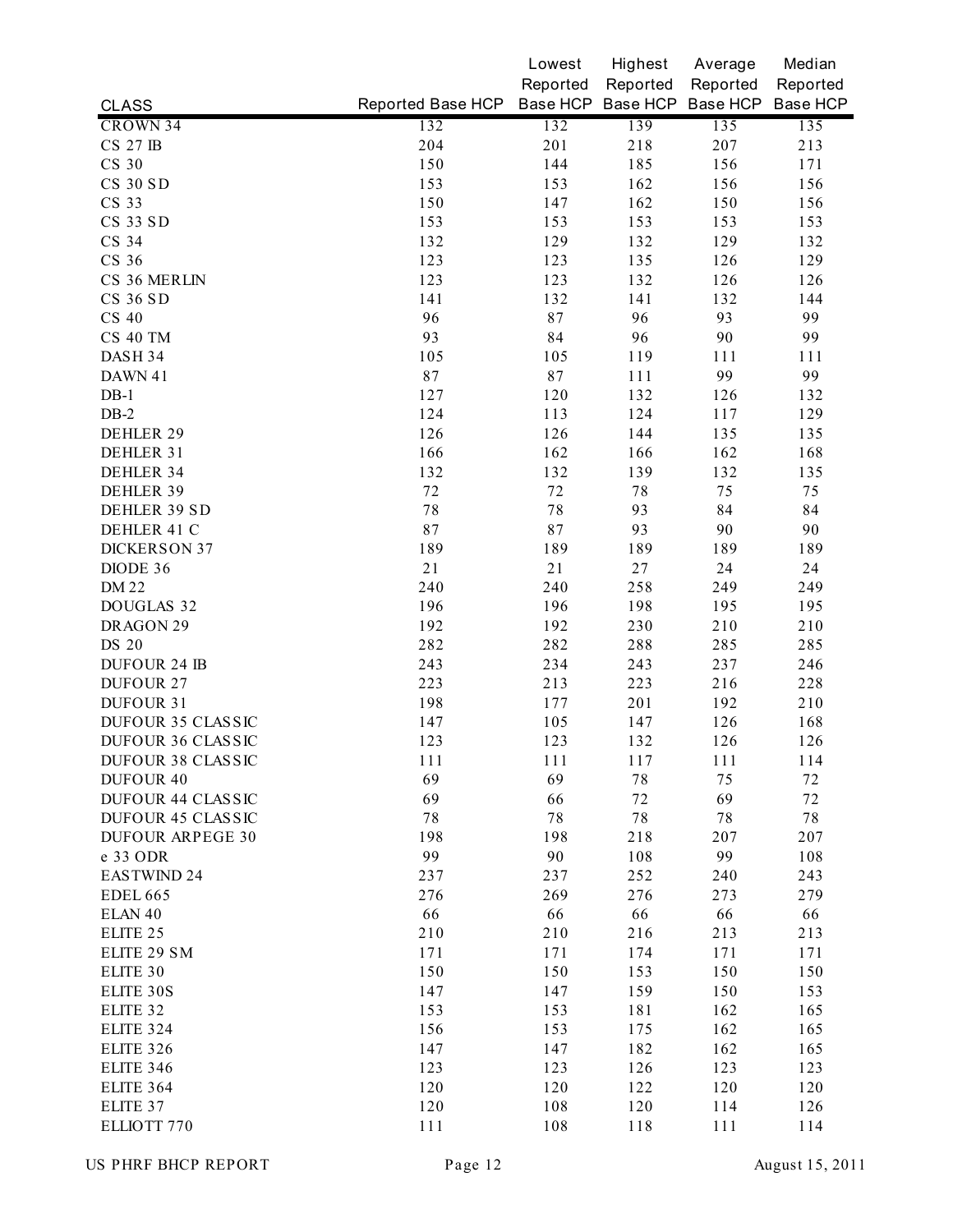|                         |                   | Lowest   | Highest  | Average                    | Median   |
|-------------------------|-------------------|----------|----------|----------------------------|----------|
|                         |                   | Reported | Reported | Reported                   | Reported |
| <b>CLASS</b>            | Reported Base HCP |          |          | Base HCP Base HCP Base HCP | Base HCP |
| ELVSTROM 1/2            | 171               | 168      | 171      | 168                        | 171      |
| <b>ENDEAVOUR 32</b>     | 195               | 186      | 204      | 192                        | 204      |
| <b>ENDEAVOUR 32 CB</b>  | 205               | 189      | 205      | 195                        | 213      |
| <b>ENDEAVOUR 33</b>     | 162               | 162      | 180      | 168                        | 171      |
| <b>ENDEAVOUR 35</b>     | 150               | 135      | 150      | 141                        | 156      |
| <b>ENDEAVOUR 37</b>     | 186               | 180      | 186      | 183                        | 189      |
| <b>ENDEAVOUR 38</b>     | 192               | 132      | 192      | 150                        | 222      |
| <b>ENDEAVOUR 40</b>     | 162               | 162      | 162      | 162                        | 162      |
| <b>ENDEAVOUR 42</b>     | 141               | 138      | 150      | 144                        | 147      |
| <b>ENSENADA 20</b>      | 288               | 288      | 294      | 291                        | 291      |
| ERICSON 23-1            | 264               | 257      | 267      | 261                        | 267      |
| ERICSON 23-2            | 225               | 225      | 234      | 228                        | 228      |
| ERICSON 23-2 CB         | 240               | 240      | 243      | 240                        | 240      |
| <b>ERICSON 25 CB</b>    | 249               | 235      | 249      | 240                        | 255      |
| <b>ERICSON 25 FK OB</b> | 240               | 225      | 240      | 231                        | 246      |
| ERICSON 25+             | 210               | 210      | 231      | 219                        | 219      |
| ERICSON 26-2            | 183               | 183      | 217      | 207                        | 198      |
| <b>ERICSON 26-2 SD</b>  | 230               | 228      | 230      | 228                        | 231      |
| <b>ERICSON 27 IB</b>    | 228               | 228      | 246      | 234                        | 237      |
| <b>ERICSON 27 OB</b>    | 238               | 228      | 238      | 231                        | 243      |
| ERICSON 28+             | 186               | 180      | 186      | 183                        | 189      |
| ERICSON 28+ SD          | 187               | 187      | 189      | 186                        | 186      |
| ERICSON 28-2            | 197               | 183      | 198      | 192                        | 204      |
| ERICSON 28-2 SD         | 174               | 174      | 189      | 183                        | 180      |
| <b>ERICSON 29</b>       | 201               | 198      | 218      | 201                        | 210      |
| <b>ERICSON 29 TM</b>    | 195               | 192      | 211      | 195                        | 204      |
| ERICSON 30+             | 178               | 162      | 216      | 177                        | 204      |
| ERICSON 30+ SD          | 180               | 180      | 183      | 180                        | 180      |
| ERICSON 30-1            | 195               | 195      | 210      | 201                        | 201      |
| ERICSON 30-2            | 178               | 168      | 178      | 171                        | 183      |
| ERICSON 32-2            | 180               | 159      | 186      | 177                        | 192      |
| ERICSON 32-2 TM         | 168               | 168      | 174      | 168                        | 171      |
| ERICSON 32-3            | 162               | 150      | 165      | 156                        | 168      |
| ERICSON 32-3 SD         | 168               | 162      | 168      | 165                        | 171      |
| <b>ERICSON 33</b>       | 132               | 126      | 139      | 132                        | 138      |
| ERICSON 34-2            | 126               | 126      | 126      | 126                        | 126      |
| <b>ERICSON 34-2 SD</b>  | 138               | 132      | 138      | 135                        | 141      |
| <b>ERICSON 34T</b>      | 150               | 144      | 158      | 150                        | 156      |
| <b>ERICSON 34T TM</b>   | 147               | 144      | 156      | 147                        | 153      |
| ERICSON 35-1            | 159               | 159      | 159      | 159                        | 159      |
| ERICSON 35-2            | 150               | 145      | 162      | 153                        | 159      |
| ERICSON 35-2 SM         | 159               | 159      | 174      | 165                        | 165      |
| ERICSON 35-3            | 128               | 120      | 159      | 132                        | 147      |
| ERICSON 35-3 SD         | 138               | 132      | 138      | 132                        | 141      |
| <b>ERICSON 36</b>       | 111               | 87       | 116      | 108                        | 126      |
| <b>ERICSON 37</b>       | 120               | 120      | 132      | 126                        | 126      |
| <b>ERICSON 38</b>       | 116               | 114      | 126      | 117                        | 120      |
| <b>ERICSON 38 SD</b>    | 126               | 120      | 126      | 123                        | 129      |
| ERICSON 381             | 117               | 117      | 120      | 117                        | 117      |
| ERICSON 38-2            | 116               | 114      | 120      | 117                        | 117      |
| <b>ERICSON 38-2 WK</b>  | 132               | 117      | 132      | 123                        | 138      |
| <b>ERICSON 39</b>       | 125               | 108      | 125      | 114                        | 132      |
| <b>ERICSON 41</b>       | 135               | 132      | 150      | 138                        | 144      |
|                         |                   |          |          |                            |          |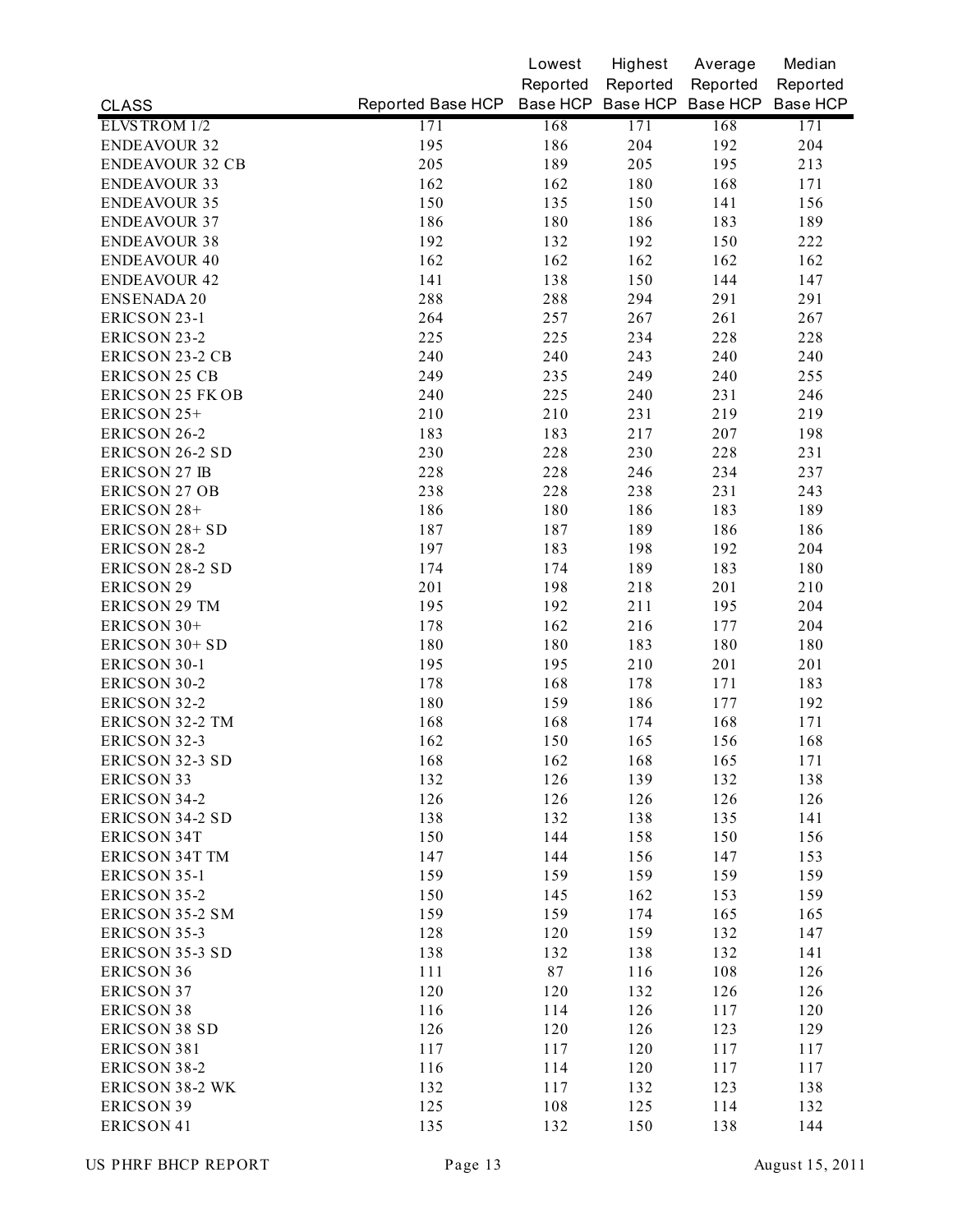|                          |                   | Lowest           | Highest          | Average                    | Median         |
|--------------------------|-------------------|------------------|------------------|----------------------------|----------------|
|                          |                   | Reported         | Reported         | Reported                   | Reported       |
| <b>CLASS</b>             | Reported Base HCP |                  |                  | Base HCP Base HCP Base HCP | Base HCP       |
| ERICSON 46               | 72                | 72               | 72               | 72                         | 72             |
| ESPRIT 37                | 147               | 147              | 152              | 150                        | 150            |
| <b>ESSE 8.50</b>         | 69                | 69               | 81               | 75                         | 75             |
| ETAP 32s TK              | 171               | 147              | 171              | 159                        | 183            |
| ETAP 39S                 | 96                | 90               | 96               | 93                         | 99             |
| <b>ETCHELLS 22 ODR</b>   | 117               | 114              | 126              | 120                        | 123            |
| <b>EVELYN 25</b>         | 147               | 147              | 150              | 147                        | 147            |
| EVELYN 25.5              | 168               | 168              | 193              | 180                        | 180            |
| <b>EVELYN 26 DB</b>      | 168               | 168              | 174              | 171                        | 171            |
| EVELYN 26 MH             | 165               | 165              | 171              | 168                        | 168            |
| EVELYN 26 OD             | 171               | 162              | 174              | 168                        | 177            |
| EVELYN 32                | 144               | 144              | 153              | 147                        | 147            |
| EVELYN 32-2              | 96                | 93               | 102              | 96                         | 99             |
| EVELYN 32-2 IB           | 99                | 92               | 105              | 99                         | 105            |
| EVELYN 36                | 114               | 114              | 123              | 117                        | 117            |
| EVELYN 42                | 30                | 30               | 45               | 36                         | 36             |
| <b>EXPRESS 27</b>        | 135               | 134              | 152              | 138                        | 144            |
| <b>EXPRESS 27 ODR</b>    | 144               | 129              | 144              | 135                        | 150            |
| <b>EXPRESS 34</b>        | 99                | 96               | 105              | 99                         | 102            |
| <b>EXPRESS 37</b>        | 72                | 72               | 78               | 72                         | 75             |
| EXPRESS 37-2 TM          | 72                | 72               | 72               | 72                         | 72             |
| F 3                      | 105               | 90               | 105              | 96                         | 111            |
| F 3 TM                   | 87                | 87               | 93               | 90                         | 90             |
| FABOLA DIVA 39           | 96                | 87               | 96               | 90                         | 99             |
| <b>FARR 1020</b>         | 102               | 102              | 122              | 114                        | 111            |
| FARR 30 OB               | 144               | 144              | 147              | 144                        | 144            |
| <b>FARR 31</b>           | 81                | 81               | 84               | 81                         | 81             |
| <b>FARR 33</b>           | 114               | 105              | 114              | 108                        | 117            |
| <b>FARR 36 OD</b>        | 9                 | $\boldsymbol{0}$ | 42               | 12                         | 30             |
| <b>FARR 38</b>           | 90                | 84               | 94               | 87                         | 93             |
| FARR 39 ML               | 18                | 6                | 18               | $\mathbf{9}$               | 24             |
| FARR 395 ODR             | 36                | 30               | 39               | 33                         | 39             |
| FARR 395 SD ODR          | 48                | 48               | 51               | 48                         | 48             |
| FARR 40                  | 63                | -9               | 63               | 18                         | 99             |
| <b>FARR 40 1-TON</b>     | 69                | 66               | 69               | 66                         | 69             |
| <b>FARR 40 OD</b>        | $\boldsymbol{0}$  | $-12$            | 9                | $\boldsymbol{0}$           | 9              |
| FARR 40 OD MH            | $\boldsymbol{0}$  | $-6$             | $\boldsymbol{0}$ | $-0$                       | $\overline{3}$ |
| <b>FARR 44</b>           | 33                | $-6$             | 48               | 24                         | 60             |
| <b>FARR 49</b>           | $-30$             | $-39$            | $-27$            | $-30$                      | $-24$          |
| <b>FARR 727</b>          | 201               | 201              | 204              | 201                        | 201            |
| FARR PH 50               | 42                | 42               | 42               | 42                         | 42             |
| FARR PH 60               | $-75$             | $-75$            | $-69$            | $-72$                      | $-72$          |
| <b>FARR-DICKERSON 37</b> | 87                | 84               | 90               | 87                         | 90             |
| FAST <sub>40</sub>       | 78                | 78               | 105              | 93                         | 90             |
| FAST PASSAGE 39          | 142               | 129              | 142              | 135                        | 147            |
| FINN GULF 37             | 87                | 84               | 87               | 84                         | 87             |
| FINN GULF 38             | 117               | 105              | 117              | 111                        | 123            |
| FLYING TIGER 10 METER    | 42                | 42               | 57               | 48                         | 48             |
| FLYING TIGER 7.5 METER   | 87                | 84               | 87               | 84                         | 87             |
| <b>FOLKBOAT 26</b>       | 276               | 276              | 288              | 282                        | 282            |
| FOLKBOAT NORDIC          | 252               | 252              | 273              | 261                        | 261            |
| FORMOSA 46               | 153               | 126              | 153              | 135                        | 165            |
| FREEDOM 21 CAT           | 222               | 222              | 231              | 225                        | 225            |
|                          |                   |                  |                  |                            |                |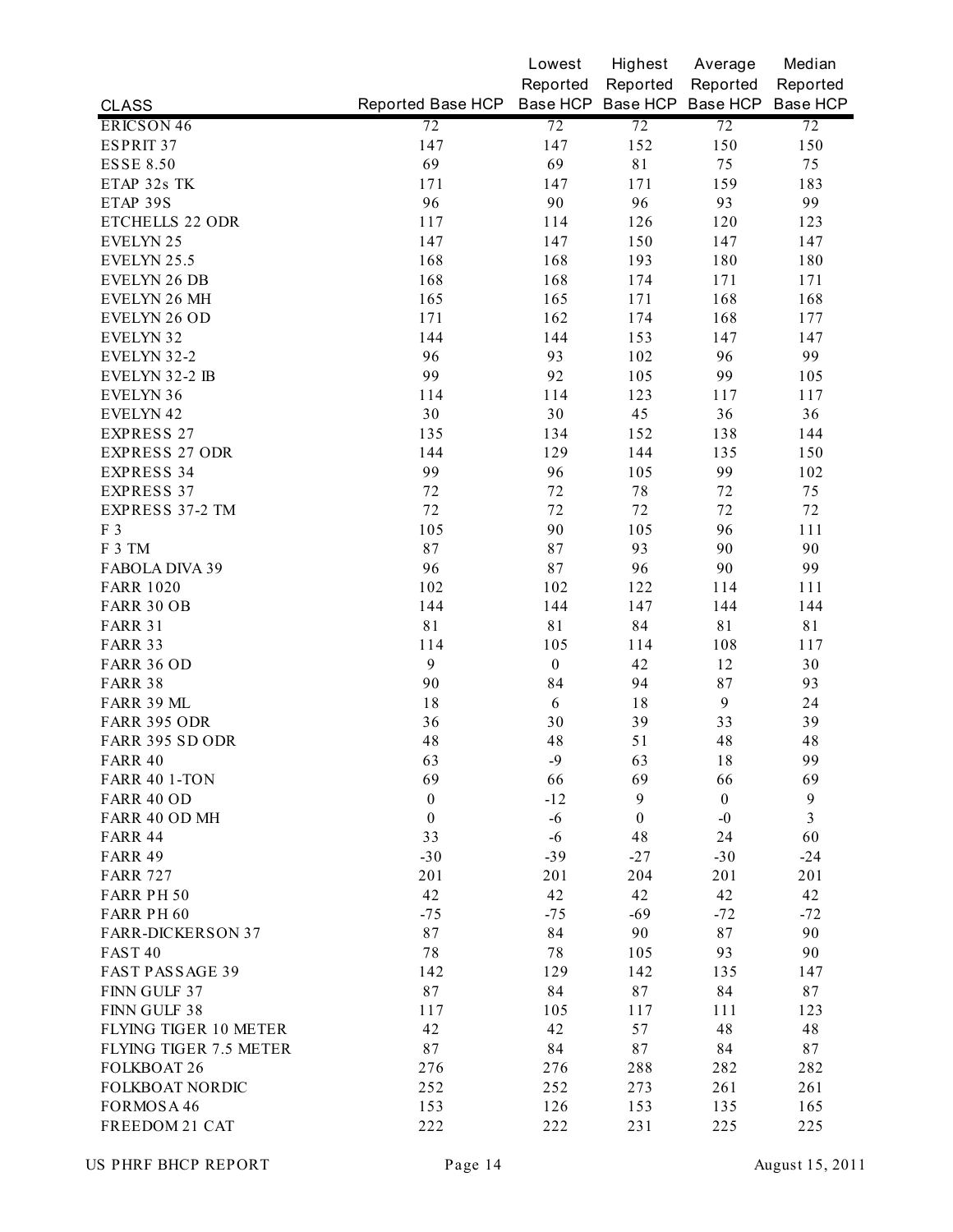|                                |                                              | Lowest   | Highest  | Average  | Median   |
|--------------------------------|----------------------------------------------|----------|----------|----------|----------|
|                                |                                              | Reported | Reported | Reported | Reported |
| <b>CLASS</b>                   | Reported Base HCP Base HCP Base HCP Base HCP |          |          |          | Base HCP |
| FREEDOM 21 SLP                 | 228                                          | 222      | 228      | 225      | 231      |
| FREEDOM 25                     | 204                                          | 201      | 237      | 210      | 222      |
| FREEDOM 28                     | 204                                          | 201      | 204      | 201      | 204      |
| FREEDOM 30                     | 171                                          | 171      | 174      | 171      | 171      |
| FREEDOM 32                     | 171                                          | 171      | 224      | 198      | 198      |
| FREEDOM 35                     | 144                                          | 138      | 158      | 144      | 153      |
| FREEDOM 35 WK                  | 144                                          | 144      | 144      | 144      | 144      |
| FREEDOM 36                     | 146                                          | 141      | 153      | 144      | 150      |
| FREEDOM 38                     | 153                                          | 153      | 156      | 153      | 153      |
| FREEDOM 40/40 WK               | $7\,8$                                       | 78       | 102      | 90       | 90       |
| FREEDOM 45 CC SD               | 126                                          | 126      | 126      | 126      | 126      |
| FRERS 30                       | 144                                          | 129      | 144      | 132      | 150      |
| FRERS 33                       | 102                                          | 102      | 113      | 108      | 108      |
| FRERS 36                       | 96                                           | 90       | 96       | 93       | 99       |
| FRERS 38                       | 75                                           | 75       | 78       | 75       | 75       |
| FRERS 39                       | 117                                          | 78       | 117      | 96       | 135      |
| FRERS 41                       | 75                                           | 69       | 75       | 69       | $7\,8$   |
| FRERS 45                       | 36                                           | 36       | 54       | 45       | 45       |
| FRERS 46                       | 39                                           | 36       | 39       | 36       | 39       |
| FREYA 39                       | 177                                          | 135      | 177      | 156      | 198      |
| G&S 30                         | 93                                           | 93       | 159      | 126      | 126      |
| G&S 36 WESTERN MARINE          | $7\,8$                                       | 78       | 84       | 81       | 81       |
| <b>GALE FORCE 33</b>           | 213                                          | 204      | 213      | 207      | 216      |
| <b>GAMBLER 37</b>              | 87                                           | 87       | 87       | 87       | 87       |
| <b>GANBARE 35</b>              | 108                                          | 108      | 120      | 114      | 114      |
| GIBSEA 33                      | 150                                          | 150      | 156      | 150      | 153      |
| GIBSEA 7.6                     | 210                                          | 204      | 210      | 207      | 213      |
| <b>GOMAN EXPRESS 20</b>        | 235                                          | 235      | 257      | 243      | 246      |
| <b>GOMAN EXPRESS 30 (1-57)</b> | 144                                          | 144      | 147      | 144      | 144      |
| <b>GOMAN EXPRESS 30 (58+)</b>  | 138                                          | 135      | 144      | 138      | 141      |
| <b>GOMAN EXPRESS 30 SD</b>     | 147                                          | 147      | 153      | 150      | 150      |
| <b>GOMAN EXPRESS 35</b>        | 108                                          | 102      | 114      | 108      | 114      |
| <b>GOMAN EXPRESS 35 SD</b>     | 111                                          | 111      | 123      | 117      | 117      |
| GRAMPIAN 22 CLASSIC            | 240                                          | 237      | 240      | 237      | 240      |
| <b>GRAMPIAN 23</b>             | 264                                          | 264      | 267      | 264      | 264      |
| <b>GRAMPIAN 26</b>             | 219                                          | 219      | 238      | 228      | 228      |
| <b>GRAMPIAN 26 IB</b>          | 225                                          | 216      | 225      | 219      | 228      |
| <b>GRAMPIAN 28</b>             | 219                                          | 198      | 219      | 207      | 228      |
| <b>GRAMPIAN 30</b>             | 186                                          | 186      | 207      | 195      | 195      |
| <b>GRAMPIAN 30 CB</b>          | 208                                          | 207      | 208      | 207      | 207      |
| <b>GRAND SOLEIL 39</b>         | 108                                          | 105      | 108      | 105      | 108      |
| <b>GRAND SOLEIL 39 TM</b>      | 96                                           | 96       | 102      | 99       | 99       |
| <b>GRAND SOLEIL 46</b>         | 60                                           | 60       | 72       | 66       | 66       |
| <b>GRAND SOLEIL 46.3 DK</b>    | 30                                           | 30       | 81       | 51       | 54       |
| GULF 32                        | 310                                          | 267      | 310      | 285      | 330      |
| <b>GULFSTAR 36 MS SLP</b>      | 153                                          | 129      | 153      | 141      |          |
| <b>GULFSTAR 37</b>             | 150                                          | 150      |          |          | 165      |
|                                |                                              |          | 162      | 156      | 156      |
| <b>GULFSTAR 39 SAILMASTER</b>  | 144                                          | 144      | 144      | 144      | 144      |
| <b>GULFSTAR 41 KTH</b>         | 159                                          | 156      | 174      | 162      | 168      |
| <b>GULFSTAR 44</b>             | 126                                          | 126      | 138      | 132      | 132      |
| <b>GULFSTAR 50</b>             | 120                                          | 120      | 132      | 126      | 126      |
| <b>GULFSTAR 50 KTH</b>         | 132                                          | 132      | 135      | 132      | 132      |
| H BOAT                         | 186                                          | 186      | 216      | 195      | 201      |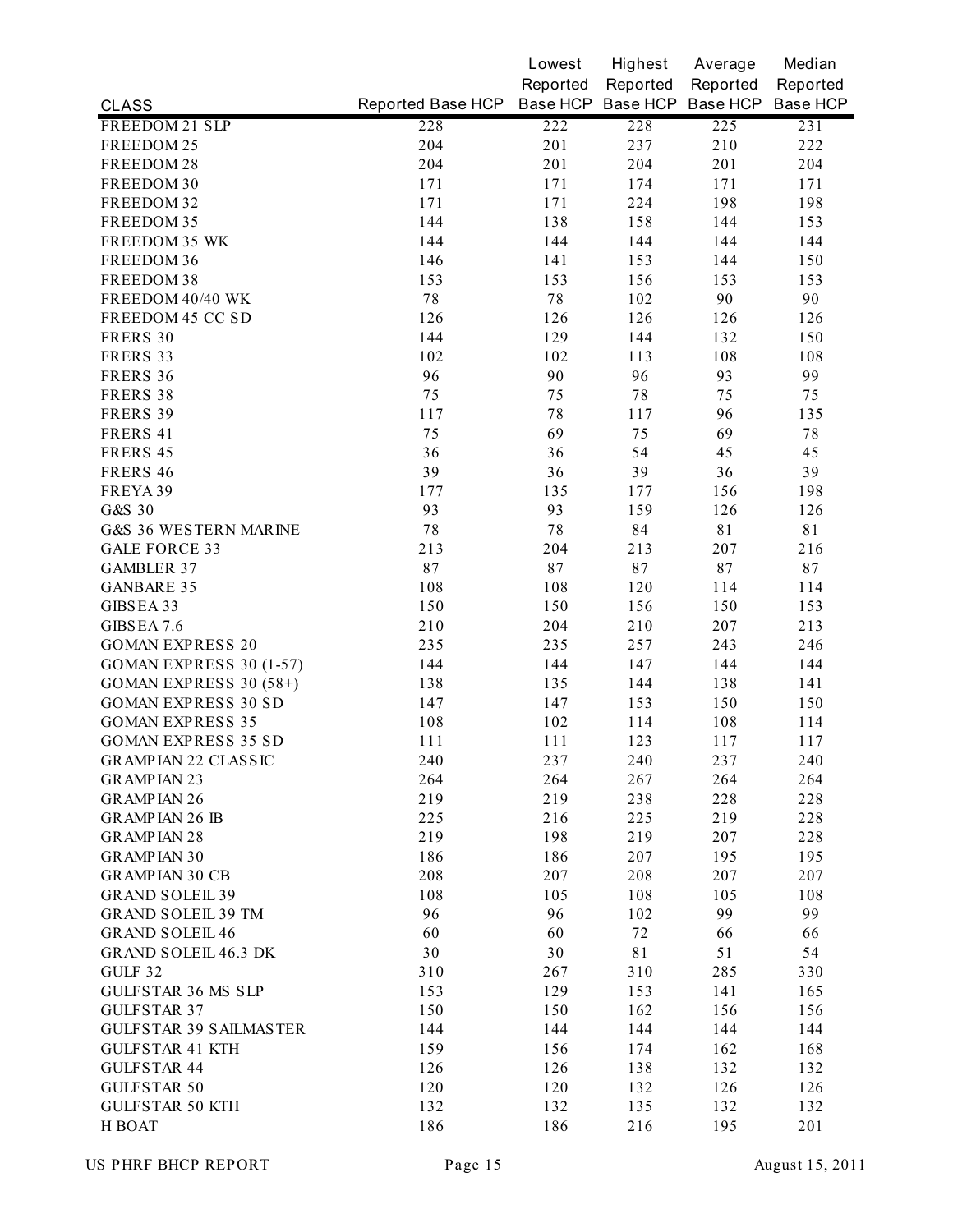|                         |                   | Lowest   | Highest  | Average                    | Median   |
|-------------------------|-------------------|----------|----------|----------------------------|----------|
|                         |                   | Reported | Reported | Reported                   | Reported |
| <b>CLASS</b>            | Reported Base HCP |          |          | Base HCP Base HCP Base HCP | Base HCP |
| <b>HALBERG RASSY 46</b> | 96                | 96       | 96       | 96                         | 96       |
| HALBERG-RASSY 34        | 138               | 138      | 141      | 138                        | 138      |
| HALBERG-RASSY 43        | 138               | 135      | 138      | 135                        | 138      |
| HANS CHRISTIAN 33       | 216               | 207      | 216      | 210                        | 219      |
| HANS CHRISTIAN 33T      | 222               | 213      | 222      | 216                        | 225      |
| HANSE 311               | 156               | 138      | 156      | 147                        | 165      |
| <b>HANSE 341/342</b>    | 120               | 120      | 138      | 129                        | 129      |
| HANSE 370               | 93                | 78       | 102      | 90                         | 105      |
| HANSE 370 SD            | 120               | 99       | 120      | 108                        | 129      |
| HANSE 371 WK            | 120               | 87       | 120      | 102                        | 135      |
| HANSE 400               | $7\,8$            | 78       | 90       | 81                         | 84       |
| HANSE 430e              | 71                | 54       | 81       | 69                         | 84       |
| HANSE 540e SD           | 27                | 24       | 27       | 24                         | 27       |
| HARBOR 20               | 204               | 204      | 225      | 213                        | 213      |
| <b>HARBOR 25</b>        | 165               | 165      | 180      | 174                        | 171      |
| <b>HAWKFARM 28 FR</b>   | 171               | 168      | 171      | 168                        | 171      |
| H-BOAT                  | 186               | 186      | 210      | 195                        | 198      |
| HELMS 24                | 231               | 231      | 234      | 231                        | 231      |
| HELMS 27                | 210               | 204      | 210      | 207                        | 213      |
| HENDERSON 30            | 48                | 42       | 63       | 45                         | 57       |
| <b>HERITAGE 1T</b>      | 111               | 111      | 117      | 114                        | 114      |
| <b>HERITAGE 35</b>      | 168               | 156      | 168      | 162                        | 174      |
| <b>HERMAN CAT</b>       | 376               | 273      | 376      | 324                        | 426      |
| <b>HERRESHOFF 28</b>    | 171               | 171      | 219      | 195                        | 195      |
| HERRESHOFF ARAMINTA 33  | 186               | 177      | 189      | 183                        | 192      |
| HERRESHOFF S ODR        | 189               | 189      | 210      | 198                        | 198      |
| <b>HINCKLEY 38</b>      | 141               | 141      | 156      | 147                        | 147      |
| HINCKLEY 41             | 135               | 135      | 168      | 156                        | 150      |
| HINCKLEY 41 YAWL        | 171               | 165      | 171      | 168                        | 174      |
| <b>HINCKLEY 43</b>      | 93                | 93       | 117      | 105                        | 105      |
| HINCKLEY BRM 40-3 SLP   | 165               | 150      | 165      | 156                        | 171      |
| HINCKLEY BRM 40-3 YWL   | 144               | 144      | 150      | 144                        | 147      |
| HINCKLEY PILOT 35       | 204               | 183      | 211      | 198                        | 216      |
| HINCKLEY PILOT 35 YWL   | 187               | 187      | 189      | 186                        | 186      |
| HINCKLEY SW 34          | 228               | 207      | 228      | 216                        | 237      |
| HINCKLEY SW 42          | 112               | 111      | 112      | 111                        | 111      |
| HINCKLEY SW 42 CB       | 105               | 105      | 120      | 111                        | 111      |
| HINCKLEY SW 43          | 111               | 111      | 132      | 120                        | 120      |
| HINCKLEY SW 50          | 126               | 120      | 126      | 120                        | 129      |
| HINCKLEY SW 51 CB       | 78                | 78       | 78       | 78                         | 78       |
| HINTERHOELLER 25        | 234               | 228      | 235      | 231                        | 237      |
| HOBIE 33                | 96                | 89       | 111      | 96                         | 105      |
| HOBIE 33 ODR            | 96                | 87       | 99       | 90                         | 102      |
| <b>HOBIE MAGIC 25</b>   | 90                | 42       | 90       | 69                         | 114      |
| HOLDER 20               | 186               | 180      | 192      | 183                        | 192      |
| HOLLAND 52              | 72                | 72       | 87       | 78                         | 78       |
| HOLLAND <sub>7.6</sub>  | 165               | 165      | 174      | 168                        | 168      |
| HOOD 38                 | 149               | 132      | 149      | 138                        | 156      |
| HOTFOOT 20              | 174               | 160      | 174      | 168                        | 180      |
|                         |                   |          |          |                            |          |
| HOTFOOT 27              | 138               | 138      | 152      | 147                        | 144      |
| HUGHES 22               | 258               | 252      | 258      | 255                        | 261      |
| <b>HUGHES 25</b>        | 255               | 229      | 255      | 237                        | 267      |
| <b>HUGHES 29</b>        | 204               | 204      | 220      | 210                        | 210      |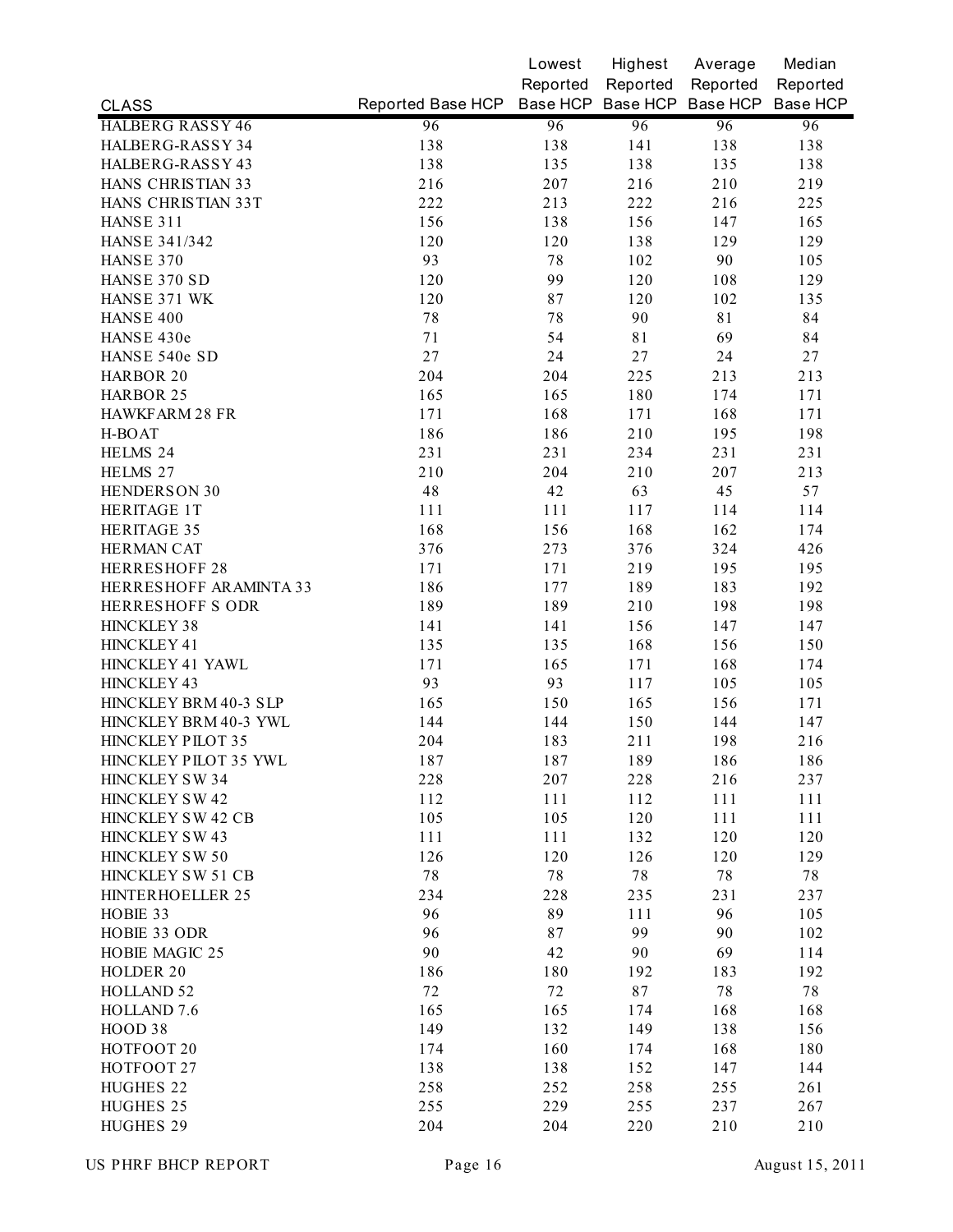|                              |                   | Lowest     | Highest  | Average                    | Median   |
|------------------------------|-------------------|------------|----------|----------------------------|----------|
|                              |                   | Reported   | Reported | Reported                   | Reported |
| <b>CLASS</b>                 | Reported Base HCP |            |          | Base HCP Base HCP Base HCP | Base HCP |
| HUGHES 31                    | 192               | 186        | 192      | 189                        | 195      |
| HUGHES 35                    | 147               | 147        | 153      | 150                        | 150      |
| HUGHES 38 TM                 | 120               | 120        | 144      | 132                        | 132      |
| HUGHES 38-1                  | 147               | 147        | 151      | 147                        | 147      |
| HUGHES 40                    | 162               | 162        | 198      | 180                        | 180      |
| HULLMASTER 27                | 237               | 231        | 237      | 234                        | 240      |
| HUNTER 18.5                  | 275               | 275        | 275      | 273                        | 273      |
| HUNTER 216                   | 192               | 180        | 225      | 198                        | 213      |
| HUNTER 22                    | 255               | 252        | 258      | 255                        | 258      |
| HUNTER 22 CB                 | 276               | 257        | 276      | 267                        | 285      |
| HUNTER 23 CB                 | 258               | 237        | 258      | 246                        | 267      |
| HUNTER 23 WK                 | 234               | 226        | 258      | 237                        | 249      |
| HUNTER 23.5                  | 249               | 231        | 249      | 243                        | 258      |
| HUNTER 25 OB                 | 225               | 222        | 234      | 228                        | 231      |
| HUNTER 25.5                  | 204               | 204        | 231      | 210                        | 216      |
| HUNTER 25.5 SD               | 213               | 213        | 213      | 213                        | 213      |
| HUNTER 25.5 SD IB            | 219               | 213        | 219      | 216                        | 222      |
| <b>HUNTER 26</b>             | 219               | 206        | 220      | 213                        | 225      |
| HUNTER 26.5                  | 186               | 186        | 198      | 189                        | 192      |
| HUNTER 260                   | 226               | 217        | 231      | 222                        | 231      |
| HUNTER 27                    | 224               | 215        | 234      | 222                        | 234      |
| HUNTER 27 SD                 | 223               | 220        | 237      | 225                        | 231      |
| HUNTER 27 TM                 | 222               | 208        | 222      | 213                        | 228      |
| HUNTER 27 TM SD              | 228               | 215        | 228      | 222                        | 234      |
| HUNTER 27 X                  | 189               | 177        | 189      | 180                        | 195      |
| HUNTER 27-2                  | 210               | 210        | 219      | 213                        | 213      |
| <b>HUNTER 28</b>             | 186               | 180        | 192      | 186                        | 192      |
| HUNTER 28.5                  | 180               | 171        | 192      | 180                        | 189      |
| HUNTER 28.5 SD               | 195               | 174        | 195      | 186                        | 204      |
| HUNTER 280 SD                | 213               | 210        | 213      | 210                        | 213      |
| HUNTER 29.5 ODR              | 198               | 183        | 198      | 189                        | 204      |
| <b>HUNTER 290</b>            | 186               | 186        | 190      | 186                        | 186      |
| HUNTER 30                    | 186               | 168        | 207      | 186                        | 204      |
|                              |                   |            | 189      |                            | 180      |
| HUNTER 30 CB<br>HUNTER 30 SD | 174<br>207        | 174<br>171 | 207      | 180<br>192                 | 225      |
| HUNTER 30 TM                 | 174               | 165        | 195      | 180                        | 189      |
| HUNTER 30-2                  | 191               | 174        | 191      | 183                        | 198      |
| HUNTER 306                   | 204               | 204        | 207      | 204                        | 204      |
| HUNTER 31                    | 168               | 162        | 182      | 168                        | 177      |
| HUNTER 31 SD                 | 177               | 162        | 180      | 171                        | 186      |
| HUNTER 310                   | 156               | 156        | 165      | 159                        | 159      |
| HUNTER 310 SD                | 162               | 162        | 171      | 165                        | 165      |
| HUNTER 310 WK                | 162               | 162        | 174      | 168                        | 168      |
| HUNTER 32 VISION ODR         | 168               | 165        | 192      |                            | 180      |
| HUNTER 320                   |                   |            |          | 177                        |          |
|                              | 150               | 150        | 156      | 153                        | 153      |
| HUNTER 320 SD                | 171               | 156        | 180      | 165                        | 183      |
| HUNTER 33                    | 165               | 156        | 174      | 165                        | 174      |
| HUNTER 33 SD                 | 168               | 168        | 174      | 171                        | 171      |
| HUNTER 33.5                  | 147               | 141        | 156      | 147                        | 153      |
| HUNTER 33-2 SD               | 150               | 141        | 168      | 150                        | 162      |
| HUNTER 336                   | 145               | 141        | 150      | 144                        | 150      |
| HUNTER 34                    | 138               | 135        | 150      | 141                        | 144      |
| HUNTER 34 DK                 | 141               | 135        | 141      | 138                        | 144      |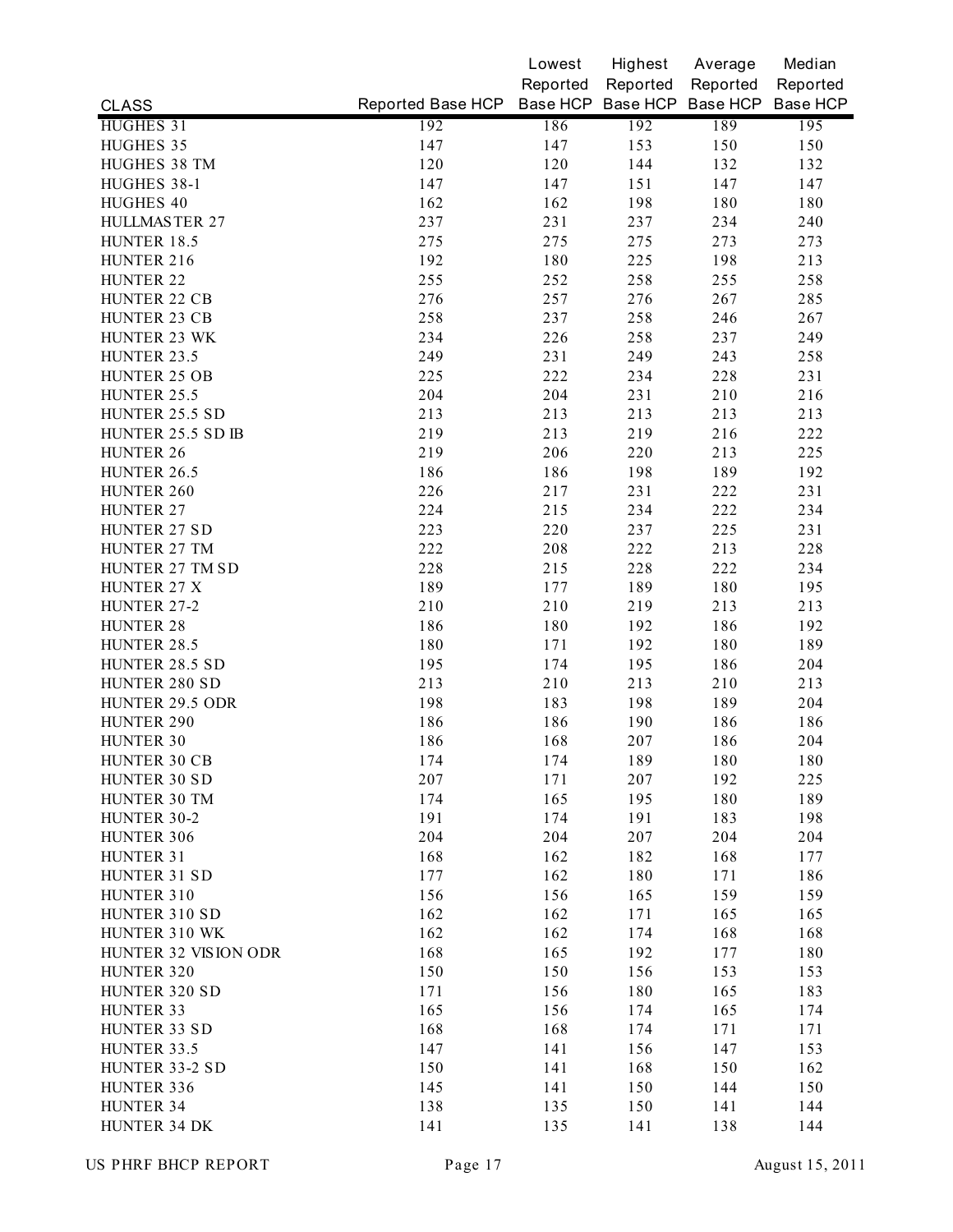|                         |                                                       | Lowest   | Highest  | Average  | Median   |
|-------------------------|-------------------------------------------------------|----------|----------|----------|----------|
|                         |                                                       | Reported | Reported | Reported | Reported |
| <b>CLASS</b>            | Reported Base HCP Base HCP Base HCP Base HCP Base HCP |          |          |          |          |
| HUNTER 34 SD            | 156                                                   | 135      | 159      | 147      | 168      |
| HUNTER 340              | 138                                                   | 138      | 165      | 150      | 150      |
| HUNTER 340 SD           | 156                                                   | 147      | 156      | 153      | 159      |
| HUNTER 35 LEGEND        | 144                                                   | 135      | 144      | 138      | 147      |
| HUNTER 35 LEGEND WK     | 138                                                   | 135      | 141      | 138      | 141      |
| HUNTER 35 LGND WK + 246 | 141                                                   | 138      | 142      | 141      | 141      |
| HUNTER 35.5             | 153                                                   | 138      | 194      | 147      | 180      |
| HUNTER 356              | 150                                                   | 135      | 150      | 141      | 156      |
| HUNTER 356 SD           | 138                                                   | 132      | 144      | 135      | 144      |
| HUNTER 36               | 150                                                   | 135      | 150      | 144      | 156      |
| HUNTER 36-2 SD          | 144                                                   | 141      | 145      | 141      | 144      |
| HUNTER 37               | 147                                                   | 129      | 165      | 150      | 165      |
| HUNTER 37 CUT           | 150                                                   | 150      | 199      | 165      | 174      |
| HUNTER 37 CUT SD        | 159                                                   | 159      | 165      | 162      | 162      |
| HUNTER 37 LEGEND        | 99                                                    | 99       | 121      | 108      | 108      |
| HUNTER 37 LEGEND WK     | 105                                                   | 99       | 117      | 108      | 114      |
| HUNTER 37.5 LEGEND      | 105                                                   | 96       | 126      | 111      | 120      |
| HUNTER 376              | 118                                                   | 105      | 141      | 117      | 135      |
| HUNTER 376 SD WK        | 126                                                   | 105      | 141      | 123      | 144      |
| <b>HUNTER 38</b>        | 111                                                   | 96       | 114      | 105      | 120      |
| HUNTER 380 SD           | 114                                                   | 114      | 129      | 117      | 120      |
| HUNTER 386              | 135                                                   | 99       | 141      | 123      | 156      |
| HUNTER 386 SD           | 129                                                   | 105      | 129      | 117      | 141      |
| HUNTER 40               | 102                                                   | 102      | 120      | 108      | 111      |
| HUNTER 40 K             | 96                                                    | 93       | 105      | 99       | 102      |
| HUNTER 40 SD            | 108                                                   | 102      | 114      | 108      | 114      |
| HUNTER 40.5             | 108                                                   | 93       | 120      | 108      | 120      |
| HUNTER 40/LEGEND 40     | 102                                                   | 102      | 114      | 108      | 108      |
| HUNTER 41               | 96                                                    | 96       | 117      | 108      | 105      |
| HUNTER 41 RFM SD        | 114                                                   | 105      |          | 111      |          |
|                         |                                                       |          | 114      |          | 117      |
| HUNTER 410              | 123                                                   | 114      | 123      | 117      | 126      |
| HUNTER 410 SD           | 117                                                   | 111      | 126      | 117      | 123      |
| HUNTER 42-1             | 102                                                   | 93       | 102      | 96       | 105      |
| HUNTER 43 LEGEND        | 99                                                    | 81       | 99       | 90       | 108      |
| HUNTER 430              | 96                                                    | 96       | 111      | 99       | 102      |
| HUNTER 44 DS SD         | 114                                                   | 99       | 126      | 114      | 126      |
| <b>HUNTER 45</b>        | 66                                                    | 66       | 81       | 72       | 72       |
| HUNTER 45 LEGEND        | 72                                                    | 66       | 84       | 72       | 81       |
| HUNTER 45 LEGEND SD     | 90                                                    | 69       | 90       | $7\,$    | 99       |
| HUNTER 450              | 105                                                   | 105      | 108      | 105      | 105      |
| HUNTER 460              | 99                                                    | 99       | 108      | 105      | 102      |
| HUNTER 466              | $7\,$                                                 | 78       | 120      | 102      | 99       |
| HUNTER 466 SD           | 99                                                    | 96       | 114      | 102      | 108      |
| HUNTER 54               | 36                                                    | 36       | 51       | 42       | 42       |
| HUNTER PASSAGE 42       | 105                                                   | 93       | 105      | 99       | 111      |
| HUNTER PASSAGE 450      | 111                                                   | 105      | 111      | 108      | 114      |
| <b>HYLAS 45.5</b>       | 96                                                    | 96       | 105      | 99       | 99       |
| HYLAS 46                | 99                                                    | 99       | 102      | 99       | 99       |
| HYLAS 46 TM             | 84                                                    | 84       | 99       | 90       | 90       |
| HYLAS 47                | 93                                                    | 93       | 93       | 93       | 93       |
| HYLAS 49                | 150                                                   | 90       | 150      | 108      | 180      |
| HYLAS 54                | 63                                                    | 60       | 63       | 60       | 63       |
| IDEAL 18                | 234                                                   | 234      | 249      | 240      | 240      |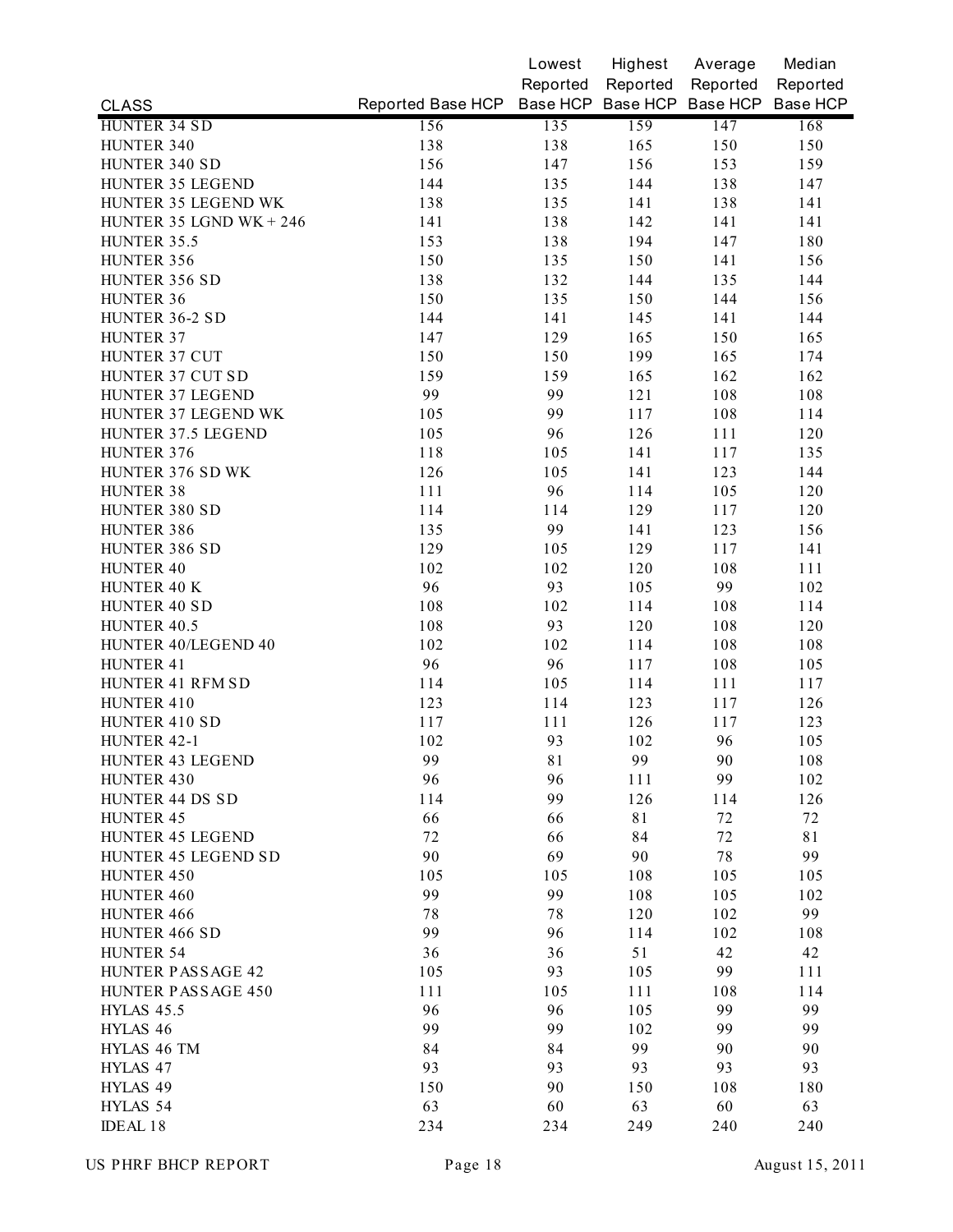|                              |                                              | Lowest         | Highest  | Average  | Median   |
|------------------------------|----------------------------------------------|----------------|----------|----------|----------|
|                              |                                              | Reported       | Reported | Reported | Reported |
| <b>CLASS</b>                 | Reported Base HCP Base HCP Base HCP Base HCP |                |          |          | Base HCP |
| $ILC$ 40                     | 21                                           | $\overline{6}$ | 21       | 12       | 27       |
| <b>ILC 46</b>                | $-10$                                        | $-18$          | $-10$    | $-12$    | $-6$     |
| IMPULSE 21                   | 180                                          | 177            | 186      | 180      | 183      |
| IMPULSE 21 ODR               | 174                                          | 174            | 183      | 177      | 177      |
| <b>IMPULSE 26</b>            | 141                                          | 132            | 141      | 135      | 144      |
| <b>IMX-38</b>                | 60                                           | 60             | 66       | 60       | 63       |
| $IMX-40$                     | 45                                           | 39             | 45       | 42       | 48       |
| <b>INTERNATIONAL OD</b>      | 156                                          | 144            | 156      | 150      | 162      |
| <b>INTERNATIONAL TEMPEST</b> | 144                                          | 141            | 177      | 162      | 162      |
| INT'L FOLKBOAT 26 FG OB      | 228                                          | 228            | 288      | 258      | 258      |
| IOR 24.5 (3/4 TON)           | 138                                          | 118            | 138      | 126      | 147      |
| IRWIN <sub>23</sub>          | 252                                          | 237            | 252      | 246      | 258      |
| IRWIN 24                     | 234                                          | 234            | 240      | 234      | 237      |
| IRWIN 27                     | 228                                          | 225            | 228      | 225      | 228      |
| <b>IRWIN 28-1</b>            | 215                                          | 210            | 215      | 213      | 216      |
| <b>IRWIN 28-3</b>            | 216                                          | 195            | 222      | 210      | 228      |
| <b>IRWIN 28-3 CB</b>         | 210                                          | 201            | 222      | 210      | 219      |
| <b>IRWIN 28-4</b>            | 195                                          | 195            | 222      | 213      | 207      |
| <b>IRWIN 3/4 T</b>           | 138                                          | 138            | 144      | 141      | 141      |
| IRWIN 30                     | 180                                          | 180            | 182      | 180      | 180      |
| IRWIN 30 CITATION            | 180                                          | 174            | 180      | 177      | 183      |
| IRWIN 30 COMP                | 174                                          | 174            | 180      | 174      | 177      |
| <b>IRWIN 30 SD</b>           | 186                                          | 183            | 186      | 183      | 186      |
| IRWIN 31                     | 216                                          | 168            | 216      | 201      | 240      |
| <b>IRWIN 31 CITATION</b>     | 168                                          | 165            | 174      | 168      | 171      |
| IRWIN 32                     | 168                                          | 168            | 174      | 171      | 171      |
| <b>IRWIN 33-2</b>            | 165                                          | 159            | 165      | 162      | 168      |
| <b>IRWIN 33-2 CB</b>         | 162                                          | 162            | 165      | 162      | 162      |
| <b>IRWIN 34 CITATION</b>     | 162                                          | 162            | 171      | 165      | 165      |
| <b>IRWIN 34 CITATION CB</b>  | 174                                          | 162            | 174      | 168      | 180      |
| IRWIN 34 CITATION SD         | 168                                          | 168            | 180      | 171      | 174      |
| <b>IRWIN 38 CITATION</b>     | 114                                          | 108            | 132      | 117      | 126      |
| <b>IRWIN 38-1 CB</b>         | 156                                          | 156            | 156      | 156      | 156      |
| IRWIN 39 CITATION            | 120                                          | 120            | 129      | 123      | 123      |
| <b>IRWIN 39 CITATION CB</b>  | 146                                          | 126            | 146      | 132      | 156      |
| <b>IRWIN 40 CITATION CB</b>  | 114                                          | 114            | 126      | 120      | 120      |
| <b>IRWIN 41 KTH</b>          | 162                                          | 159            | 162      | 159      | 162      |
| IRWIN 46                     | 200                                          | 200            | 200      | 198      | 198      |
| IRWIN 52-3 KTH               | 102                                          | 102            | 115      | 108      | 108      |
| <b>ISLAND PACKET 27</b>      | 216                                          | 216            | 228      | 222      | 222      |
| <b>ISLAND PACKET 29</b>      | 216                                          | 195            | 216      | 207      | 225      |
| <b>ISLAND PACKET 32</b>      | 189                                          | 189            | 192      | 189      | 189      |
| <b>ISLAND PACKET 35</b>      | 171                                          | 171            | 192      | 183      | 180      |
| <b>ISLAND PACKET 37</b>      | 180                                          | 180            | 186      | 183      | 183      |
| <b>ISLAND PACKET 38</b>      | 165                                          | 165            | 174      | 171      | 168      |
| <b>ISLAND PACKET 380</b>     | 174                                          | 174            | 180      | 177      | 177      |
| <b>ISLAND PACKET 40</b>      | 78                                           | $7\,$          | 168      | 138      | 123      |
| <b>ISLAND PACKET 40 SM</b>   | 150                                          | 150            | 168      | 159      | 159      |
| <b>ISLAND PACKET 420</b>     | 144                                          | 144            | 144      | 144      | 144      |
| <b>ISLAND PACKET 44</b>      | 144                                          | 117            | 150      | 138      | 159      |
| <b>ISLAND PACKET 45</b>      | 135                                          | 126            | 135      | 129      | 138      |
| <b>ISLAND PACKET 485</b>     | 114                                          | 114            | 126      | 120      | 120      |
| ISLANDER BAHAMA 24           | 270                                          | 264            | 273      | 267      | 273      |
|                              |                                              |                |          |          |          |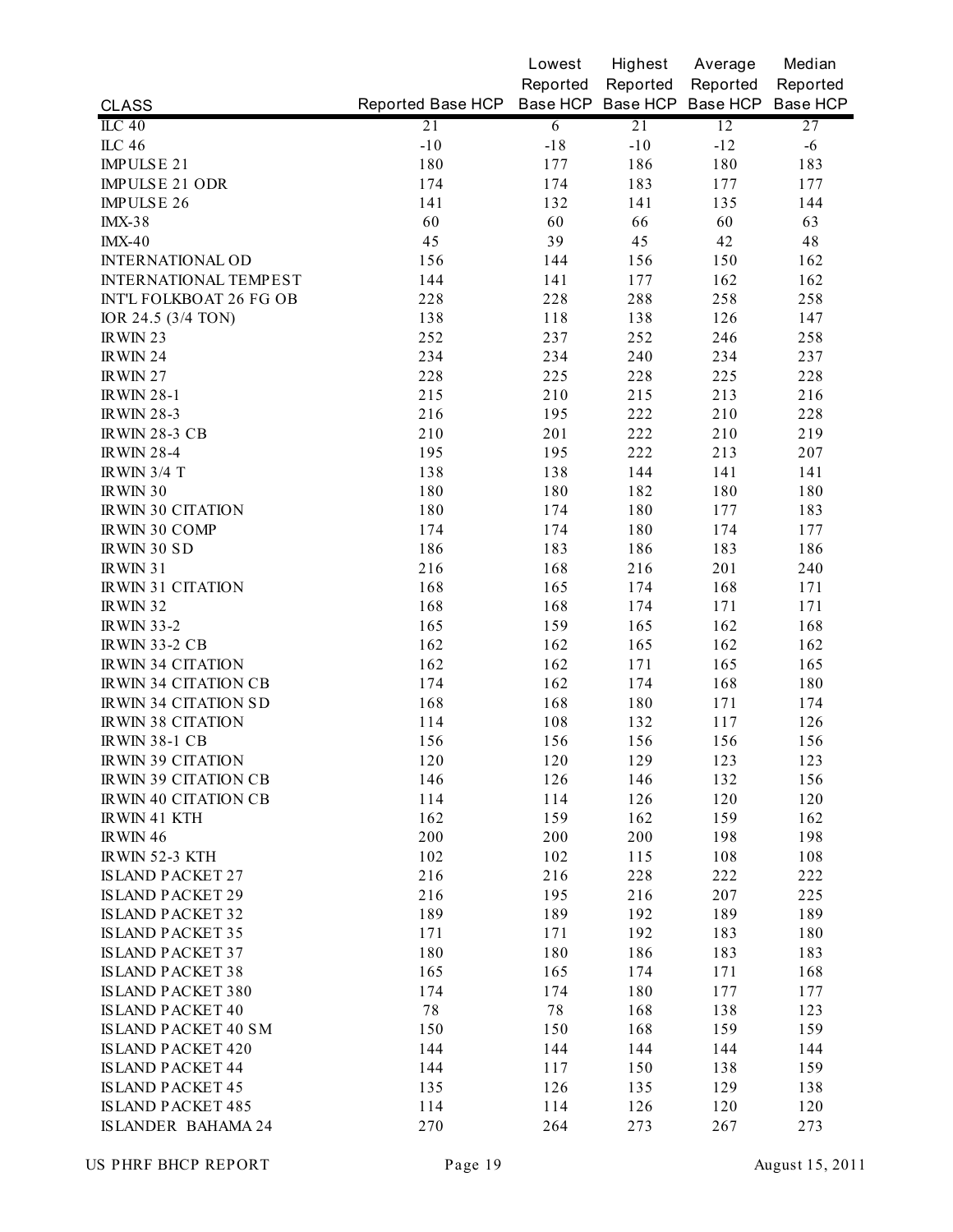|                              |                                              | Lowest           | Highest          | Average  | Median           |
|------------------------------|----------------------------------------------|------------------|------------------|----------|------------------|
|                              |                                              | Reported         | Reported         | Reported | Reported         |
| <b>CLASS</b>                 | Reported Base HCP Base HCP Base HCP Base HCP |                  |                  |          | Base HCP         |
| <b>ISLANDER 26</b>           | 237                                          | 237              | 237              | 237      | 237              |
| <b>ISLANDER 28</b>           | 201                                          | 195              | 218              | 201      | 213              |
| <b>ISLANDER 29 &amp; 30</b>  | 246                                          | 225              | 246              | 237      | 255              |
| <b>ISLANDER 30-2</b>         | 180                                          | 180              | 198              | 183      | 189              |
| ISLANDER 30-2 TM             | 174                                          | 174              | 174              | 174      | 174              |
| <b>ISLANDER 32-2</b>         | 192                                          | 144              | 192              | 174      | 216              |
| <b>ISLANDER 32-3</b>         | 171                                          | 168              | 192              | 177      | 183              |
| <b>ISLANDER 34</b>           | 186                                          | 186              | 189              | 186      | 186              |
| <b>ISLANDER 36</b>           | 144                                          | 138              | 158              | 147      | 153              |
| <b>ISLANDER 36 FREEPORT</b>  | 180                                          | 165              | 180              | 171      | 186              |
| <b>ISLANDER 36 SD</b>        | 159                                          | 144              | 159              | 150      | 165              |
| <b>ISLANDER 36 TM</b>        | 129                                          | 129              | 141              | 138      | 135              |
| <b>ISLANDER 37</b>           | 150                                          | 150              | 172              | 156      | 159              |
| <b>ISLANDER 44</b>           | 135                                          | 120              | 135              | 126      | 141              |
| IS LANDER BAHAMA 30          | 177                                          | 177              | 186              | 180      | 180              |
| <b>ISLANDER EXCALIBUR 26</b> | 222                                          | 216              | 222              | 219      | 225              |
| ISLANDER P40 $(\leq$ 31)     | $7\,$                                        | 78               | 87               | 81       | 81               |
| J-100 100/POLE               | 87                                           | 81               | 96               | 87       | 93               |
| J-100 100/SMALL ASYM         | 84                                           | 81               | 96               | 87       | 90               |
| J-100 155/POLE               | 96                                           | 78               | 96               | 81       | 105              |
| $J-105$                      | 78                                           | 72               | 96               | 81       | 90               |
| J-105 OD SAILS               | 90                                           | 78               | 96               | 87       | 99               |
| J-105 SD                     | 87                                           | 81               | 90               | 84       | 90               |
| J-105 SD ODR                 | 96                                           | 78               | 96               | 90       | 105              |
| $J-109$                      | 75                                           | 60               | 75               | 69       | 81               |
| J-109 SD                     | 72                                           | 72               | 78               | 72       | 75               |
| J-110 AL ODR                 | 96                                           | 90               | 96               | 90       | 99               |
| J-110 CF ODR                 | 96                                           | 90               | 96               | 93       | 99               |
| J-120 AL ODR                 | 48                                           | 36               | 57               | 51       | 57               |
| J-120 AL SD ODR              | 57                                           | 57               | 60               | 57       | 57               |
| <b>J-120 CF ODR</b>          | 51                                           | 45               | 54               | 48       | 54               |
| J-120 CF SD ODR              | 63                                           | 54               | 63               | 60       | 66               |
| $J-122$                      | 27                                           | 27               | 42               | 30       | 33               |
| $J-124$                      | 39                                           | 24               | 45               | 33       | 48               |
| J-125 ODR                    | $\boldsymbol{0}$                             | $-12$            | 6                | $-3$     | $\boldsymbol{9}$ |
| J-130 AL ODR                 | 27                                           | 12               | 30               | 24       | 36               |
| <b>J-130 CF ODR</b>          | 24                                           | 24               | 40               | 30       | 30               |
| J-130 ODR                    | 12                                           | 12               | 24               | 18       | 18               |
| J-130 SD ALODR               | 33                                           | $27\,$           | 33               | 30       | 36               |
| <b>J-130 SD CF ODR</b>       | 24                                           | 18               | 30               | 24       | 30               |
| $J-133$                      | 18                                           | $\boldsymbol{9}$ | 24               | 18       | 24               |
| $J-145$                      | $-15$                                        | $-21$            | $-9$             | $-18$    | $-9$             |
| J-145 SD                     | $-18$                                        | $-18$            | $-9$             | $-15$    | $-12$            |
| J-160 ODR                    | $-6$                                         | $-18$            | $\boldsymbol{6}$ | $-3$     | 6                |
| $J-22$                       | 186                                          | 159              | 189              | 177      | 201              |
| <b>J-22 ODR</b>              | 174                                          | 165              | 198              | 177      | 189              |
| $J-24$                       | 165                                          | 161              | 186              | 171      | 177              |
| <b>J-24 ODR</b>              | 174                                          | 165              | 174              | 168      | 177              |
| $J-27$                       | 126                                          | 120              | 132              | 126      | 132              |
| <b>J-27 ODR</b>              | 123                                          | 123              | 123              | 123      | 123              |
| $J-28$                       | 180                                          | 162              | 180              | 171      | 189              |
| J-28 SD                      | 180                                          | 168              | 180              | 174      | 186              |
| J-29 IB FR                   | 120                                          | 117              | 126              | 120      | 123              |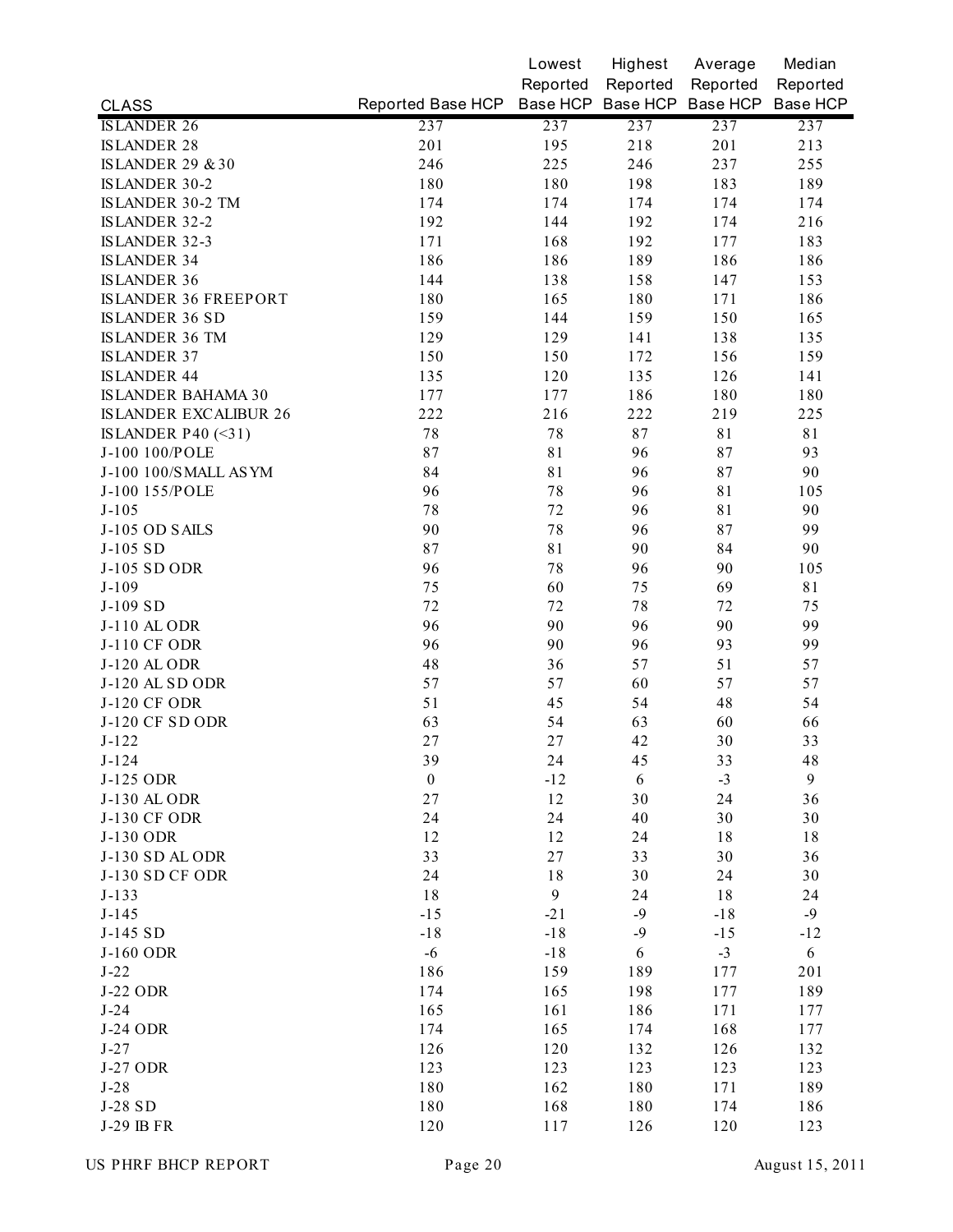|                               |                   | Lowest      | Highest  | Average                    | Median   |
|-------------------------------|-------------------|-------------|----------|----------------------------|----------|
|                               |                   | Reported    | Reported | Reported                   | Reported |
| <b>CLASS</b>                  | Reported Base HCP |             |          | Base HCP Base HCP Base HCP | Base HCP |
| J-29 IB MH                    | 117               | 114         | 120      | 114                        | 120      |
| J-29 OB FR                    | 120               | 111         | 125      | 117                        | 126      |
| J-29 OB MH                    | 114               | 105         | 119      | 111                        | 120      |
| $J-30$                        | 138               | 135         | 147      | 141                        | 144      |
| <b>J-30 ODR</b>               | 135               | 130         | 144      | 135                        | 141      |
| $J-32$                        | 120               | 120         | 132      | 123                        | 126      |
| J-32 SD                       | 132               | 123         | 141      | 129                        | 141      |
| $J-33$                        | 81                | $8\sqrt{1}$ | 93       | 84                         | 87       |
| $J-34$                        | 117               | 117         | 123      | 120                        | 120      |
| J-34 C                        | 111               | 108         | 126      | 117                        | 120      |
| $J-35$                        | 72                | 69          | 76       | 72                         | 75       |
| J-35 C                        | 90                | 69          | 106      | 96                         | 108      |
| J-35 C SD                     | 117               | 105         | 117      | 108                        | 123      |
| $J-36$                        | 84                | 78          | 87       | $8\sqrt{1}$                | 87       |
| $J-37$                        | 73                | 72          | 75       | 72                         | 75       |
| J-37 C                        | 90                | 72          | 90       | 81                         | 99       |
| J-37 WK                       | 84                | 78          | 84       | 81                         | 87       |
| $J-39$                        | 51                | 48          | 51       | 48                         | 51       |
| $J-40$                        | 87                | 75          | 87       | 78                         | 93       |
| $J-40$ SD                     | 75                | 75          | 96       | 87                         | 84       |
| <b>J-40 WK</b>                | 90                | 84          | 90       | 87                         | 93       |
| $J-41$                        | 78                | 66          | 78       | 72                         | 84       |
| $J-42$                        | 75                | 72          | 87       | 75                         | 81       |
| J-42 CF                       | 72                | 72          | 72       | 72                         | 72       |
| J-42 SD                       | 81                | 75          | 93       | 81                         | 90       |
| $J-44$                        | 42                | 21          | 42       | 30                         | 51       |
| J-44 WK                       | 42                | 33          | 51       | 42                         | 51       |
| $J-46$                        | 39                | 36          | 48       | 39                         | 45       |
| $J-80$                        | 120               | 108         | 147      | 117                        | 138      |
| <b>J-80 ODR</b>               | 126               | 111         | 132      | 120                        | 135      |
| <b>J-90 ODR</b>               | 48                | 42          | 54       | 48                         | 54       |
| $J-92$                        | 105               | 99          | 111      | 105                        | 111      |
| J-92 ODR                      | 100               | 100         | 111      | 105                        | 105      |
| $J-92S$                       | 84                | 84          | 99       | 93                         | 90       |
| <b>J-92 S ODR</b>             | 93                | 90          | 105      | 93                         | 99       |
| $J-95$                        | 105               | 105         | 111      | 108                        | 108      |
| <b>JEANNEAU 11.2 VOYAGER</b>  | 144               | 144         | 153      | 147                        | 147      |
| <b>JEANNEAU 23 FUN</b>        | 196               | 192         | 196      | 192                        | 198      |
| <b>JEANNEAU 24 TONIC</b>      | 223               | 223         | 237      | 228                        | 228      |
| <b>JEANNEAU 27 FANTASIA</b>   | 222               | 201         | 223      | 213                        | 231      |
| <b>JEANNEAU 30 ARCADIA</b>    | 188               | 171         | 188      | 183                        | 195      |
| <b>JEANNEAU 32 ATTALIA</b>    | 153               | 150         | 174      | 159                        | 165      |
| <b>JEANNEAU 32 ATTALIA CB</b> | 159               | 159         | 165      | 162                        | 162      |
| JEANNEAU 3200 SUNFAST         | 84                | 75          | $8\,7$   | 78                         | 90       |
| JEANNEAU 32i SUNFAST          | 120               | 120         | 141      | 129                        | 129      |
| <b>JEANNEAU 34 SUNRISE</b>    | 138               | 135         | 146      | 138                        | 144      |
| <b>JEANNEAU 34 SUNRISE CB</b> | 138               | 138         | 141      | 138                        | 138      |
| JEANNEAU 35 SUN ODYSS         | 120               | 120         | 129      | 123                        | 123      |
| JEANNEAU 35 SUNFAST           | 111               | 93          | 114      | 102                        | 120      |
| JEANNEAU 36 SUNFAST           | 93                | 93          | 96       | 93                         | 93       |
| <b>JEANNEAU 36 SUNSHINE</b>   | 123               | 120         | 129      | 123                        | 126      |
| JEANNEAU 36.2 SD              | 114               | 114         | 150      | 129                        | 132      |
| JEANNEAU 36.2 SUN OD          | 120               | 120         | 141      | 126                        | 129      |
|                               |                   |             |          |                            |          |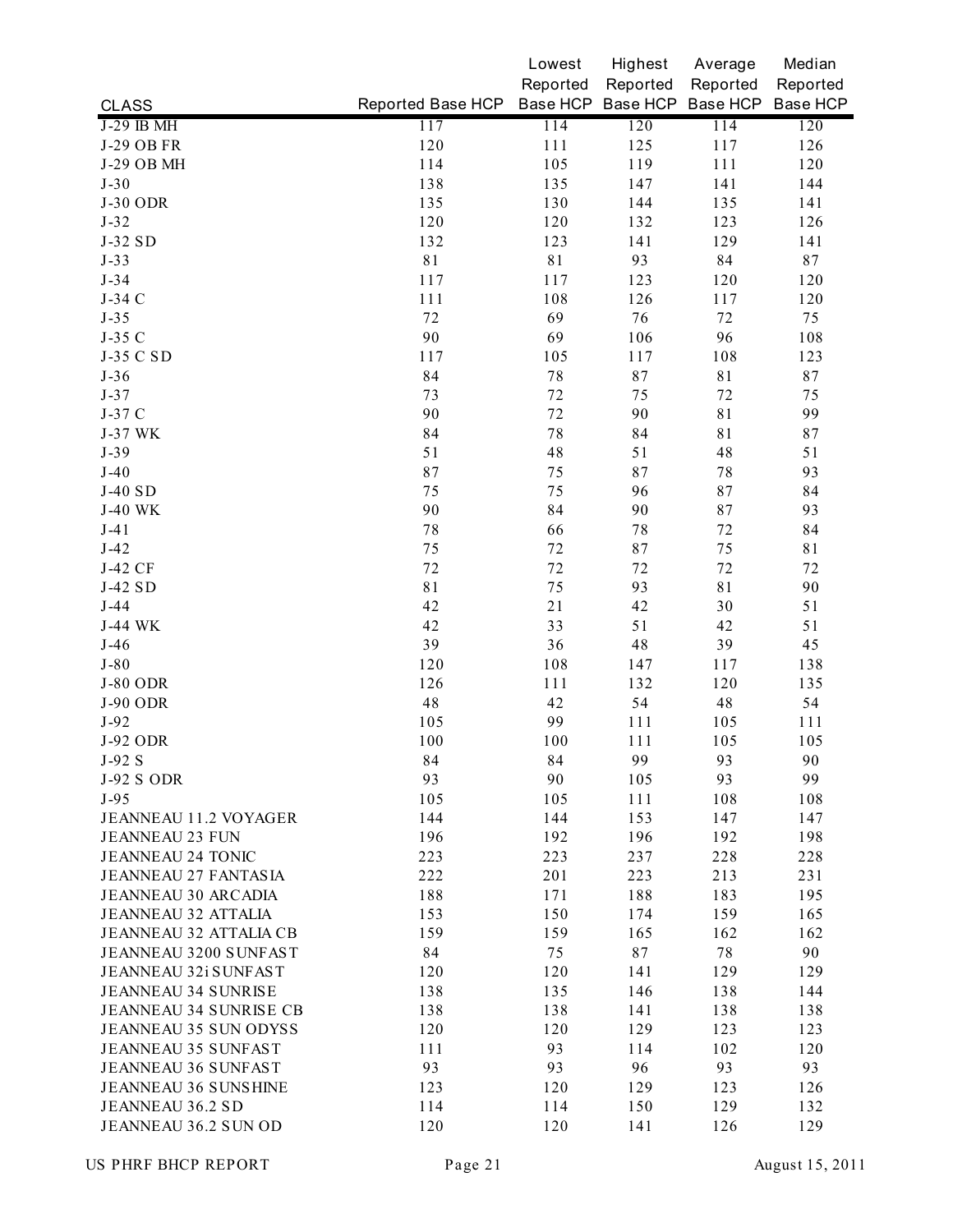|                               |                                              | Lowest   | Highest  | Average  | Median   |
|-------------------------------|----------------------------------------------|----------|----------|----------|----------|
|                               |                                              | Reported | Reported | Reported | Reported |
| <b>CLASS</b>                  | Reported Base HCP Base HCP Base HCP Base HCP |          |          |          | Base HCP |
| <b>JEANNEAU 36i SUN ODYSS</b> | 117                                          | 87       | 150      | 120      | 147      |
| <b>JEANNEAU 37 SELECTION</b>  | 108                                          | 99       | 108      | 102      | 111      |
| JEANNEAU 37 SUN FAST          | 108                                          | 108      | 120      | 114      | 114      |
| JEANNEAU 37 SUN ODYSS SD      | 138                                          | 114      | 174      | 141      | 168      |
| JEANNEAU 37.2 SUN ODESSY      | 152                                          | 138      | 152      | 144      | 159      |
| JEANNEAU 38 SUNSHINE          | 108                                          | 108      | 117      | 111      | 111      |
| <b>JEANNEAU 39 REGATTA FR</b> | 113                                          | 113      | 114      | 114      | 114      |
| JEANNEAU 39i SUN ODYS DS      | 132                                          | 87       | 132      | 108      | 153      |
| <b>JEANNEAU 40</b>            | 87                                           | 66       | 87       | $7\,8$   | 96       |
| JEANNEAU 40 SUN ODYS SD       | 96                                           | 96       | 114      | 102      | 105      |
| <b>JEANNEAU 40 SUNFIZZ</b>    | 63                                           | 63       | 129      | 105      | 96       |
| JEANNEAU 40.3 SUN ODY DS      | 90                                           | 90       | 111      | 99       | 99       |
| JEANNEAU 42 SUN OD DS         | 102                                          | 93       | 102      | 96       | 105      |
| JEANNEAU 42 SUN OD DS SD      | 114                                          | 90       | 114      | 102      | 126      |
| JEANNEAU 43 SUN ODYSS DS      | 117                                          | 96       | 117      | 108      | 126      |
| JEANNEAU 43 SUN ODYSS SD      | 117                                          | 117      | 117      | 117      | 117      |
| <b>JEANNEAU 44 SUNMAGIC</b>   | 105                                          | 105      | 108      | 105      | 105      |
| <b>JEANNEAU 45 SUN ODY</b>    | 75                                           | 75       | 90       | 81       | 81       |
| <b>JEANNEAU 45 SUNKISS</b>    | 87                                           | 87       | 96       | 90       | 90       |
| JEANNEAU 45.2 SUN ODY         | 99                                           | 78       | 99       | 90       | 108      |
| JEANNEAU 49 SUN ODYSSEY       | 66                                           | 66       | 108      | 84       | 87       |
| JEANNEAU 52.2 SUN ODYS        | 69                                           | 69       | 69       | 69       | 69       |
| JEANNEAU 54 SUN ODYSS SD      | 75                                           | 42       | 75       | 54       | 90       |
| JEANNEAU ONE DESIGN 35        | 81                                           | 81       | 88       | 84       | 84       |
| JONMERI40                     | 102                                          | 102      | 105      | 102      | 102      |
| JONMERI48                     | $7\,$                                        | 75       | 78       | 75       | 78       |
| JOUET 760                     | 201                                          | 201      | 201      | 201      | 201      |
| JS 9000                       | 75                                           | 75       | 90       | 81       | 81       |
| KAUFMAN 46                    | 54                                           | 51       | 54       | 51       | 54       |
| KELLY <sub>24</sub>           | 177                                          | 177      | 186      | 180      | 180      |
| KELT 7.6 OB                   | 210                                          | 210      | 218      | 213      | 213      |
| KELT 8.5 CB                   | 225                                          | 213      | 225      | 219      | 231      |
| <b>KENNER KITTIWAKE 23</b>    | 270                                          | 264      | 282      | 270      | 279      |
| <b>KETTENBERG 38</b>          | 165                                          | 165      | 168      | 165      | 165      |
| KINGS CRUS 29 FG              | 231                                          | 216      | 231      | 222      | 237      |
| KIRBY 23                      | 186                                          | 180      | 186      | 183      | 189      |
| KIRBY 25                      | 174                                          | 159      | 187      | 174      | 186      |
| KIRBY 25 IB                   | 171                                          | 171      | 180      | 174      | 174      |
| KIRBY 30                      | 138                                          | 132      | 142      | 135      | 141      |
| KIRBY 36                      | 93                                           | 93       | 99       | 96       | 96       |
| KIWI 22                       | 213                                          | 207      | 213      | 210      | 216      |
| KIWI 24                       | 204                                          | 204      | 213      | 207      | 207      |
| KIWI 35                       | 39                                           | 39       | 48       | 42       | 42       |
| <b>KNARR 30</b>               | 198                                          | 198      | 228      | 213      | 213      |
| <b>KNICKERBOCKER</b>          | 198                                          | 198      | 207      | 201      | 201      |
| LA FITTE 44                   | 117                                          | 117      | 147      | 129      | 132      |
| <b>LANCER 25</b>              | 264                                          | 264      | 273      | 267      | 267      |
| LANCER 25-5                   | 231                                          | 231      | 260      | 246      | 246      |
| <b>LANCER 28</b>              | 243                                          | 228      | 261      | 246      | 258      |
| <b>LANCER 28 OB</b>           | 258                                          | 237      | 258      | 246      | 267      |
| LANCER 28-5                   | 255                                          | 243      | 255      | 249      | 261      |
| LANCER 30-3                   | 198                                          | 187      | 198      | 192      | 204      |
| LANCER 30-5 SD                | 192                                          | 186      | 192      | 189      | 195      |
|                               |                                              |          |          |          |          |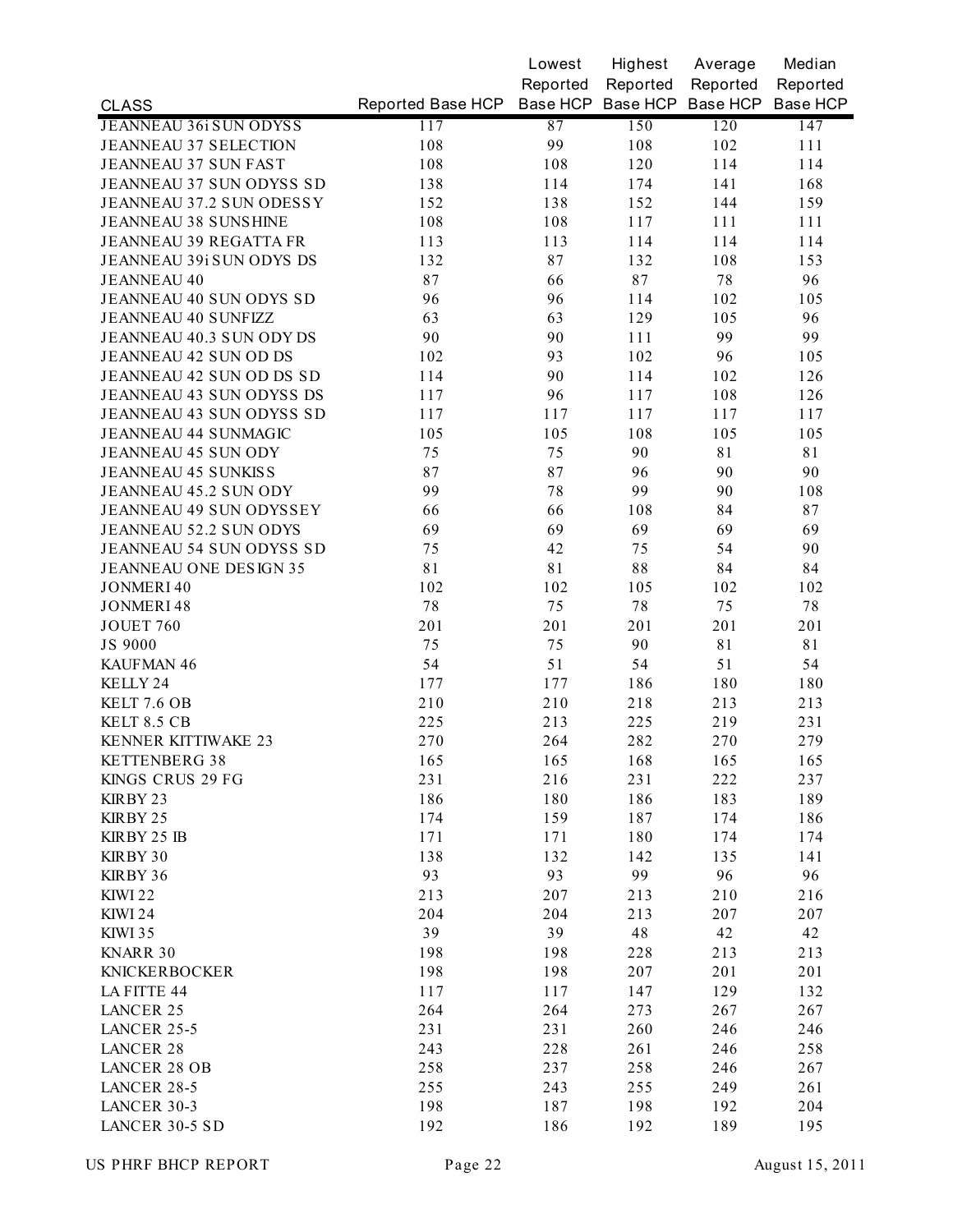|                         |                                              | Lowest   | Highest  | Average  | Median   |
|-------------------------|----------------------------------------------|----------|----------|----------|----------|
|                         |                                              | Reported | Reported | Reported | Reported |
| <b>CLASS</b>            | Reported Base HCP Base HCP Base HCP Base HCP |          |          |          | Base HCP |
| <b>LANCER 36 MH</b>     | 132                                          | 132      | 144      | 135      | 138      |
| LANCER 36 MH SD         | 150                                          | 132      | 150      | 138      | 159      |
| LAPWORTH 36             | 185                                          | 174      | 185      | 180      | 189      |
| LASER 28                | 135                                          | 126      | 158      | 138      | 150      |
| <b>LASER 28 ODR</b>     | 126                                          | 123      | 135      | 126      | 132      |
| LASER SB3               | 120                                          | 105      | 120      | 111      | 126      |
| LAZYJACK 32 SCH         | 220                                          | 220      | 237      | 228      | 228      |
| LINDENBERG 22 M/T       | 231                                          | 210      | 231      | 216      | 240      |
| <b>LINDENBERG 26 IB</b> | 174                                          | 171      | 174      | 171      | 174      |
| LINDENBERG 26 OB        | 180                                          | 168      | 182      | 171      | 186      |
| <b>LINDENBERG 28</b>    | 114                                          | 114      | 120      | 114      | 117      |
| <b>LINDENBERG 28 TM</b> | 114                                          | 114      | 123      | 117      | 117      |
| LIPPINCOTT 30           | 180                                          | 174      | 180      | 177      | 183      |
| <b>LITTLE HARBOR 38</b> | 132                                          | 126      | 132      | 126      | 135      |
| <b>LITTLE HARBOR 52</b> | 69                                           | 69       | 87       | $7\,$    | 78       |
| LS 10                   | 126                                          | 126      | 132      | 126      | 129      |
| LUDERS 16               | 261                                          | 261      | 276      | 267      | 267      |
| LUDERS 33               | 198                                          | 198      | 213      | 204      | 204      |
| LUGER 26                | 247                                          | 247      | 252      | 249      | 249      |
| LUNA 24                 | 186                                          | 186      | 186      | 186      | 186      |
| MACGREGOR 22            | 255                                          | 252      | 264      | 255      | 261      |
| MACGREGOR 25            | 228                                          | 222      | 246      | 231      | 240      |
| MACGREGOR 26            | 213                                          | 198      | 258      | 222      | 243      |
| <b>MACGREGOR 26 DB</b>  | 216                                          | 210      | 216      | 210      | 219      |
| MACGREGOR 26 X          | 228                                          | 220      | 273      | 234      | 255      |
| MACGREGOR 26M           | 222                                          | 222      | 223      | 222      | 222      |
| MACGREGOR 65            | $-21$                                        | $-21$    | 15       | $-3$     | $-3$     |
| MACGREGOR 65-2 WK       | 30                                           | 15       | 30       | 21       | 36       |
| MARIAH 27               | 138                                          | 129      | 141      | 135      | 144      |
| MARIAH 27 TM            | 126                                          | 117      | 126      | 120      | 129      |
| <b>MARINER 28</b>       | 211                                          | 204      | 211      | 207      | 213      |
| MARK 25                 | 222                                          | 195      | 222      | 207      | 234      |
| <b>MARSHALL 18</b>      | 361                                          | 321      | 361      | 339      | 381      |
| MARTIN 24-1             | 176                                          | 176      | 182      | 177      | 177      |
| <b>MARTIN 24-2</b>      | 168                                          | 147      | 168      | 156      | 177      |
| <b>MARTIN 24-2 ODR</b>  | 156                                          | 153      | 168      | 156      | 162      |
| MARTIN 24-3             | 69                                           | 66       | 72       | 69       | 72       |
| MASON 33                | 174                                          | 174      | 174      | 174      | 174      |
| MASON 44                | 141                                          | 141      | 153      | 147      | 147      |
| MASON 53                | 138                                          | 132      | 138      | 135      | 141      |
| MAXI 95                 | 177                                          | 174      | 177      | 174      | 177      |
| MCINTOSH 47 SD          | 129                                          | 129      | 129      | 129      | 129      |
| MEDALIST 33             | 192                                          | 192      | 216      | 204      | 204      |
| MEGA 30 FK              | 152                                          | 150      | 165      | 153      | 159      |
| MEGA 30 OD              | 146                                          | 132      | 171      | 147      | 165      |
| MELGES 20 ODR           | 108                                          | 105      | 117      | 108      | 114      |
| MELGES 24 ODR           | 84                                           | 81       | 99       | 93       | 93       |
| MELGES 30 ODR           | 42                                           | 21       | 96       | 42       | 78       |
| MELGES 32 ODR           | 27                                           | 15       | 30       | 24       | 33       |
| MERIT 22                | 216                                          | 212      | 222      | 216      | 219      |
| MERIT 25                | 168                                          | 165      | 185      | 171      | 177      |
| METALMAST 30            | 156                                          | 153      | 162      | 156      | 159      |
| MIRAGE 236              | 180                                          | 180      | 210      | 192      | 195      |
|                         |                                              |          |          |          |          |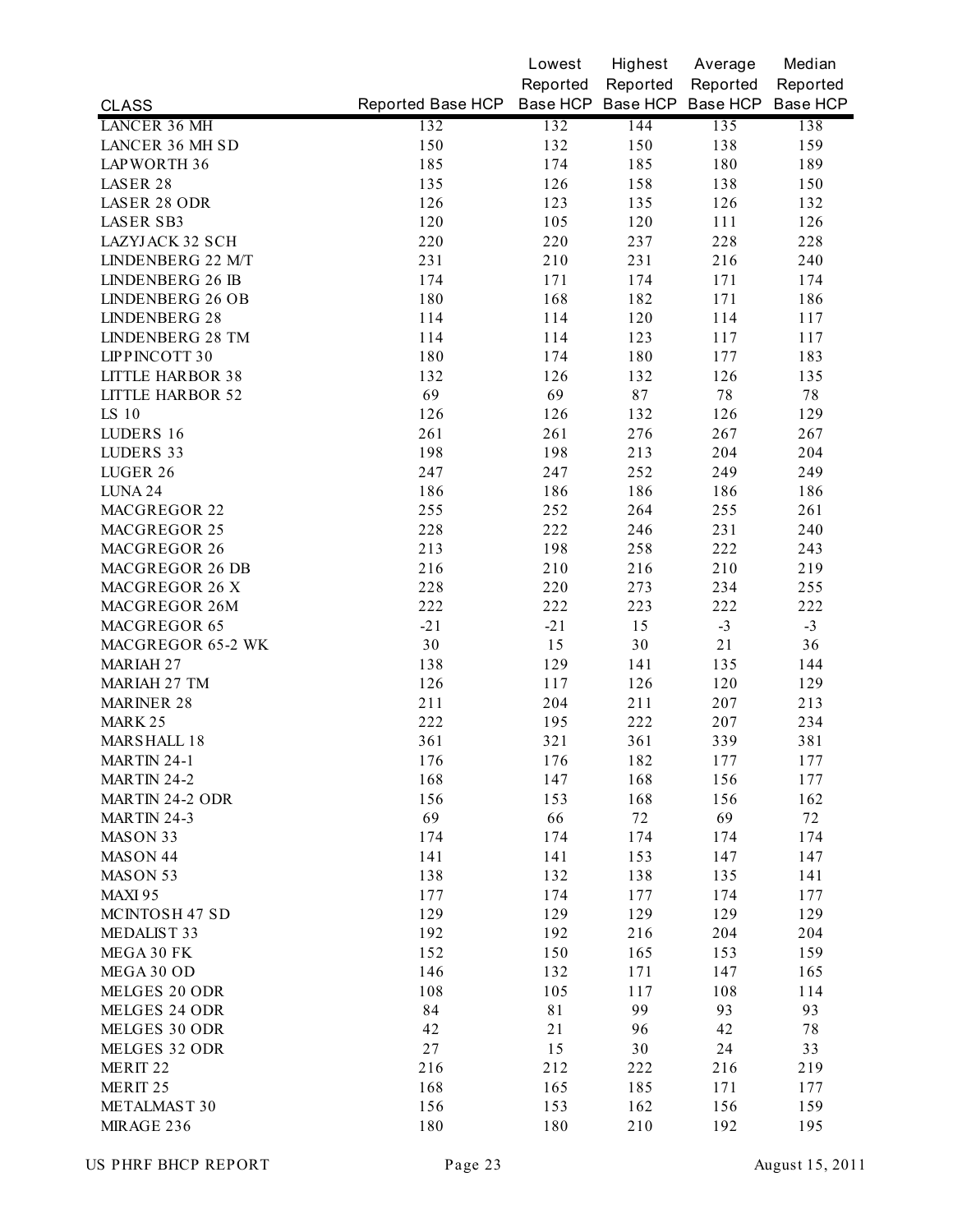|                         |                   | Lowest   | Highest  | Average                    | Median   |
|-------------------------|-------------------|----------|----------|----------------------------|----------|
|                         |                   | Reported | Reported | Reported                   | Reported |
| <b>CLASS</b>            | Reported Base HCP |          |          | Base HCP Base HCP Base HCP | Base HCP |
| MIRAGE 24               | 228               | 222      | 231      | 228                        | 231      |
| MIRAGE 24 TM            | 225               | 222      | 228      | 225                        | 228      |
| MIRAGE 25               | 216               | 212      | 223      | 216                        | 222      |
| MIRAGE 26               | 218               | 218      | 225      | 222                        | 222      |
| MIRAGE 26 IB            | 231               | 216      | 231      | 222                        | 237      |
| <b>MIRAGE 27-1</b>      | 212               | 204      | 212      | 207                        | 216      |
| <b>MIRAGE 27-2</b>      | 216               | 204      | 216      | 210                        | 222      |
| MIRAGE 29               | 183               | 174      | 183      | 177                        | 186      |
| MIRAGE 30               | 178               | 165      | 178      | 168                        | 183      |
| MIRAGE 33               | 153               | 153      | 171      | 159                        | 162      |
| MIRAGE 35               | 151               | 144      | 156      | 150                        | 156      |
| MIRAGE 5.5              | 258               | 252      | 258      | 255                        | 261      |
| MONTEVIDEO 43           | 118               | 117      | 118      | 117                        | 117      |
| MONTGOMERY 17           | 288               | 288      | 313      | 300                        | 300      |
| MOODY 42                | 132               | 132      | 212      | 171                        | 171      |
| MOODY 46                | 120               | 117      | 120      | 117                        | 120      |
| MOORE 24                | 156               | 150      | 168      | 156                        | 165      |
| MOORINGS 38             | 132               | 114      | 132      | 123                        | 141      |
| MOORINGS 39 SD          | 117               | 117      | 117      | 117                        | 117      |
| MOORINGS 432 WK         | 123               | 117      | 123      | 120                        | 126      |
| MOORINGS 51             | 96                | 78       | 130      | 102                        | 120      |
| MORGAN 22               | 240               | 240      | 252      | 246                        | 246      |
| <b>MORGAN 24/25</b>     | 228               | 216      | 237      | 228                        | 237      |
| MORGAN 24/25 IB         | 228               | 228      | 231      | 228                        | 228      |
| MORGAN 27 OB            | 180               | 168      | 198      | 177                        | 195      |
| MORGAN 28               | 204               | 204      | 222      | 213                        | 213      |
| MORGAN 30-1/300         | 204               | 183      | 204      | 195                        | 213      |
| MORGAN 30-2             | 168               | 168      | 178      | 171                        | 171      |
| MORGAN 32 SD            | 192               | 183      | 192      | 186                        | 195      |
| <b>MORGAN 32-2/3</b>    | 171               | 171      | 180      | 174                        | 174      |
| MORGAN 33               | 180               | 174      | 180      | 177                        | 183      |
| MORGAN 33T              | 159               | 159      | 162      | 159                        | 159      |
| MORGAN 34               | 180               | 180      | 195      | 189                        | 186      |
| MORGAN 35               | 159               | 159      | 171      | 162                        | 165      |
| MORGAN 36 T             | 122               | 120      | 132      | 126                        | 126      |
| <b>MORGAN 36-4/6</b>    | 102               | 102      | 120      | 105                        | 111      |
| <b>MORGAN 36-4/6 CB</b> | 120               | 120      | 126      | 123                        | 123      |
| MORGAN 36-5             | 93                | 90       | 120      | 99                         | 108      |
| MORGAN 38               | 156               | 150      | 156      | 153                        | 159      |
| MORGAN 38-2             | 147               | 123      | 147      | 138                        | 159      |
| <b>MORGAN 38-3/4</b>    | 147               | 132      | 147      | 135                        | 153      |
| MORGAN 38-5 WK          | 150               | 117      | 150      | 129                        | 165      |
| MORGAN 41               | 140               | 131      | 144      | 135                        | 147      |
| MORGAN 41 CLASSIC       | 132               | 132      | 198      | 165                        | 165      |
| MORGAN 41 CLASSIC TM    | 177               | 162      | 183      | 174                        | 186      |
| MORGAN 41 O/I           | 228               | 192      | 228      | 198                        | 246      |
| MORGAN 41 O/I KTH       | 190               | 190      | 198      | 192                        | 192      |
| MORGAN 42-1             | 120               | 120      | 146      | 126                        | 132      |
| MORGAN 42-2             | 111               | 111      | 114      | 111                        | 111      |
| MORGAN 43               | 138               | 123      | 138      | 129                        | 144      |
| MORGAN 44               |                   | 129      | 153      |                            |          |
|                         | 129               |          |          | 141                        | 141      |
| MORGAN 45-2             | 132               | 132      | 132      | 132                        | 132      |
| MORGAN 45-3             | 45                | 45       | 51       | 48                         | 48       |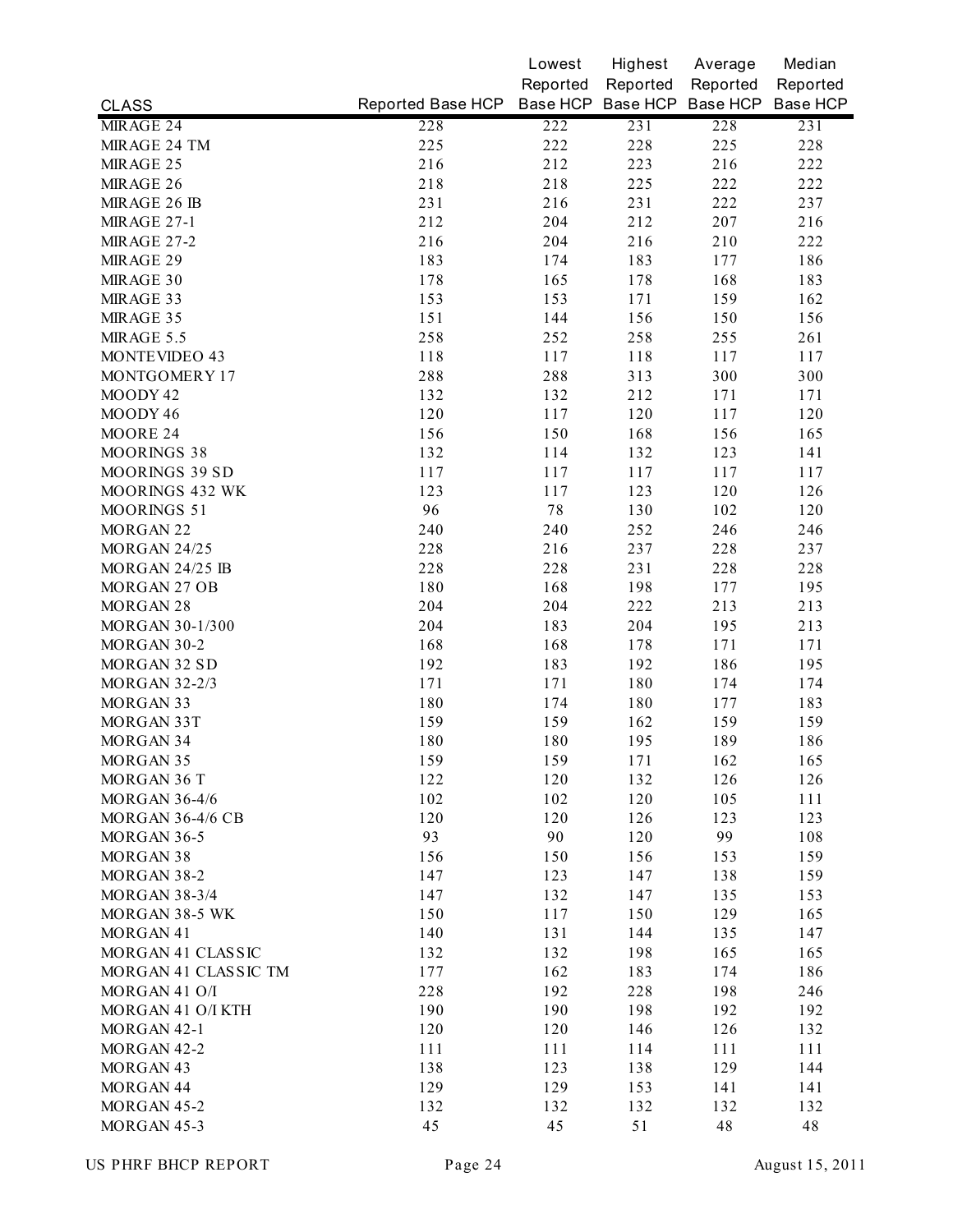|                       |                   | Lowest   | Highest  | Average                    | Median   |
|-----------------------|-------------------|----------|----------|----------------------------|----------|
|                       |                   | Reported | Reported | Reported                   | Reported |
| <b>CLASS</b>          | Reported Base HCP |          |          | Base HCP Base HCP Base HCP | Base HCP |
| MORGAN 45-4 CB        | 147               | 72       | 147      | 93                         | 183      |
| MORRIS 36 JUSTINE     | 156               | 150      | 156      | 153                        | 159      |
| MORRIS 42 DS SD ODR   | 84                | 81       | 84       | 81                         | 84       |
| MORRIS <sub>486</sub> | 66                | 48       | 66       | 57                         | 75       |
| MORRIS M36            | 84                | 84       | 111      | 99                         | 96       |
| <b>MOUNT GAY 30</b>   | 69                | 69       | 78       | 72                         | 72       |
| MUMM 30 ODR           | 48                | 45       | 60       | 51                         | 54       |
| MUMM 36               | 48                | 36       | 51       | 45                         | 54       |
| NAJAD <sub>405</sub>  | 108               | 102      | 108      | 105                        | 111      |
| NAJAD 440             | 66                | 57       | 66       | 60                         | 69       |
| NASSAU 34             | 192               | 192      | 198      | 195                        | 195      |
| NAUTILUS 11 M         | 161               | 156      | 161      | 159                        | 162      |
| NAVY 44               | 93                | 84       | 93       | 90                         | 96       |
| NELSON/MAREK 30 IB    | 111               | 84       | 111      | 93                         | 123      |
| NELSON/MAREK 36       | 81                | 51       | 81       | 60                         | 96       |
| NELSON/MAREK 41       | 60                | 60       | 63       | 60                         | 60       |
| NELSON/MAREK 43 FR    | 12                | 6        | 12       | 9                          | 15       |
| NELSON/MAREK 68       | $-63$             | $-66$    | $-63$    | $-63$                      | $-60$    |
| NEW YORK 36           | 105               | 105      | 114      | 108                        | 108      |
| NEW YORK 36 ODR       | 111               | 102      | 111      | 105                        | 114      |
| <b>NEW YORK 40</b>    | 90                | 90       | 93       | 90                         | 90       |
| NEWPORT 27-1 IB       | 204               | 204      | 218      | 207                        | 210      |
| NEWPORT 27-1 OB       | 198               | 198      | 201      | 198                        | 198      |
| NEWPORT 27-3          | 205               | 195      | 215      | 201                        | 213      |
| NEWPORT 27S IB        | 198               | 198      | 204      | 201                        | 201      |
| NEWPORT 27S-2         | 198               | 198      | 198      | 198                        | 198      |
| NEWPORT 28 IB         | 189               | 186      | 198      | 192                        | 195      |
| NEWPORT 28 OB         | 204               | 204      | 205      | 204                        | 204      |
| NEWPORT 28-2          | 192               | 189      | 212      | 195                        | 204      |
| NEWPORT 30-1          | 211               | 189      | 211      | 195                        | 222      |
| NEWPORT 30-2          | 192               | 174      | 205      | 186                        | 207      |
| NEWPORT 30-2 SD       | 204               | 198      | 204      | 198                        | 207      |
| NEWPORT 30-3          | 198               | 174      | 198      | 180                        | 210      |
| NEWPORT 31            | 174               | 174      | 180      | 177                        | 177      |
| NEWPORT 33            | 168               | 150      | 168      | 159                        | 177      |
| NEWPORT 41            | 114               | 102      | 114      | 108                        | 120      |
| NEWPORT 41 S          | 108               | 102      | 122      | 111                        | 117      |
| NEWPORT 41-2          | 117               | 102      | 117      | 108                        | 123      |
| NIAGARA 26 IB         | 192               | 192      | 192      | 192                        | 192      |
| NIAGARA 26 OB         | 189               | 183      | 192      | 186                        | 192      |
| NIAGARA 30            | 186               | 186      | 186      | 186                        | 186      |
| NIAGARA 31            | 162               | 162      | 178      | 165                        | 168      |
| NIAGARA 35            | 171               | 156      | 171      | 165                        | 177      |
| NIAGARA 42            | 111               | 111      | 117      | 111                        | 114      |
| NICHOLSON 33 3/4      | 156               | 147      | 156      | 150                        | 159      |
| NICHOLSON 35-5        | 150               | 147      | 168      | 156                        | 159      |
| NIGHT WIND 35         | 114               | 114      | 126      | 120                        | 120      |
| NONSUCH <sub>22</sub> | 225               | 225      | 252      | 240                        | 237      |
| NONSUCH 26            | 225               | 218      | 238      | 225                        | 234      |
| NONSUCH 26 SD         | 216               | 216      | 222      | 219                        | 219      |
| <b>NONSUCH 30</b>     | 174               | 156      | 192      | 180                        | 192      |
| <b>NONSUCH 30 SD</b>  | 195               | 168      | 204      | 183                        | 213      |
| <b>NONSUCH 33</b>     | 168               | 168      | 171      | 171                        | 168      |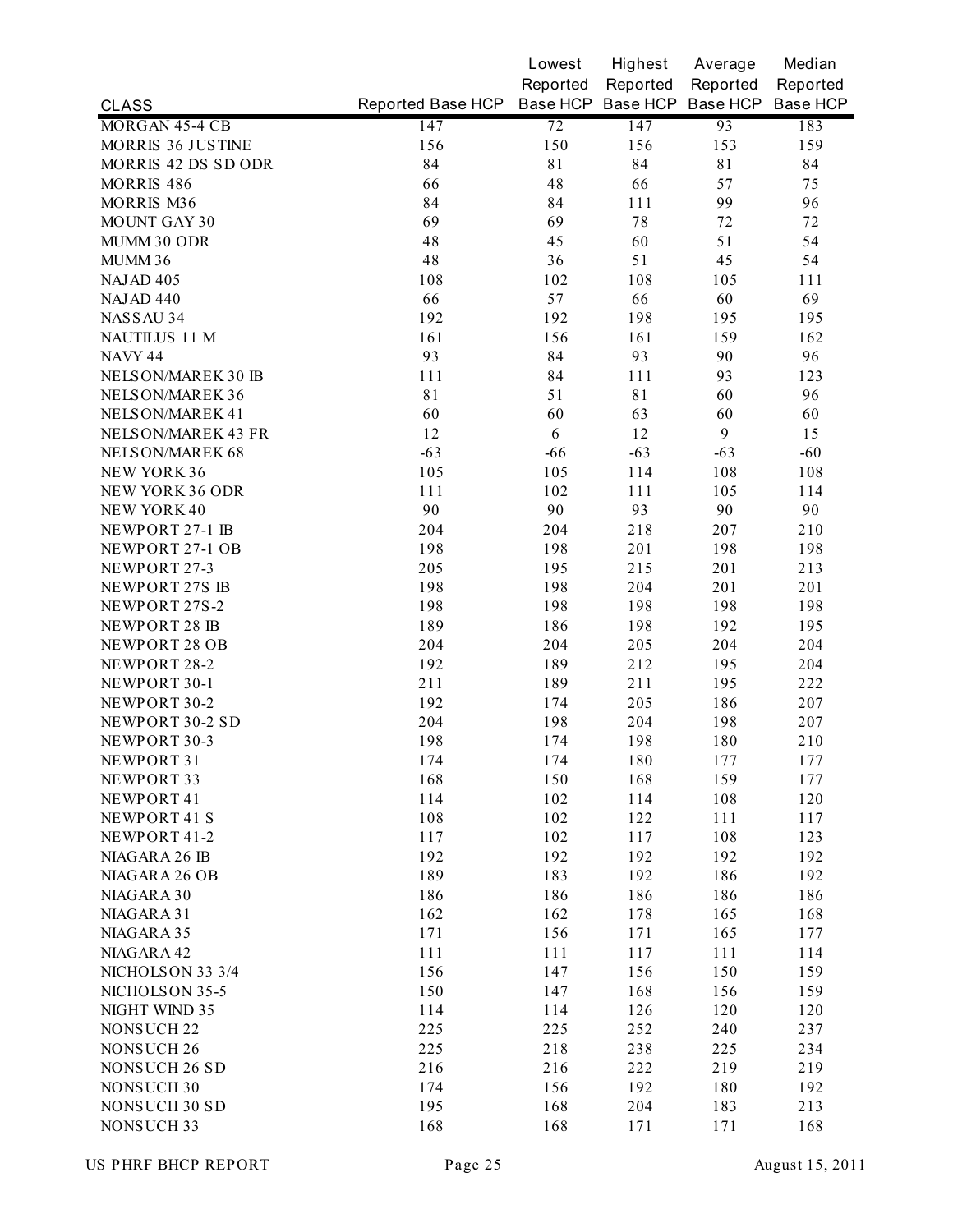|                            |                   | Lowest   | Highest  | Average                             | Median   |
|----------------------------|-------------------|----------|----------|-------------------------------------|----------|
|                            |                   | Reported | Reported | Reported                            | Reported |
| <b>CLASS</b>               | Reported Base HCP |          |          | Base HCP Base HCP Base HCP Base HCP |          |
| NONSUCH 36                 | 156               | 156      | 156      | 156                                 | 156      |
| <b>NORDIC 34</b>           | 132               | 132      | 156      | 141                                 | 144      |
| NORDIC 44                  | 90                | 90       | 90       | 90                                  | 90       |
| <b>NORLIN 34</b>           | 127               | 126      | 132      | 126                                 | 129      |
| <b>NORLIN 37</b>           | 117               | 117      | 120      | 117                                 | 117      |
| NOR'SEA 27                 | 240               | 240      | 243      | 240                                 | 240      |
| <b>NORSEMAN 447</b>        | 102               | 102      | 126      | 114                                 | 114      |
| <b>NORSEMAN 447 SD</b>     | 117               | 117      | 117      | 117                                 | 117      |
| <b>NORTH AMERICAN 40</b>   | 96                | 84       | 96       | 87                                  | 102      |
| NORTH STAR 1000            | 191               | 191      | 201      | 195                                 | 195      |
| <b>NORTH STAR 1500/35</b>  | 153               | 138      | 156      | 147                                 | 162      |
| <b>NORTH STAR 26</b>       | 234               | 231      | 234      | 231                                 | 234      |
| <b>NORTH STAR 500</b>      | 229               | 228      | 234      | 231                                 | 231      |
| <b>NORTH STAR FARR 727</b> | 204               | 191      | 204      | 198                                 | 210      |
| NORTHEAST 38-3             | 156               | 156      | 156      | 156                                 | 156      |
| NORTHEAST 39-2             | 81                | 81       | 87       | 84                                  | 84       |
| <b>NORTHERN 25</b>         | 222               | 222      | 225      | 222                                 | 222      |
| <b>NORTHERN 29</b>         | 192               | 192      | 198      | 195                                 | 195      |
| ODAY 20                    | 282               | 282      | 282      | 282                                 | 282      |
| ODAY 20 FR                 | 285               | 270      | 285      | 276                                 | 291      |
| ODAY <sub>22</sub>         | 276               | 276      | 285      | 279                                 | 279      |
| <b>ODAY 222</b>            | 267               | 264      | 267      | 264                                 | 267      |
| <b>ODAY 23-1</b>           | 243               | 240      | 249      | 243                                 | 246      |
| <b>ODAY 23-2</b>           | 246               | 246      | 263      | 252                                 | 255      |
| ODAY 240                   | 225               | 225      | 243      | 231                                 | 234      |
| ODAY 25 CB OB              | 240               | 234      | 264      | 240                                 | 255      |
| ODAY 25 FK                 | 231               | 228      | 240      | 231                                 | 237      |
| ODAY 26                    | 234               | 234      | 240      | 234                                 | 237      |
| ODAY 26 IB                 | 246               | 246      | 249      | 246                                 | 246      |
| ODAY 26 OUTLAW TM          | 225               | 225      | 231      | 228                                 | 228      |
| ODAY 27 IB                 | 210               | 201      | 224      | 210                                 | 222      |
| ODAY 27 OB                 | 218               | 202      | 218      | 207                                 | 225      |
| <b>ODAY 27-2 IB</b>        | 228               | 222      | 234      | 225                                 | 234      |
| ODAY 27-2 OB               | 225               | 216      | 231      | 225                                 | 231      |
| ODAY 28 (<322) LK          | 192               | 192      | 213      | 198                                 | 201      |
| ODAY 28 (323-440)          | 216               | 198      | 216      | 204                                 | 225      |
| ODAY 28 441 + LK           | 201               | 201      | 201      | 201                                 | 201      |
| ODAY 28 CB                 | 198               | 198      | 210      | 204                                 | 204      |
| ODAY 28 SD                 | 201               | 201      | 213      | 207                                 | 207      |
| ODAY 28 TM/DK              | 192               | 189      | 192      | 189                                 | 192      |
| ODAY 30 CB                 | 188               | 174      | 188      | 180                                 | 195      |
| ODAY 30 FK                 | 177               | 174      | 180      | 177                                 | 180      |
| <b>ODAY 30-2</b>           | 180               | 180      | 195      | 186                                 | 186      |
| ODAY 31                    | 177               | 171      | 177      | 171                                 | 180      |
| <b>ODAY 32-2</b>           | 174               | 162      | 180      | 171                                 | 183      |
| ODAY 34                    | 147               | 144      | 156      | 150                                 | 153      |
| ODAY 34 SD                 | 159               | 156      | 159      | 156                                 | 159      |
| ODAY 35                    | 150               | 144      | 153      | 147                                 | 153      |
| ODAY 35 SD                 | 156               | 138      | 156      | 150                                 | 165      |
| ODAY 37                    | 183               | 141      | 183      | 165                                 | 204      |
| ODAY 39                    | 108               | 108      | 126      | 117                                 | 117      |
| ODAY 39 SD                 | 132               | 126      | 138      | 132                                 | 138      |
| ODAY 40                    | 111               | 111      | 114      | 111                                 | 111      |
|                            |                   |          |          |                                     |          |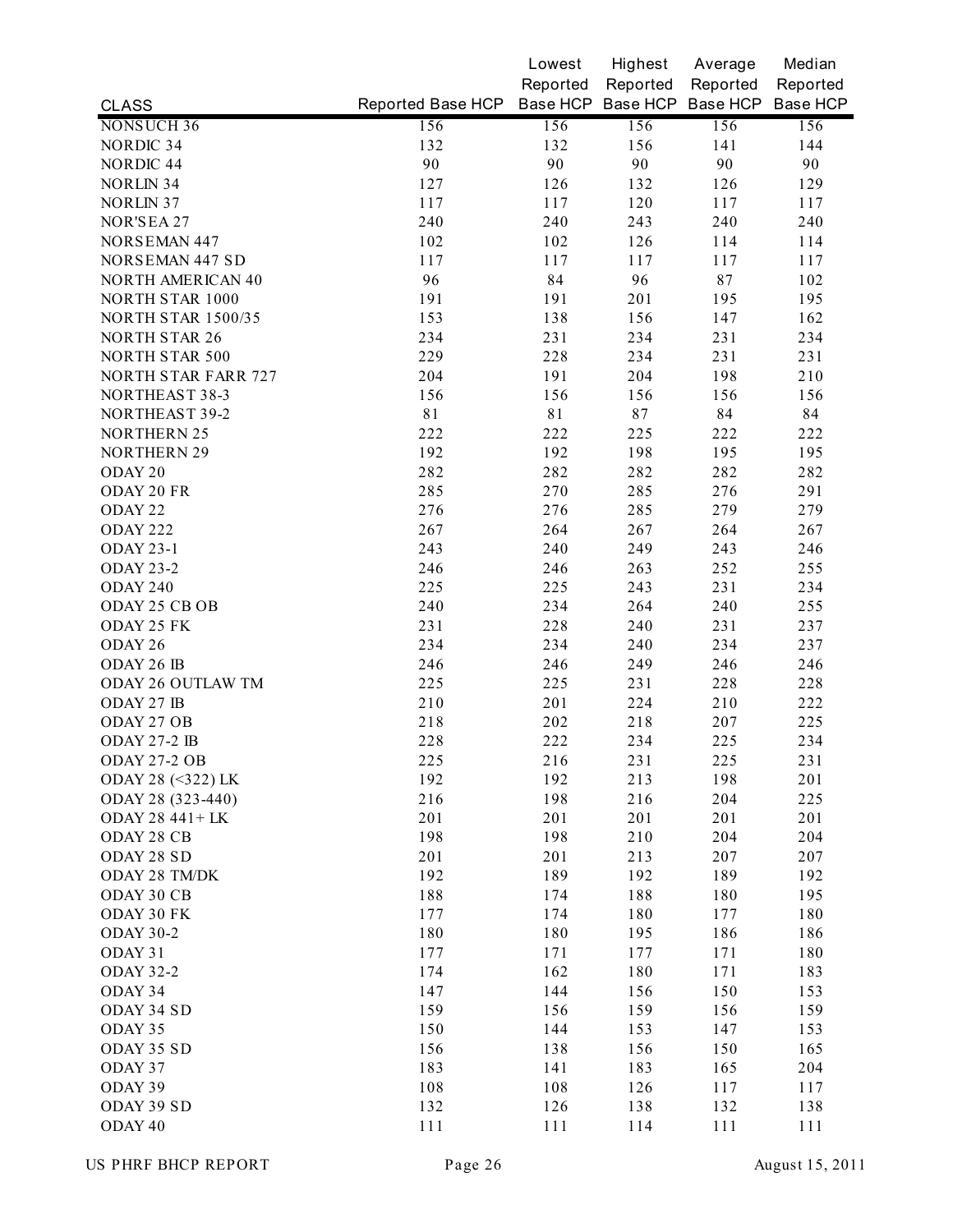|                           |                                              | Lowest   | Highest  | Average  | Median   |
|---------------------------|----------------------------------------------|----------|----------|----------|----------|
|                           |                                              | Reported | Reported | Reported | Reported |
| <b>CLASS</b>              | Reported Base HCP Base HCP Base HCP Base HCP |          |          |          | Base HCP |
| ODAY 40 SD                | 120                                          | 120      | 126      | 120      | 123      |
| ODAY 40 SD +135           | 123                                          | 120      | 123      | 120      | 123      |
| <b>ODAY MARINER CB</b>    | 303                                          | 258      | 309      | 288      | 327      |
| <b>ODAY MARINER FK</b>    | 288                                          | 288      | 294      | 291      | 291      |
| <b>ODAY TEMPEST 23</b>    | 249                                          | 249      | 252      | 249      | 249      |
| OHLSON 38                 | 141                                          | 141      | 150      | 144      | 144      |
| OLSON <sub>25</sub>       | 165                                          | 157      | 175      | 162      | 174      |
| OLSON 25 (ERICSON)        | 171                                          | 171      | 171      | 171      | 171      |
| OLSON <sub>29</sub>       | 96                                           | 96       | 105      | 99       | 99       |
| OLSON 29 IB               | 111                                          | 102      | 111      | 105      | 114      |
| OLSON 30 IB               | 114                                          | 105      | 114      | 108      | 117      |
| OLSON 30 OB               | 99                                           | 96       | 111      | 102      | 105      |
| OLSON 34                  | 111                                          | 99       | 111      | 108      | 117      |
| <b>OLSON 34 (ERICSON)</b> | 105                                          | 105      | 120      | 108      | 111      |
| OLSON 34 TM (ERICSON)     | 105                                          | 99       | 112      | 105      | 111      |
| OLSON <sub>40</sub>       | 45                                           | 45       | 57       | 51       | 51       |
| OLSON 911 S               | 120                                          | 120      | 142      | 129      | 129      |
| OLSON 911 S ERICSON       | 132                                          | 129      | 138      | 132      | 135      |
| OLYMPIC 23 DOLPHIN        | 252                                          | 252      | 252      | 252      | 252      |
| OLYMPIC 47 ADVENTURE      | 147                                          | 147      | 150      | 147      | 147      |
| OMEGA 36                  | 117                                          | 117      | 117      | 117      | 117      |
| <b>ONTARIO 28</b>         | 195                                          | 195      | 207      | 201      | 201      |
| <b>ONTARIO 32</b>         | 177                                          | 176      | 185      | 177      | 180      |
| <b>ONTARIO 32 TM</b>      | 171                                          | 171      | 174      | 171      | 171      |
| OOD 34 SM                 | 132                                          | 132      | 132      | 132      | 132      |
| OPEN 40                   | $-12$                                        | $-21$    | $-12$    | $-15$    | $-6$     |
| OPEN 5.7                  | 132                                          | 132      | 138      | 135      | 135      |
| <b>OPEN 6.5</b>           | 90                                           | 90       | 114      | 99       | 102      |
| OPEN <sub>60</sub>        | $-72$                                        | $-72$    | $-66$    | $-69$    | $-69$    |
| ORION 35                  | 153                                          | 150      | 153      | 150      | 153      |
| ORION 35 SD               | 165                                          | 153      | 165      | 159      | 171      |
| <b>OUTBOUND 44</b>        | 90                                           | 90       | 96       | 93       | 93       |
| <b>OUTBOUND 44/46</b>     | 93                                           | 84       | 93       | 90       | 96       |
| OYSTER 46                 | 135                                          | 135      | 139      | 135      | 135      |
| P BOAT                    | 48                                           | 48       | 48       | 48       | 48       |
| PACESHIP 23 C&C           | 243                                          | 223      | 254      | 240      | 258      |
| PACESHIP 25 EASTWIND      | 252                                          | 252      | 279      | 261      | 264      |
| PACESHIP 29               | 201                                          | 201      | 207      | 204      | 204      |
| PACESHIP 29 NORTHWIND     | 210                                          | 192      | 210      | 201      | 219      |
| PACESHIP 29-25            | 189                                          | 189      | 195      | 192      | 192      |
| PACESHIP 32-28            | 166                                          | 159      | 171      | 165      | 171      |
| PACESHIP PY 23            | 243                                          | 240      | 246      | 243      | 246      |
| PACESHIP PY 23 CB         | 246                                          | 240      | 249      | 243      | 249      |
| PACESHIP PY 26            | 198                                          | 198      | 210      | 204      | 204      |
| PACESHIP PY 26 IB         | 201                                          | 201      | 210      | 207      | 204      |
| PACIFIC 30                | 251                                          | 198      | 251      | 225      | 276      |
| PACIFIC SEACRAFT 31       | 204                                          | 198      | 210      | 204      | 210      |
| PACIFIC SEACRAFT 34       | 192                                          | 192      | 198      | 195      | 195      |
| PACIFIC SEACRAFT 37       | 204                                          | 174      | 204      | 189      | 219      |
| PACIFIC SEACRAFT 40       | 150                                          | 150      | 150      | 150      |          |
|                           |                                              |          |          |          | 150      |
| PASSPORT 40               | 138                                          | 138      | 144      | 141      | 141      |
| PASSPORT 41               | 120                                          | 120      | 132      | 126      | 126      |
| PASSPORT 47               | 117                                          | 117      | 120      | 117      | 117      |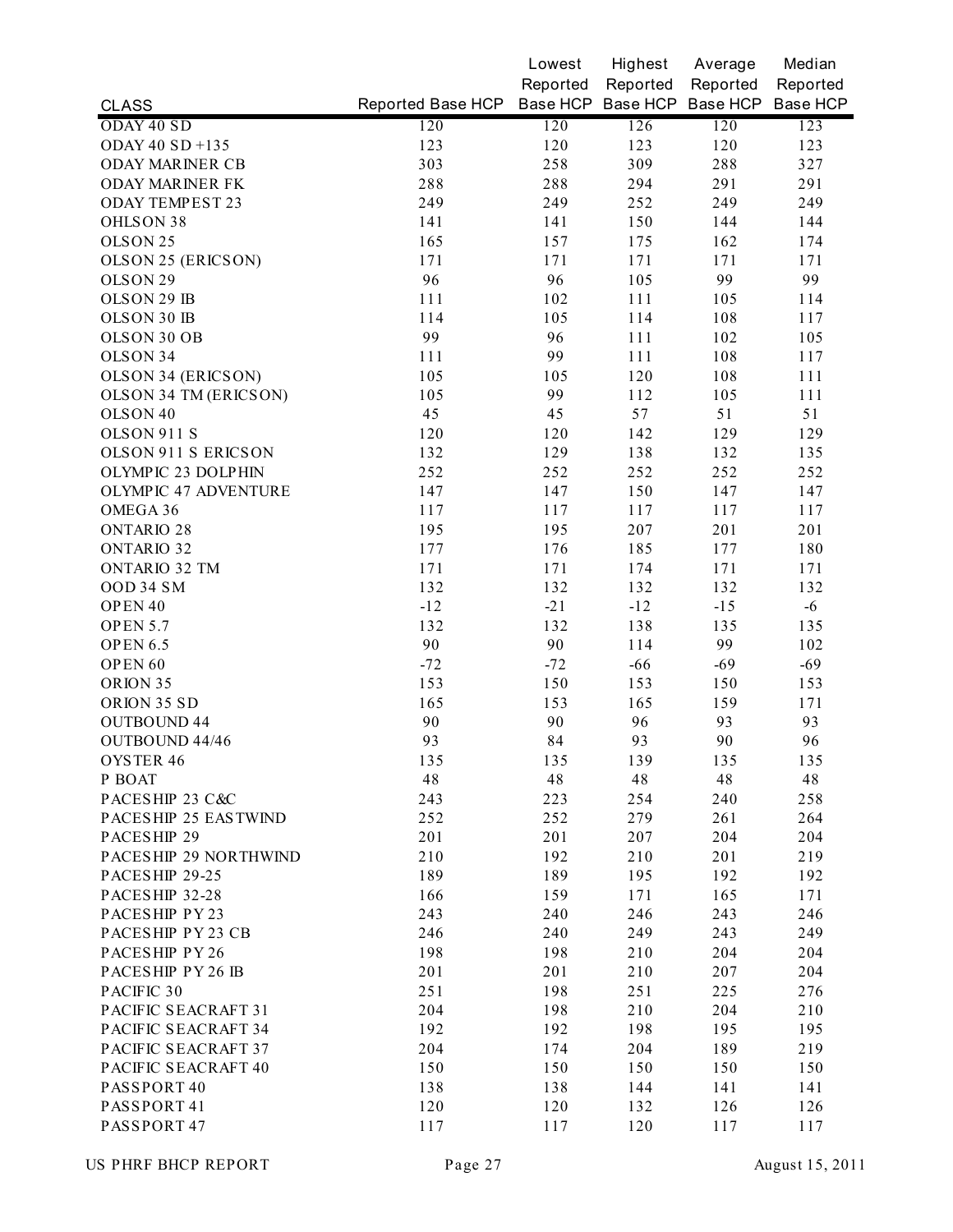|                         |                                              | Lowest   | Highest  | Average  | Median   |
|-------------------------|----------------------------------------------|----------|----------|----------|----------|
|                         |                                              | Reported | Reported | Reported | Reported |
| <b>CLASS</b>            | Reported Base HCP Base HCP Base HCP Base HCP |          |          |          | Base HCP |
| PEARSON 10M             | 147                                          | 141      | 156      | 150      | 153      |
| PEARSON 10M TM          | 147                                          | 144      | 147      | 144      | 147      |
| PEARSON <sub>22</sub>   | 246                                          | 246      | 261      | 252      | 252      |
| PEARSON <sub>23</sub>   | 240                                          | 240      | 243      | 240      | 240      |
| PEARSON <sub>25</sub>   | 222                                          | 216      | 222      | 219      | 225      |
| PEARSON 26              | 213                                          | 210      | 219      | 213      | 216      |
| PEARSON 26 OD           | 213                                          | 210      | 213      | 210      | 213      |
| PEARSON <sub>27</sub>   | 210                                          | 204      | 230      | 213      | 222      |
| PEARSON 27-2            | 210                                          | 203      | 229      | 210      | 222      |
| PEARSON 28              | 192                                          | 183      | 210      | 192      | 204      |
| PEARSON 28 SD           | 192                                          | 183      | 195      | 189      | 198      |
| PEARSON 28-2            | 189                                          | 180      | 192      | 186      | 195      |
| PEARSON 28-2 SD         | 192                                          | 177      | 192      | 183      | 198      |
| PEARSON 30              | 168                                          | 168      | 205      | 180      | 186      |
| PEARSON 303             | 186                                          | 171      | 189      | 183      | 195      |
| PEARSON 31              | 177                                          | 174      | 183      | 177      | 180      |
| PEARSON 31-2            | 159                                          | 153      | 171      | 159      | 168      |
| PEARSON 31-2 WK         | 162                                          | 162      | 180      | 168      | 171      |
| PEARSON 32              | 165                                          | 162      | 174      | 168      | 171      |
| PEARSON 323             | 190                                          | 177      | 192      | 183      | 198      |
| PEARSON 33              | 183                                          | 150      | 189      | 177      | 201      |
| PEARSON 33-2            | 174                                          | 144      | 174      | 150      | 189      |
| PEARSON 33-2 CB         | 154                                          | 150      | 156      | 153      | 156      |
| PEARSON 34              | 144                                          | 144      | 153      | 147      | 147      |
| PEARSON 35              | 189                                          | 174      | 189      | 180      | 195      |
| PEARSON 35 YWL          | 186                                          | 186      | 190      | 186      | 186      |
| PEARSON 36              | 141                                          | 135      | 158      | 141      | 153      |
| PEARSON 36 CUT          | 180                                          | 180      | 186      | 183      | 183      |
| PEARSON 36-2            | 126                                          | 123      | 129      | 126      | 129      |
| PEARSON 36-2 CB         | 141                                          | 126      | 141      | 129      | 147      |
| PEARSON 365             | 213                                          | 210      | 213      | 210      | 213      |
| PEARSON 365 KTH         | 228                                          | 195      | 228      | 207      | 243      |
| PEARSON 37              | 110                                          | 102      | 110      | 105      | 114      |
| PEARSON 385             | 174                                          | 174      | 180      | 177      | 177      |
| PEARSON 39              | 138                                          | 129      | 154      | 135      | 150      |
| PEARSON 39-2            | 96                                           | 96       | 114      | 105      | 105      |
| PEARSON 39-2 CB         | 114                                          | 114      | 123      | 117      | 117      |
| PEARSON 40              | 117                                          | 105      | 117      | 111      | 123      |
| PEARSON 424 KTH         | 174                                          | 162      | 174      | 168      | 180      |
| PEARSON 530 CB          | 132                                          | 132      | 141      | 135      | 135      |
| PEARSON ARIEL 26        | 255                                          | 252      | 261      | 255      | 258      |
| PEARSON ARIEL 26 OB     | 259                                          | 258      | 259      | 258      | 258      |
| PEARSON COASTER         | 216                                          | 216      | 229      | 222      | 222      |
| PEARSON COMMANDER       | 246                                          | 243      | 258      | 249      | 252      |
| PEARSON ELECTRA         | 276                                          | 270      | 282      | 276      | 282      |
| PEARSON ENSIGN          | 255                                          | 252      | 273      | 261      | 264      |
| <b>PEARSON FLYER</b>    | 138                                          | 126      | 146      | 138      | 147      |
| PEARSON FLYER ODR       | 138                                          | 138      | 141      | 138      | 138      |
| PEARSON TRITON 7/8      | 240                                          | 228      | 258      | 246      | 255      |
| PEARSON TRITON M/H      | 252                                          | 243      | 252      | 246      | 255      |
| PEARSON VANGUARD        | 234                                          | 174      | 234      | 216      | 264      |
| <b>PEARSON WANDERER</b> | 216                                          | 213      | 216      | 213      | 216      |
| PETERSON 25 1/4         | 198                                          | 195      | 221      | 204      | 210      |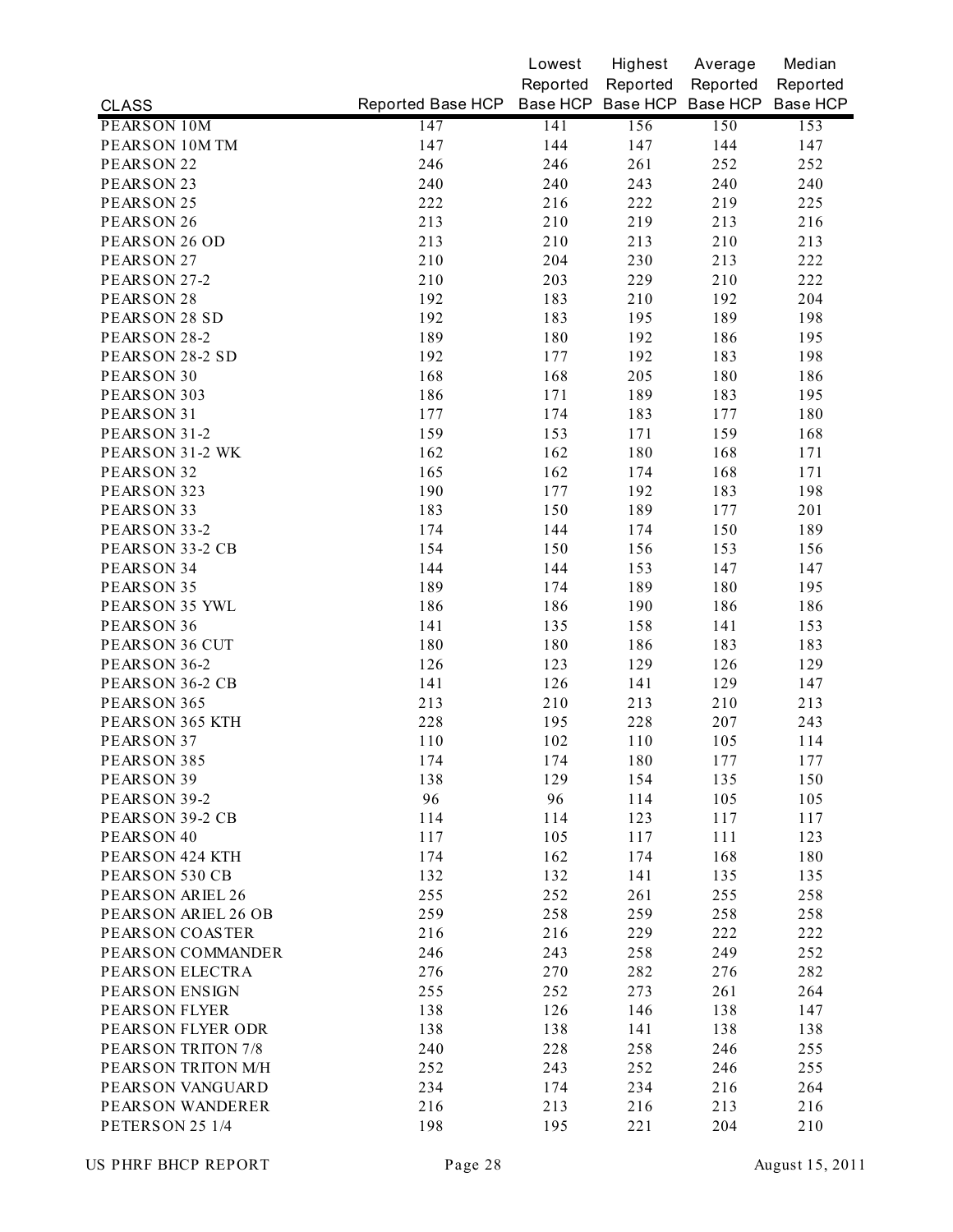|                                        |                                              | Lowest     | Highest  | Average  | Median   |
|----------------------------------------|----------------------------------------------|------------|----------|----------|----------|
|                                        |                                              | Reported   | Reported | Reported | Reported |
| <b>CLASS</b>                           | Reported Base HCP Base HCP Base HCP Base HCP |            |          |          | Base HCP |
| PETERSON 33 CHITA                      | 144                                          | 144        | 152      | 147      | 147      |
| PETERSON 34                            | 120                                          | 114        | 132      | 120      | 129      |
| PETERSON 35 1T                         | 116                                          | 116        | 119      | 117      | 117      |
| PETERSON 37                            | 114                                          | 88         | 114      | 99       | 126      |
| PETERSON 37 C                          | 119                                          | 111        | 119      | 114      | 123      |
| PETERSON 41                            | 54                                           | 54         | 87       | $72\,$   | 69       |
| PETERSON 42                            | 57                                           | 57         | 57       | 57       | 57       |
| PETERSON 43                            | 63                                           | 57         | 63       | 60       | 66       |
| PETERSON 44                            | 135                                          | 135        | 141      | 138      | 138      |
| PETERSON 44 SM                         | 147                                          | 46         | 147      | 96       | 198      |
| PETERSON 46                            | 60                                           | 46         | 60       | 51       | 66       |
| PLAS TREND 30-2                        | 159                                          | 159        | 165      | 162      | 162      |
| POCKET ROCKET                          | 178                                          | 165        | 178      | 174      | 183      |
| PRECISION 21                           | 243                                          | 243        | 243      | 243      | 243      |
| PRECISION 23                           | 228                                          | 213        | 232      | 228      | 237      |
| PRECISION 28                           | 195                                          | 192        | 203      | 198      | 201      |
| PRETORIEN 35                           | 144                                          | 132        | 152      | 141      | 153      |
| <b>PRO 25</b>                          | $7\,8$                                       | 42         | 78       | 66       | 96       |
| PYRAMID 45                             | 36                                           | 36         | 36       | 36       | 36       |
| QUEST <sub>30</sub>                    | 90                                           | 84         | 93       | 87       | 93       |
| QUEST 33                               | 90                                           | 72         | 90       | 84       | 99       |
| <b>QUICKSTEP 24</b>                    | 240                                          | 240        | 276      | 258      | 258      |
| <b>RANGER 22</b>                       | 222                                          | 221        | 238      | 225      | 231      |
| <b>RANGER 23</b>                       | 216                                          | 216        | 246      | 231      | 231      |
| <b>RANGER 23 TM</b>                    | 222                                          | 216        | 228      | 222      | 228      |
| <b>RANGER 24</b>                       | 238                                          | 219        | 238      | 228      | 246      |
| <b>RANGER 26</b>                       | 195                                          | 192        | 208      | 198      | 201      |
| RANGER 26-2                            | 191                                          | 159        | 201      | 186      | 210      |
| <b>RANGER 28</b>                       | 174                                          | 174        | 196      | 183      | 183      |
| <b>RANGER 28 TM 1-86</b>               | 183                                          | 180        | 189      | 183      | 186      |
| <b>RANGER 28 TM DK</b>                 | 180                                          | 180        | 189      | 183      | 183      |
| <b>RANGER 29</b>                       | 186                                          | 180        | 195      | 186      | 192      |
| <b>RANGER 30</b>                       | 185                                          | 168        | 185      | 174      | 192      |
| RANGER 32                              | 172                                          | 156        | 172      | 162      | 180      |
| <b>RANGER 33</b>                       | 153                                          | 150        | 162      | 156      | 159      |
| <b>RANGER 33 SM</b>                    | 159                                          | 156        | 162      | 159      | 162      |
| <b>RANGER 37</b>                       | 120                                          | 120        | 129      | 123      | 123      |
| <b>RANGER/FUN 23</b>                   | 192                                          | 174        | 192      | 180      | 201      |
| <b>REDLINE 25</b>                      | 223                                          | 223        | 240      | 231      | 231      |
| <b>REDWING 30</b>                      | 198                                          | 195        | 204      | 198      | 201      |
| RHODES 19                              | 255                                          | 255        | 276      | 264      | 264      |
| RHODES 22 CONTINENTAL                  | 258                                          | 258        | 271      | 264      | 264      |
| <b>RHODES RELIANT 41</b>               | 177                                          | 156        | 177      | 165      | 186      |
| RIVAL <sub>36</sub>                    | 162                                          | 150        | 162      | 156      | 168      |
| <b>ROBERTS 38</b>                      | 222                                          | 129        | 222      | 174      | 267      |
| ROCKET 22                              | 93                                           | 93         | 138      | 108      | 114      |
|                                        |                                              |            |          |          |          |
| <b>RODGERS 24</b><br><b>RODGERS 26</b> | 189                                          | 186<br>168 | 192      | 189      | 192      |
|                                        | 168                                          |            | 174      | 168      | 171      |
| RODGERS 32 MH                          | 135                                          | 129        | 135      | 129      | 138      |
| <b>ROSS 780</b>                        | 147                                          | 147        | 185      | 168      | 165      |
| <b>ROSS 930</b>                        | 115                                          | 107        | 115      | 111      | 117      |
| ROUE 20                                | 176                                          | 176        | 180      | 177      | 177      |
| S-2 10.3                               | 120                                          | 117        | 120      | 117      | 120      |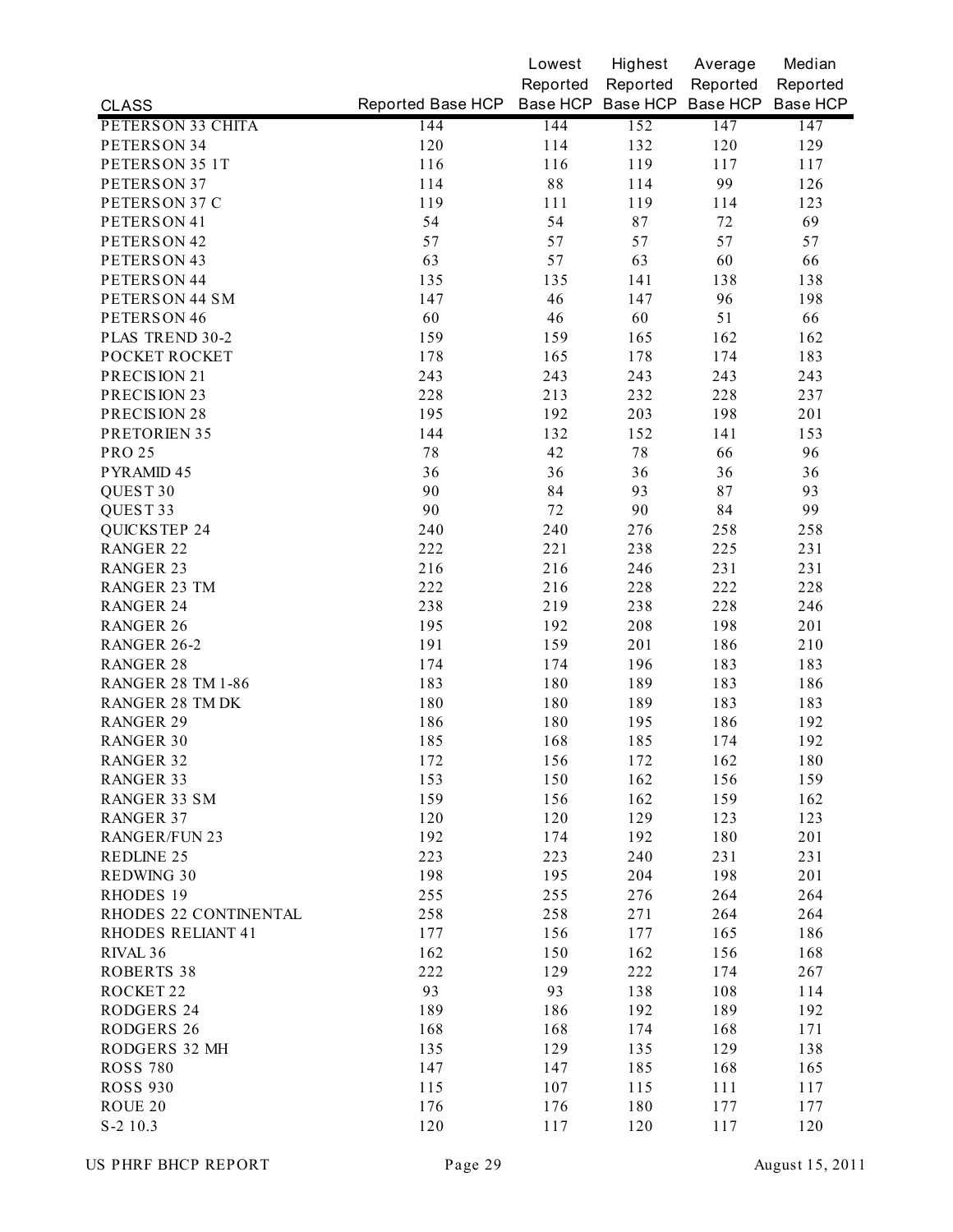|                                       |                   | Lowest   | Highest  | Average                    | Median   |
|---------------------------------------|-------------------|----------|----------|----------------------------|----------|
|                                       |                   | Reported | Reported | Reported                   | Reported |
| <b>CLASS</b>                          | Reported Base HCP |          |          | Base HCP Base HCP Base HCP | Base HCP |
| S-2 10.3 SD                           | 117               | 117      | 135      | 123                        | 126      |
| S-2 11.0 A                            | 153               | 141      | 156      | 147                        | 159      |
| $S-227$                               | 186               | 186      | 189      | 186                        | 186      |
| S-2 27 IB                             | 186               | 186      | 186      | 186                        | 186      |
| $S-2$ 6.7/22                          | 207               | 207      | 216      | 207                        | 210      |
| $S-26.8$                              | 252               | 243      | 253      | 249                        | 255      |
| $S-26.9$                              | 207               | 206      | 219      | 210                        | 213      |
| $S - 27.0$                            | 249               | 249      | 264      | 255                        | 255      |
| S-2 7.3 IB                            | 228               | 192      | 228      | 210                        | 246      |
| S-2 7.3 SD                            | 242               | 240      | 243      | 240                        | 243      |
| $S-2$ 7.3/24                          | 231               | 186      | 234      | 222                        | 255      |
| S-2 7.9                               | 168               | 165      | 179      | 168                        | 174      |
| S-2 7.9 FK                            | 162               | 150      | 162      | 156                        | 168      |
| S-2 7.9 IB                            | 171               | 165      | 177      | 171                        | 177      |
| S-2 7.9 ODR                           | 168               | 165      | 171      | 168                        | 171      |
| S-2 8.0 B                             | 222               | 222      | 228      | 225                        | 225      |
| S-2 8.0 B SAIL DRIVE                  | 219               | 219      | 228      | 222                        | 222      |
| $S-28.5$                              | 202               | 174      | 202      | 189                        | 216      |
| $S-28.6$                              | 204               | 192      | 204      | 195                        | 210      |
| $S-29.1$                              | 132               | 129      | 138      | 132                        | 135      |
| S-2 9.1 SD                            | 132               | 132      | 135      | 132                        | 132      |
| S-2 9.1 SE                            | 126               | 123      | 126      | 123                        | 126      |
| S-2 9.1 SM                            | 138               | 135      | 141      | 138                        | 141      |
| S-2 9.2 A                             | 183               | 177      | 186      | 180                        | 186      |
| S-2 9.2 A SD                          | 180               | 180      | 195      | 186                        | 186      |
| <b>SABRE 28-1</b>                     | 201               | 195      | 210      | 201                        | 207      |
| SABRE 28-1 SD                         | 192               | 192      | 216      | 204                        | 204      |
| <b>SABRE 28-2</b>                     | 201               | 198      | 205      | 201                        | 204      |
| <b>SABRE 28-2 SD</b>                  | 210               | 210      | 216      | 213                        | 213      |
| <b>SABRE 28-3</b>                     | 186               | 183      | 189      | 186                        | 189      |
| <b>SABRE 30-1</b>                     | 186               | 174      | 186      | 180                        | 192      |
| <b>SABRE 30-3</b>                     | 168               | 162      | 170      | 165                        | 171      |
| SABRE 30-3 SD                         | 174               | 168      | 174      | 171                        | 177      |
| SABRE 32                              | 168               | 156      | 168      | 162                        | 174      |
| SABRE 34                              | 156               | 144      | 162      | 153                        | 165      |
| <b>SABRE 34 CB</b>                    | 168               | 162      | 174      | 165                        | 174      |
| <b>SABRE 34-2</b>                     | 138               | 136      | 147      | 138                        | 144      |
| SABRE 34-2 CB                         | 144               | 141      | 147      | 144                        | 147      |
| SABRE 34-2 WK                         | 144               | 141      | 147      | 144                        | 147      |
| SABRE 36                              | 120               | 118      | 120      | 120                        | 120      |
| <b>SABRE 36 CB</b>                    | 132               | 123      | 132      | 126                        | 135      |
| <b>SABRE 36-2</b>                     | 111               | 105      |          | 108                        |          |
|                                       |                   |          | 114      |                            | 114      |
| SABRE 36-2 TM<br><b>SABRE 36-2 WK</b> | 111               | 108      | 111      | 108                        | 111      |
|                                       | 123               | 117      | 132      | 120                        | 129      |
| SABRE 38                              | 117               | 108      | 123      | 114                        | 123      |
| <b>SABRE 38 CB</b>                    | 123               | 123      | 132      | 123                        | 126      |
| SABRE 38-1 1-102                      | 117               | 117      | 126      | 120                        | 120      |
| <b>SABRE 38-2</b>                     | 114               | 111      | 117      | 114                        | 117      |
| SABRE 38-2 CB                         | 126               | 123      | 126      | 123                        | 126      |
| <b>SABRE 386</b>                      | 90                | 84       | 91       | 87                         | 93       |
| <b>SABRE 386 TR</b>                   | 81                | 81       | 84       | 81                         | 81       |
| SABRE 386 WK                          | 93                | 93       | 120      | 99                         | 105      |
| <b>SABRE 40-2</b>                     | 72                | 66       | 87       | 75                         | 81       |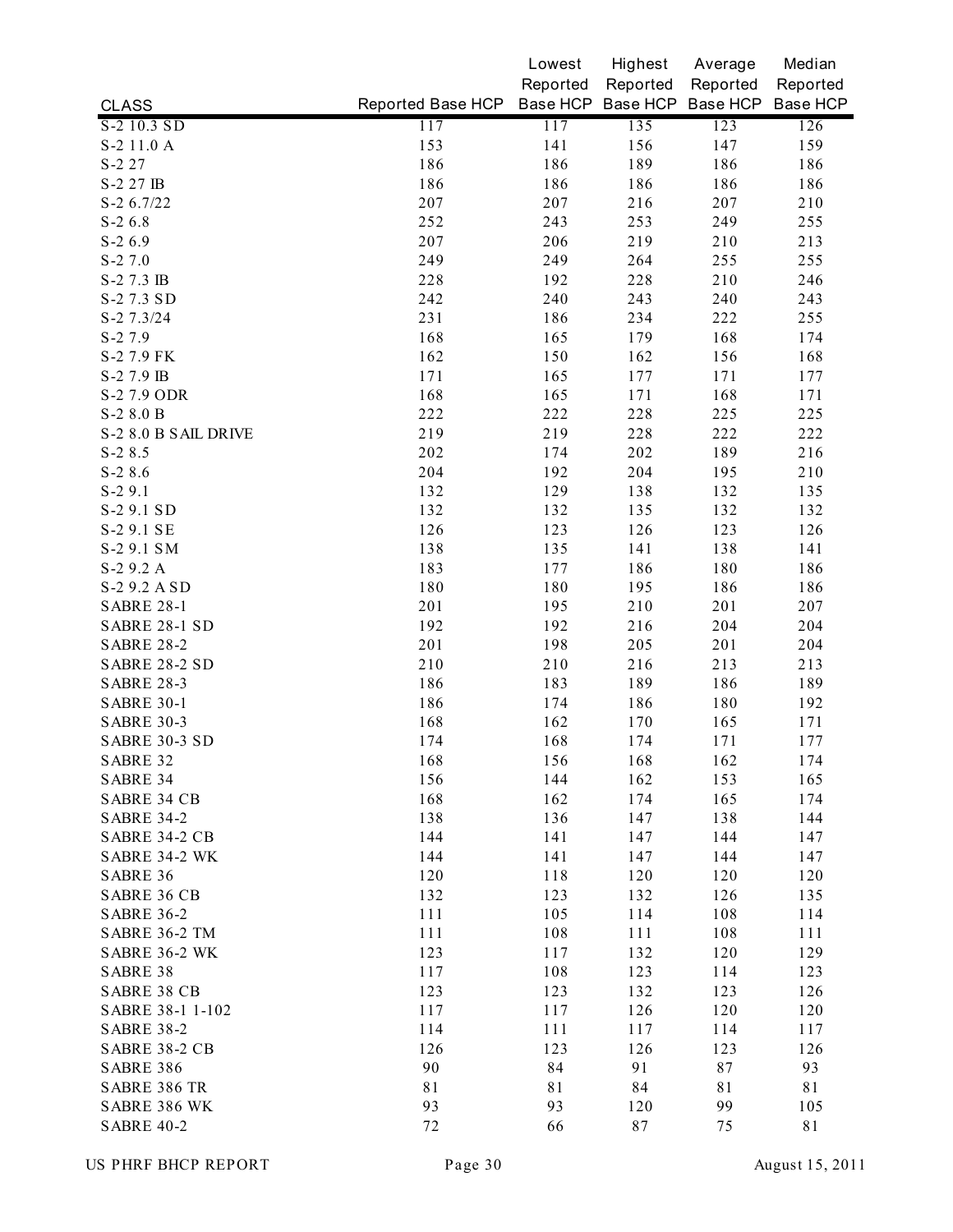|                                |                   | Lowest   | Highest           | Average          | Median   |
|--------------------------------|-------------------|----------|-------------------|------------------|----------|
|                                |                   | Reported | Reported          | Reported         | Reported |
| <b>CLASS</b>                   | Reported Base HCP |          | Base HCP Base HCP | Base HCP         | Base HCP |
| SABRE 40-2 WK                  | 87                | 81       | 87                | 84               | 90       |
| <b>SABRE 42</b>                | 96                | 96       | 108               | 102              | 102      |
| <b>SABRE 42 CB</b>             | 102               | 99       | 108               | 102              | 105      |
| <b>SABRE 425 WK</b>            | 102               | 99       | 102               | 99               | 102      |
| <b>SABRE 426</b>               | 72                | 72       | 81                | 75               | 75       |
| SABRE 426 WK                   | 78                | 77       | 87                | 78               | 81       |
| <b>SABRE 452</b>               | 60                | 39       | 60                | 48               | 69       |
| SABRE 452 WK                   | 51                | 48       | 54                | 51               | 54       |
| <b>SABRE SPIRIT</b>            | 87                | $8\,7$   | 99                | 93               | 93       |
| SAGA 35                        | 123               | 123      | 150               | 132              | 135      |
| SAGA 43                        | $7\,8$            | $7\,$    | 84                | 81               | 81       |
| <b>SAN JUAN 21</b>             | 261               | 240      | 267               | 252              | 273      |
| <b>SAN JUAN 21 ODR</b>         | 252               | 252      | 252               | 252              | 252      |
| SAN JUAN 21-2                  | 253               | 253      | 267               | 258              | 258      |
| SAN JUAN 21-2 TM               | 246               | 246      | 258               | 252              | 252      |
| <b>SAN JUAN 23</b>             | 252               | 238      | 252               | 243              | 258      |
| <b>SAN JUAN 24</b>             | 216               | 216      | 231               | 219              | 222      |
| <b>SAN JUAN 26</b>             | 246               | 243      | 246               | 243              | 246      |
| <b>SAN JUAN 28</b>             | 186               | 168      | 191               | 183              | 198      |
| <b>SAN JUAN 30</b>             | 168               | 165      | 174               | 168              | 171      |
| <b>SAN JUAN 30 TM</b>          | 159               | 159      | 168               | 162              | 162      |
| <b>SAN JUAN 34</b>             | 132               | 120      | 142               | 132              | 141      |
| <b>SAN JUAN 7.7</b>            | 198               | 189      | 218               | 195              | 213      |
| SAN JUAN 7.7 SAIL DRIVE        | 198               | 198      | 198               | 198              | 198      |
| <b>SANDPIPER</b>               | 281               | 281      | 306               | 294              | 294      |
| <b>SANTA CRUZ 27</b>           | 138               | 138      | 158               | 144              | 147      |
| <b>SANTA CRUZ 33</b>           | 102               | 96       | 119               | 105              | 114      |
| <b>SANTA CRUZ 37</b>           | 27                | 27       | 33                | 30               | 30       |
| <b>SANTA CRUZ 40</b>           | 54                | 45       | 54                | 48               | 57       |
| <b>SANTA CRUZ 50</b>           | 9                 | $-9$     | 12                | $\boldsymbol{0}$ | 18       |
| <b>SANTA CRUZ 52</b>           | $-15$             | $-15$    | $-6$              | $-9$             | $-9$     |
| <b>SANTA CRUZ 52 TM</b>        | $-30$             | $-30$    | $-18$             | $-24$            | $-24$    |
| <b>SANTA CRUZ 52 TM/CARBON</b> | $-24$             | $-24$    | $-15$             | $-18$            | $-18$    |
| SANTA CRUZ 70                  | $-66$             | $-69$    | $-63$             | $-66$            | $-63$    |
| <b>SANTANA 20</b>              | 222               | 219      | 241               | 225              | 231      |
| <b>SANTANA 20 WK</b>           | 234               | 226      | 234               | 228              | 237      |
| SANTANA 2023 A                 | 234               | 222      | 234               | 228              | 240      |
| SANTANA 2023 R                 | 132               | 132      | 165               | 147              | 147      |
| <b>SANTANA 21</b>              | 266               | 264      | 266               | 264              | 267      |
| <b>SANTANA 22</b>              | 237               | 237      | 262               | 243              | 249      |
| <b>SANTANA 22 K</b>            | 240               | 234      | 277               | 249              | 261      |
| <b>SANTANA 23</b>              | 171               | 168      | 183               | 174              | 177      |
| SANTANA 25-1                   | 222               | 213      | 228               | 219              | 228      |
| SANTANA 25-2                   | 213               | 210      | 216               | 213              | 216      |
| <b>SANTANA 27 IB</b>           | 204               | 198      | 204               | 201              | 207      |
| <b>SANTANA 27 OB</b>           | 198               | 198      | 211               | 201              | 204      |
| SANTANA $30 + 15$              | 180               | 177      | 186               | 180              | 183      |
| <b>SANTANA 30 &lt;15</b>       | 180               | 180      | 180               | 180              | 180      |
| <b>SANTANA 30 TM</b>           | 171               | 171      | 171               | 171              | 171      |
| SANTANA 30-30                  | 138               | 120      | 138               | 129              | 147      |
| SANTANA 30-30 GP               | 108               | 108      | 132               | 120              | 120      |
| SANTANA 30-30 GP EK            | 129               | 117      | 129               | 123              | 135      |
| <b>SANTANA 35</b>              | 120               | 114      | 129               | 123              | 126      |
|                                |                   |          |                   |                  |          |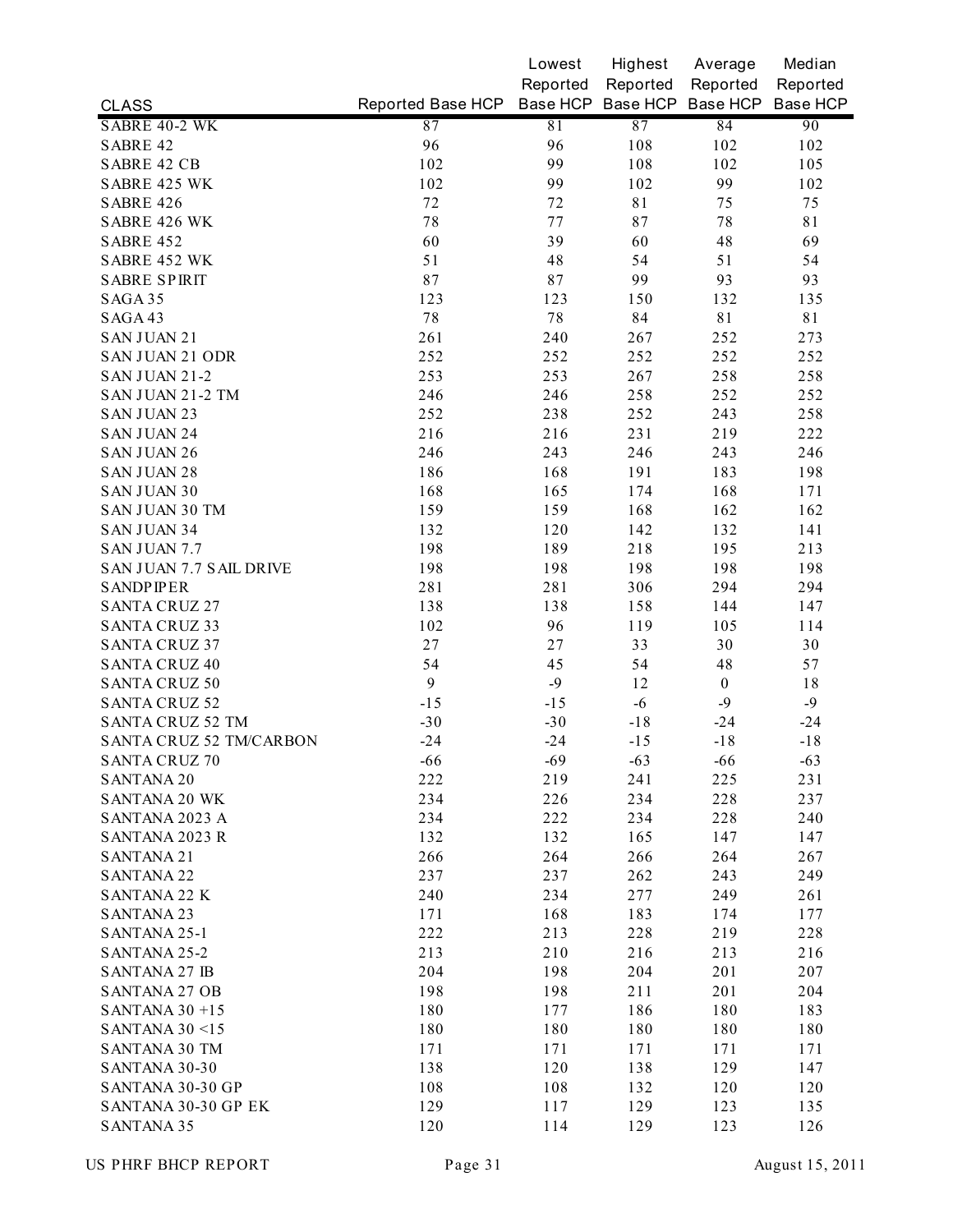|                               |                                              | Lowest   | Highest  | Average  | Median   |
|-------------------------------|----------------------------------------------|----------|----------|----------|----------|
|                               |                                              | Reported | Reported | Reported | Reported |
| <b>CLASS</b>                  | Reported Base HCP Base HCP Base HCP Base HCP |          |          |          | Base HCP |
| <b>SANTANA 525</b>            | 186                                          | 183      | 201      | 189      | 195      |
| SCAMPI 30-1                   | 182                                          | 182      | 189      | 186      | 186      |
| SCAMPI 30-2                   | 174                                          | 174      | 177      | 174      | 174      |
| SCAMPI 30-3                   | 174                                          | 171      | 177      | 174      | 177      |
| SCAMPI 30-4                   | 162                                          | 162      | 183      | 174      | 171      |
| <b>SCANMAR 33</b>             | 168                                          | 151      | 168      | 159      | 177      |
| <b>SCEPTRE 41</b>             | 126                                          | 122      | 126      | 123      | 126      |
| <b>SCHOCK23</b>               | 210                                          | 177      | 210      | 201      | 225      |
| SCHOCK 23-2                   | 210                                          | 207      | 210      | 207      | 210      |
| SCHOCK 34 PC                  | 117                                          | 117      | 126      | 117      | 120      |
| <b>SCHOCK 35</b>              | 72                                           | 69       | 75       | 72       | 75       |
| <b>SCHOCK 40</b>              | 6                                            | $-18$    | 6        | $-6$     | 18       |
| <b>SCREAMER 12M</b>           | 84                                           | 78       | 84       | 81       | 87       |
| <b>SCREAMER 12M IB</b>        | 76                                           | 76       | 84       | 78       | 78       |
| <b>SEA SPRITE 23</b>          | 276                                          | 276      | 285      | 279      | 279      |
| <b>SEAFARER 24</b>            | 229                                          | 229      | 258      | 243      | 243      |
| <b>SEAFARER 24 CB</b>         | 252                                          | 240      | 252      | 246      | 258      |
| <b>SEAFARER 26</b>            | 237                                          | 231      | 237      | 234      | 240      |
| <b>SEAFARER 29</b>            | 210                                          | 210      | 210      | 210      | 210      |
| <b>SEAFARER 30</b>            | 193                                          | 189      | 193      | 189      | 195      |
| SEAFARER 31-1 YWL             | 234                                          | 234      | 237      | 234      | 234      |
| <b>SEAFARER 38 TM</b>         | 180                                          | 180      | 198      | 189      | 189      |
| <b>SEAFARER SWIFTSHORE 30</b> | 201                                          | 195      | 201      | 198      | 204      |
| <b>SEAWARD 23</b>             | 285                                          | 261      | 285      | 273      | 297      |
| <b>SEAWARD 24</b>             | 261                                          | 261      | 261      | 261      | 261      |
| <b>SEAWARD 25</b>             | 270                                          | 261      | 270      | 267      | 273      |
| <b>SEAWARD 26 RK</b>          | 248                                          | 248      | 252      | 249      | 249      |
| SEIDELMANN 24-1               | 210                                          | 210      | 216      | 213      | 213      |
| <b>SEIDELMANN 25 IB</b>       | 223                                          | 223      | 225      | 222      | 222      |
| <b>SEIDELMANN 25 OB</b>       | 216                                          | 216      | 222      | 219      | 219      |
| SEIDELMANN 25 SD              | 222                                          | 222      | 234      | 228      | 228      |
| <b>SEIDELMANN 295</b>         | 183                                          | 183      | 210      | 195      | 195      |
| <b>SEIDELMANN 299</b>         | 186                                          | 180      | 192      | 183      | 192      |
| SEIDELMANN 30 T SD            | 159                                          | 159      | 186      | 174      | 171      |
| <b>SEIDELMANN 34</b>          | 166                                          | 156      | 166      | 159      | 171      |
| <b>SEIDELMANN 37</b>          | 120                                          | 120      | 123      | 120      | 120      |
| <b>SERENDIPITY 43</b>         | 63                                           | 57       | 72       | 63       | 69       |
| <b>SHANNON 28</b>             | 239                                          | 239      | 240      | 240      | 240      |
| <b>SHANNON 38 KTH</b>         | 198                                          | 198      | 210      | 204      | 204      |
| <b>SHARK 24</b>               | 237                                          | 229      | 237      | 234      | 240      |
| <b>SHIELDS ODR</b>            | 186                                          | 183      | 186      | 183      | 186      |
| SHOW 42                       | 81                                           | 81       | 84       | 81       | 81       |
| SIGMA 33                      | 151                                          | 144      | 151      | 147      | 153      |
| SINERGIA 40                   | 36                                           | 36       | 36       | 36       | 36       |
| SIRENA 38                     | 87                                           | 87       | 105      | 99       | 96       |
| SIRIUS <sub>21</sub>          | 264                                          | 258      | 264      | 261      | 267      |
| SIRIUS <sub>28</sub>          | 192                                          | 189      | 199      | 192      | 195      |
| SKYE 51 K                     | $7\,$                                        | $7\,$    | 90       | 84       | 84       |
| <b>SOLING</b>                 | 162                                          | 150      | 165      | 153      | 168      |
| <b>SOLING ODR</b>             | 150                                          | 150      | 175      | 156      | 162      |
| SONAR 23                      | 174                                          | 159      | 184      | 174      | 186      |
| SONAR 23 ODR                  | 177                                          | 153      | 180      | 174      | 189      |
| SONIC <sub>23</sub>           | 229                                          | 225      | 240      | 228      | 237      |
|                               |                                              |          |          |          |          |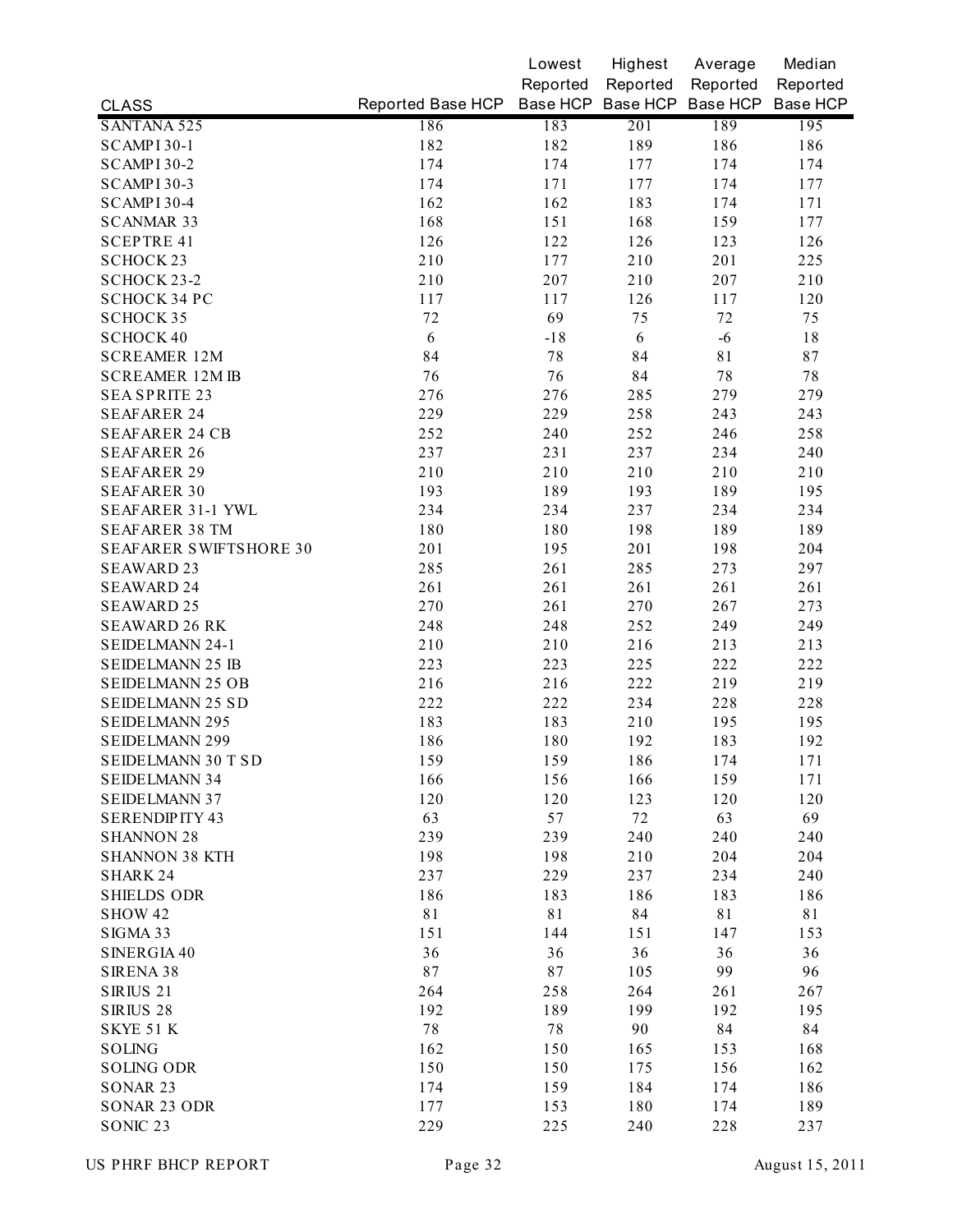|                          |                                              | Lowest   | Highest  | Average  | Median   |
|--------------------------|----------------------------------------------|----------|----------|----------|----------|
|                          |                                              | Reported | Reported | Reported | Reported |
| <b>CLASS</b>             | Reported Base HCP Base HCP Base HCP Base HCP |          |          |          | Base HCP |
| <b>SOUTH COAST 22</b>    | 273                                          | 273      | 277      | 273      | 273      |
| <b>SOUTH COAST 23</b>    | 276                                          | 276      | 276      | 276      | 276      |
| <b>SOUTH COAST 25</b>    | 264                                          | 234      | 264      | 252      | 279      |
| <b>SOUTHERN CROSS 31</b> | 222                                          | 222      | 240      | 228      | 231      |
| <b>SOVEREL 26 IB</b>     | 171                                          | 165      | 177      | 171      | 177      |
| <b>SOVEREL 26 OB</b>     | 168                                          | 162      | 177      | 165      | 174      |
| <b>SOVEREL 27</b>        | 135                                          | 132      | 138      | 135      | 138      |
| <b>SOVEREL 27 IB</b>     | 144                                          | 135      | 144      | 138      | 147      |
| SOVEREL 28               | 228                                          | 219      | 228      | 222      | 231      |
| <b>SOVEREL 30 FR</b>     | 129                                          | 129      | 129      | 129      | 129      |
| SOVEREL 30 MH            | 126                                          | 123      | 132      | 126      | 129      |
| SOVEREL 33-2             | 93                                           | 84       | 96       | 90       | 99       |
| SOVEREL 33-2 OB          | 81                                           | 78       | 90       | 81       | 87       |
| SOVEREL 33-2 ODR         | 87                                           | 81       | 87       | 84       | 90       |
| SOVEREL 33-3 OB          | 87                                           | 87       | 87       | 87       | 87       |
| <b>SOVEREL 39</b>        | 72                                           | 69       | 81       | 75       | 78       |
| SPIRIT <sub>28</sub>     | 192                                          | 192      | 195      | 192      | 192      |
| <b>SPORER 30</b>         | 123                                          | 123      | 127      | 123      | 123      |
| <b>SPRINTA SPORT</b>     | 204                                          | 198      | 219      | 207      | 213      |
| SR 21                    | 174                                          | 159      | 174      | 165      | 180      |
| SR 25                    | 126                                          | 120      | 126      | 120      | 129      |
| SR 27                    | 105                                          | 99       | 105      | 102      | 108      |
| SR 33                    | 75                                           | 69       | 81       | 75       | 81       |
| <b>SR 33 IB</b>          | 75                                           | 72       | 78       | 75       | 78       |
| SR MAX 21                | 174                                          | 159      | 174      | 168      | 180      |
| STANDFAST 36             | 138                                          | 135      | 138      | 135      | 138      |
| <b>STAR</b>              | 144                                          | 144      | 183      | 156      | 162      |
| <b>STAR ODR</b>          | 150                                          | 132      | 156      | 147      | 162      |
| STARWIND 223             | 264                                          | 261      | 264      | 261      | 264      |
| STARWIND 27 IB           | 189                                          | 189      | 189      | 189      | 189      |
| STARWIND 27 OB           | 177                                          | 177      | 192      | 183      | 183      |
| STEVENS 50 PH            | 96                                           | 84       | 96       | 90       | 102      |
| STUART KNOCKABOUT        | 207                                          | 189      | 207      | 198      | 216      |
| SUN 27                   | 213                                          | 204      | 224      | 213      | 222      |
| <b>SUNDANCE 20</b>       | 276                                          | 243      | 276      | 258      | 291      |
| SWAN 36                  | 120                                          | 120      | 159      | 141      | 138      |
| SWAN 36-2                | 132                                          | 117      | 132      | 123      | 138      |
| <b>SWAN 371</b>          | 117                                          | 114      | 132      | 120      | 126      |
| <b>SWAN 38</b>           | 126                                          | 123      | 126      | 123      | 126      |
| <b>SWAN 39</b>           | 90                                           | 78       | 90       | 84       | 96       |
| <b>SWAN 391</b>          | 96                                           | 96       | 96       | 96       | 96       |
| <b>SWAN 40-2</b>         | 90                                           | 87       | 90       | 87       | 90       |
| <b>SWAN41</b>            | 114                                          | 114      | 114      | 114      | 114      |
| <b>SWAN 411</b>          | 93                                           | 84       | 93       | 87       | 96       |
| <b>SWAN 42 NYYC</b>      | $-12$                                        | $-12$    | $-6$     | $-6$     | $-9$     |
| <b>SWAN 43</b>           | 114                                          | 102      | 114      | 105      | 120      |
| <b>SWAN 431</b>          | 90                                           | 84       | 90       | 87       | 93       |
| <b>SWAN 44</b>           | 87                                           | 81       | 99       | 87       | 96       |
|                          | 63                                           | 63       | 75       | 69       | 69       |
| <b>SWAN 441</b>          |                                              | 72       |          |          |          |
| <b>SWAN 442</b>          | 72                                           |          | 81       | 75       | 75       |
| SWAN 442 TM SD           | 81                                           | 66       | 81       | 72       | 87       |
| <b>SWAN 45</b>           | $-12$                                        | $-18$    | $-6$     | $-15$    | $-6$     |
| <b>SWAN 46</b>           | 63                                           | 63       | 72       | 66       | 66       |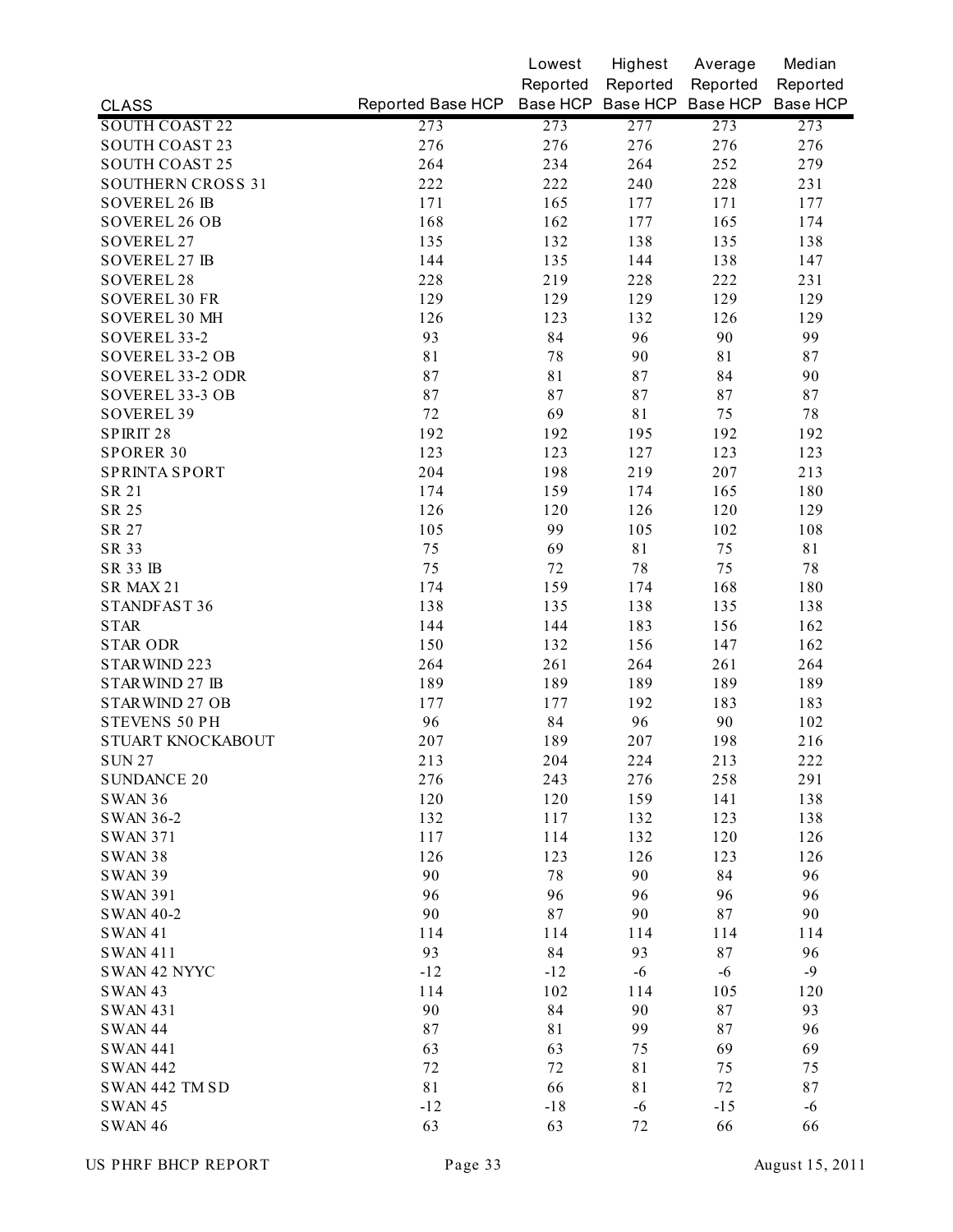|                        |                   | Lowest     | Highest          | Average                    | Median     |
|------------------------|-------------------|------------|------------------|----------------------------|------------|
|                        |                   | Reported   | Reported         | Reported                   | Reported   |
| <b>CLASS</b>           | Reported Base HCP |            |                  | Base HCP Base HCP Base HCP | Base HCP   |
| SWAN 46 CB             | 92                | 72         | 92               | 81                         | 102        |
| SWAN 46 TM             | 63                | 60         | 72               | 66                         | 69         |
| <b>SWAN 46-2</b>       | 69                | 63         | 69               | 63                         | 72         |
| <b>SWAN 47</b>         | 66                | 66         | 81               | 75                         | 72         |
| SWAN 47 CB             | 72                | 72         | 78               | 75                         | 75         |
| <b>SWAN48</b>          | 63                | 63         | 79               | 69                         | 69         |
| SWAN 48 TM             | 72                | 66         | 72               | 69                         | 75         |
| <b>SWAN 48-2</b>       | 33                | 30         | 42               | 33                         | 39         |
| <b>SWAN 51</b>         | 54                | 28         | 54               | 36                         | 66         |
| <b>SWAN 53</b>         | 27                | 21         | $27\,$           | 24                         | 30         |
| <b>SWAN 53 CB</b>      | 42                | 42         | 48               | 45                         | 45         |
| SWAN 53 DK SM          | 42                | 27         | 42               | 33                         | 48         |
| <b>SWAN 56</b>         | 33                | $-21$      | 33               | $-3$                       | 60         |
| <b>SWAN 57</b>         | 57                | 42         | 57               | 48                         | 63         |
| <b>SWAN 57 RS</b>      | 42                | 42         | 45               | 42                         | 42         |
| <b>SWAN 59</b>         | 36                | 6          | 36               | 21                         | 51         |
| <b>SWAN 601</b>        | $-72$             | $-72$      | $-72$            | $-72$                      | $-72$      |
| <b>SWAN 651</b>        | 12                | 6          | 12               | 9                          | 15         |
| <b>SWAN 68</b>         | $\boldsymbol{0}$  | $-33$      | $\boldsymbol{0}$ | $-15$                      | 15         |
| <b>SWAN 70</b>         | $-60$             | $-60$      | $-60$            | $-60$                      | $-60$      |
| SWEDE 55               | 72                | 72         | 81               | 78                         | 75         |
| SWEDEN 340             | 147               | 126        | 147              | 135                        | 156        |
| <b>SWEDEN 36</b>       | 117               | 114        | 117              | 114                        | 117        |
| <b>SWEDEN 38 WK</b>    | 108               | 108        | 108              | 108                        | 108        |
| <b>SWIFTSURE 33</b>    | 198               | 198        | 198              | 198                        | 198        |
| SYDNEY 38              | 33                | 27         | 33               | 27                         | 36         |
| SYDNEY 41              | $1\,8$            | 18         | 18               | 18                         | $1\,8$     |
| SYNERGY 1000           | 45                | 45         | 54               | 45                         | 48         |
| <b>TAHITI KTH</b>      | 243               | 237        | 243              | 240                        | 246        |
| <b>TANZER 22 CB</b>    | 249               | 237        | 250              | 246                        | 255        |
| TANZER 22 K            | 243               | 222        | 243              | 237                        | 252        |
| <b>TANZER 25</b>       | 181               | 181        | 183              | 180                        | 180        |
| <b>TANZER 26 OB</b>    | 222               | 207        | 228              | 216                        | 231        |
|                        |                   |            |                  |                            |            |
| TANZER 29<br>TANZER 31 | 171<br>174        | 171<br>159 | 177<br>182       | 174<br>168                 | 174<br>186 |
| TANZER 7.5             | 237               | 235        | 237              | 234                        | 237        |
| TANZER 7.5 SD          | 228               | 228        | 243              | 237                        | 234        |
| TARGA 9.6              | 174               | 174        | 174              | 174                        | 174        |
| TARTAN 10              | 126               | 126        | 135              | 126                        | 129        |
| TARTAN 26              | 238               | 213        | 238              | 228                        | 249        |
| TARTAN 27              | 234               | 231        | 249              | 234                        | 243        |
| TARTAN 27 YWL          |                   | 240        |                  |                            |            |
| <b>TARTAN 28</b>       | 240               |            | 246              | 240                        | 243        |
|                        | 177               | 168        | 184              | 177                        | 183        |
| TARTAN 30              | 177               | 171        | 191              | 174                        | 186        |
| TARTAN 30 C            | 168               | 162        | 171              | 165                        | 171        |
| TARTAN 3000            | 165               | 162        | 174              | 165                        | 171        |
| TARTAN 3000 CB         | 171               | 171        | 174              | 171                        | 171        |
| TARTAN 31              | 153               | 144        | 159              | 153                        | 159        |
| TARTAN 31 SD           | 156               | 150        | 165              | 156                        | 162        |
| TARTAN 33              | 156               | 153        | 162              | 156                        | 159        |
| TARTAN 33 R            | 132               | 132        | 147              | 135                        | 138        |
| TARTAN 33 SM           | 162               | 162        | 168              | 165                        | 165        |
| TARTAN 34              | 180               | 174        | 186              | 177                        | 186        |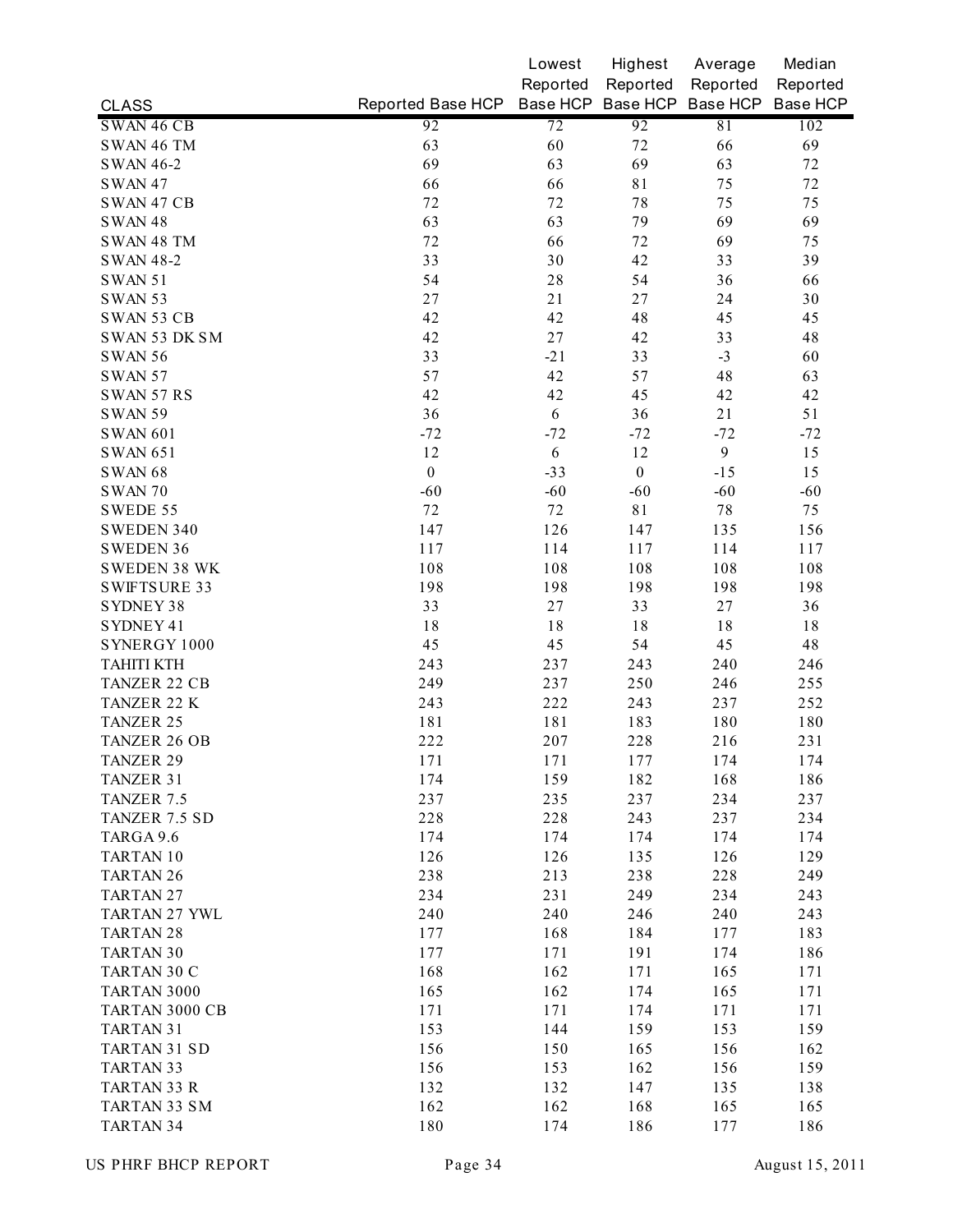|                         |                   | Lowest      | Highest  | Average                             | Median   |
|-------------------------|-------------------|-------------|----------|-------------------------------------|----------|
|                         |                   | Reported    | Reported | Reported                            | Reported |
| <b>CLASS</b>            | Reported Base HCP |             |          | Base HCP Base HCP Base HCP Base HCP |          |
| TARTAN 34 (201+)        | 174               | 174         | 183      | 177                                 | 177      |
| TARTAN 3400             | 102               | 84          | 102      | 96                                  | 111      |
| TARTAN 3400 CB          | 135               | 102         | 177      | 129                                 | 171      |
| TARTAN 34-2             | 138               | 129         | 138      | 135                                 | 141      |
| TARTAN 34-2 SD          | 143               | 135         | 147      | 141                                 | 147      |
| TARTAN 3500             | 120               | 114         | 126      | 120                                 | 126      |
| TARTAN 3500 SD          | 132               | 114         | 132      | 120                                 | 141      |
| TARTAN 3500 WK          | 117               | 114         | 129      | 120                                 | 123      |
| TARTAN 3700             | 105               | 105         | 129      | 111                                 | 117      |
| TARTAN 3700 WK          | 129               | 111         | 129      | 114                                 | 138      |
| TARTAN 37-2             | 132               | 126         | 144      | 135                                 | 141      |
| TARTAN 37-2 K           | 150               | 129         | 150      | 138                                 | 159      |
| TARTAN 37-2 SD          | 132               | 132         | 141      | 135                                 | 135      |
| TARTAN 37-3 SCHEEL      | 126               | 117         | 132      | 123                                 | 132      |
| <b>TARTAN 38</b>        | 117               | 102         | 120      | 111                                 | 126      |
| TARTAN 3800             | 117               | 114         | 123      | 117                                 | 120      |
| TARTAN 3800 SD          | 120               | 120         | 120      | 120                                 | 120      |
| TARTAN 40 CB            | 108               | 105         | 108      | 105                                 | 108      |
| TARTAN 40 TM CB         | 96                | 96          | 108      | 102                                 | 102      |
| TARTAN 41               | 108               | 90          | 108      | 102                                 | 117      |
| TARTAN 4100 SD          | 102               | 90          | 102      | 96                                  | 108      |
| TARTAN 4100 TM SD       | 90                | 84          | 102      | 93                                  | 99       |
| TARTAN 42               | 124               | 111         | 124      | 117                                 | 129      |
| <b>TARTAN 42 SD</b>     | 132               | 114         | 132      | 117                                 | 141      |
| TARTAN 4400             | 96                | 93          | 111      | 99                                  | 105      |
| TARTAN 4600 CB          | 69                | 69          | 84       | 78                                  | 75       |
| <b>TARTAN PIPER 28</b>  | 192               | 183         | 192      | 186                                 | 195      |
| <b>TARTAN PRIDE 270</b> | 135               | 129         | 141      | 132                                 | 141      |
| TAYANA 37               | 174               | 166         | 186      | 174                                 | 183      |
| TAYANA 47/48 TM         | 114               | 108         | 114      | 111                                 | 117      |
| TAYANA 52               | 84                | $8\sqrt{1}$ | 141      | 102                                 | 114      |
| TAYANA 55               | 63                | 51          | 78       | 63                                  | 75       |
| TAYLOR 38               | 111               | 84          | 111      | 93                                  | 123      |
| TAYLOR 40-2             | 60                | 57          | 66       | 60                                  | 63       |
| TAYLOR 42               | 51                | 45          | 51       | 48                                  | 54       |
| THOMAS 35               | 72                | 72          | 76       | 72                                  | 72       |
| THOMPSON 30             | 30                | 30          | 36       | 33                                  | 33       |
| THOMPSON 850            | 51                | 51          | 51       | 51                                  | 51       |
| THUNDERBIRD             | 186               | 186         | 210      | 201                                 | 198      |
| THUNDERBIRD ODR         | 195               | 195         | 198      | 195                                 | 195      |
| TICON 30                | 186               | 180         | 186      | 183                                 | 189      |
| <b>TMI 27</b>           | 168               | 168         | 174      | 171                                 | 171      |
| <b>TMI 27 IB</b>        | 171               | 168         | 171      | 168                                 | 171      |
| <b>TMI 30</b>           | 180               | 177         | 180      | 177                                 | 180      |
| TONIC <sub>23</sub>     | 235               | 235         | 246      | 240                                 | 240      |
| TONIFOU 9.5             | 99                | 99          | 99       | 99                                  | 99       |
| TRANSPAC 52             | $-81$             | $-90$       | $-75$    | $-81$                               | $-72$    |
| TRIPP 26                | 117               | 108         | 129      | 120                                 | 126      |
| TRIPP 26 ODR            | 120               | 111         | 120      | 114                                 | 123      |
| TRIPP 33                | 81                | 78          | 90       | 81                                  | 87       |
|                         |                   |             |          |                                     |          |
| TRIPP 33 ODR            | 69<br>69          | 69          | 84       | 75                                  | 75       |
| TRIPP 36                |                   | 69          | 78       | 72                                  | 72       |
| TRIPP 36 TM             | 69                | 69          | 69       | 69                                  | 69       |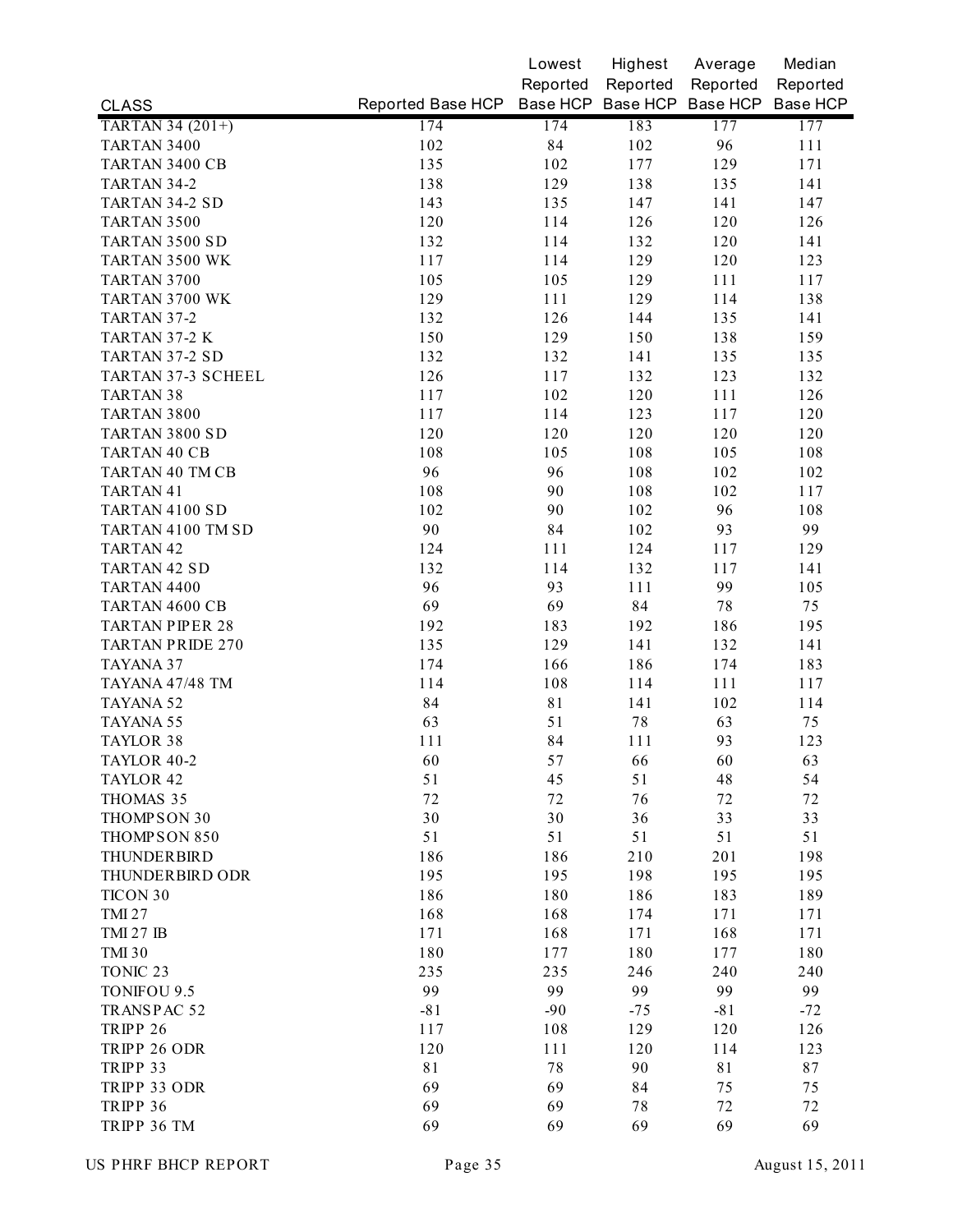|                         |                                              | Lowest           | Highest    | Average        | Median   |
|-------------------------|----------------------------------------------|------------------|------------|----------------|----------|
|                         |                                              | Reported         | Reported   | Reported       | Reported |
| <b>CLASS</b>            | Reported Base HCP Base HCP Base HCP Base HCP |                  |            |                | Base HCP |
| TRIPP 37                | 84                                           | 84               | 90         | 84             | 87       |
| TRIPP 38                | 54                                           | 54               | 66         | 60             | 60       |
| TRIPP 40 FR             | 45                                           | 45               | 48         | 45             | 45       |
| TRIPP 40 MH             | 51                                           | 42               | 51         | 45             | 54       |
| TRIPP 41                | 6                                            | 3                | $\sqrt{6}$ | $\mathfrak{Z}$ | 6        |
| TRIPP 47 FR             | 9                                            | $\boldsymbol{0}$ | 12         | $\sqrt{6}$     | 15       |
| <b>TRIPP LENTSCH 29</b> | 246                                          | 228              | 246        | 237            | 255      |
| <b>ULTIMATE 20</b>      | 144                                          | 135              | 159        | 144            | 156      |
| <b>ULTIMATE 20 ODR</b>  | 150                                          | 144              | 150        | 147            | 153      |
| <b>ULTIMATE 24</b>      | 111                                          | 99               | 111        | 105            | 117      |
| <b>US 25</b>            | 216                                          | 216              | 238        | 222            | 225      |
| <b>US 27-1</b>          | 204                                          | 203              | 204        | 204            | 204      |
| <b>US 27-1 SD</b>       | 210                                          | 210              | 217        | 213            | 213      |
| <b>US 30</b>            | 171                                          | 171              | 171        | 171            | 171      |
| <b>US 33-1</b>          | 138                                          | 138              | 147        | 141            | 141      |
| VALIANT <sub>32</sub>   | 168                                          | 168              | 168        | 168            | 168      |
| VALIANT 40-1 (101-199)  | 138                                          | 135              | 152        | 141            | 147      |
| VALIANT 40-1 (200-235)  | 141                                          | 132              | 141        | 135            | 144      |
| <b>VALIANT 42 RS</b>    | 129                                          | 123              | 135        | 129            | 135      |
| <b>VALIANT 47</b>       | $7\,8$                                       | 78               | 126        | 102            | 102      |
| VALIANT 50 SM           | 105                                          | 102              | 105        | 102            | 105      |
| VENTURE 21 FR           | 255                                          | 246              | 258        | 252            | 261      |
| VENTURE 21 MH           | 249                                          | 231              | 255        | 246            | 261      |
| <b>VENTURE 22-1</b>     | 258                                          | 258              | 264        | 261            | 261      |
| <b>VENTURE 22-2</b>     | 258                                          | 258              | 264        | 261            | 261      |
| <b>VENTURE 24 3/4</b>   | 237                                          | 234              | 237        | 234            | 237      |
| VENTURE 24 mh           | 237                                          | 198              | 237        | 216            | 255      |
| <b>VENTURE 25</b>       | 234                                          | 228              | 240        | 234            | 240      |
| VIKING 22               | 240                                          | 223              | 243        | 234            | 249      |
| VIKING 28 IB            | 183                                          | 181              | 189        | 186            | 186      |
| VIKING 28 OB            | 183                                          | 183              | 189        | 186            | 186      |
| VIKING 33               | 138                                          | 138              | 141        | 138            | 138      |
| VIKING 34               | 129                                          | 126              | 132        | 129            | 132      |
| VIPER 640 ODR           | 96                                           | 96               | 111        | 99             | 102      |
| VIPER 830 ODR           | 66                                           | 51               | 69         | 63             | 75       |
| <b>VISION 660</b>       | 261                                          | 261              | 273        | 267            | 267      |
| <b>WATKINS 27</b>       | 246                                          | 237              | 246        | 240            | 249      |
| <b>WATKINS 33</b>       | 192                                          | 174              | 192        | 183            | 201      |
| WAUQUIEZ 38             | 144                                          | 141              | 144        | 141            | 144      |
| <b>WAVELENGTH 24</b>    | 156                                          | 156              | 172        | 162            | 162      |
| <b>WAVELENGTH 30</b>    | 120                                          | 120              | 123        | 120            | 120      |
| WEST INDIES 36          | 146                                          | 146              | 147        | 147            | 147      |
| WESTS AIL 32            | 210                                          | 204              | 246        | 219            | 231      |
| WESTS AIL 42            | 156                                          | 156              | 161        | 159            | 159      |
| WESTS AIL 43            | 204                                          | 171              | 204        | 186            | 219      |
| WHITBY 42               | 180                                          | 174              | 184        | 177            | 183      |
| WHITBY 45               | 102                                          | 99               | 102        | 99             | 102      |
| <b>WILDERNESS 21</b>    | 228                                          | 222              | 228        | 225            | 231      |
| WILDERNESS 30           | 102                                          | 102              | 117        | 108            | 108      |
| WILDERNESS 30 IB        | 123                                          | 123              | 132        | 126            | 126      |
| WILDERNESS 30 SXFR      | 126                                          | 126              | 136        | 129            | 129      |
| WILDERNESS $40(1-4)$    | 72                                           | 72               | 85         | 78             | 78       |
| WINDWARD 30-1           | 191                                          | 191              | 191        | 189            | 189      |